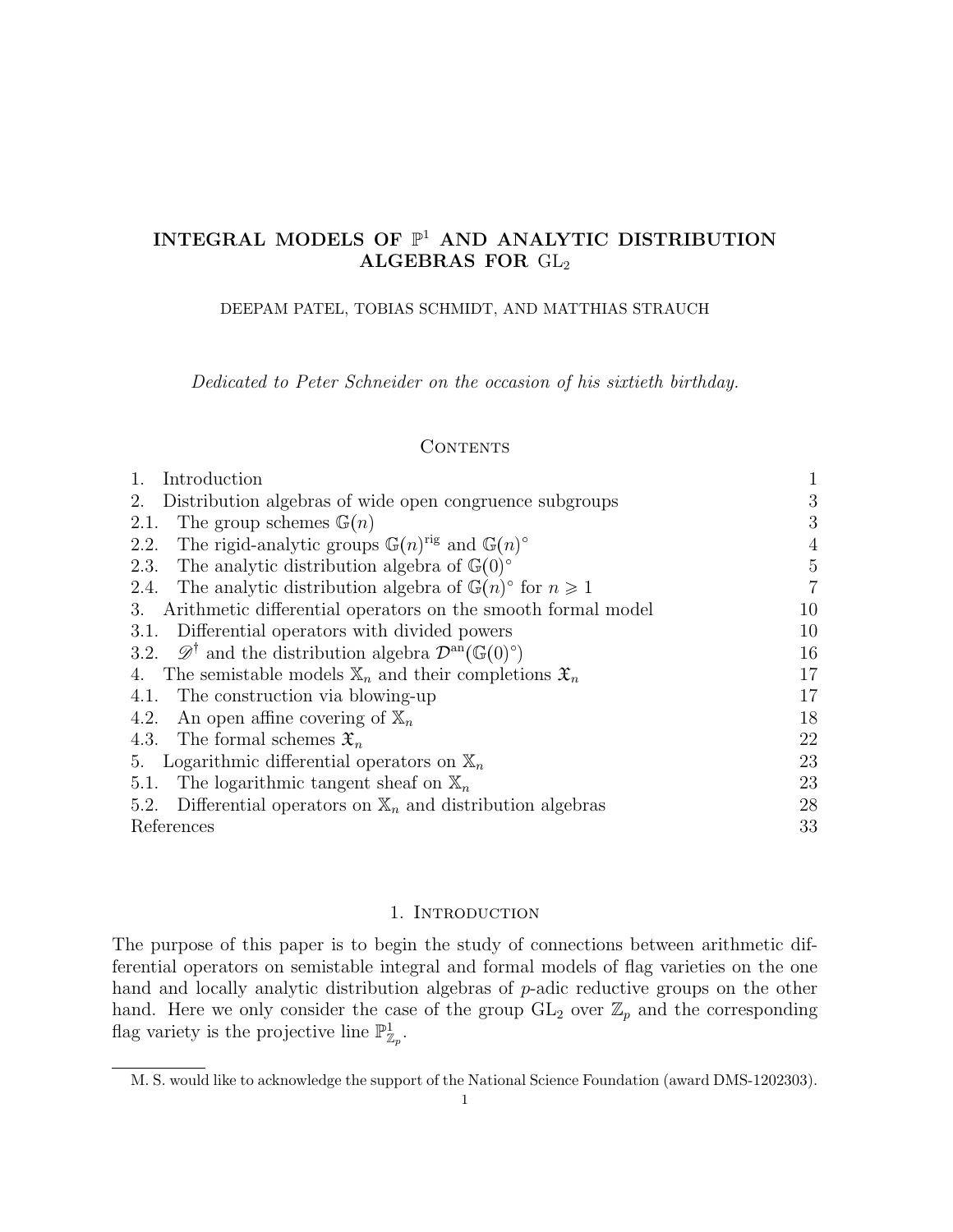These investigations are motivated by the wish to study locally analytic representations of p-adic groups geometrically. In [1] K. Ardakov and S. Wadsley work with 'crystalline' differential operators (of level zero) on the smooth model of the flag variety of a split reductive group. This is close in spirit to the classical localization theory of Beilinson-Bernstein [2] and Brylinski-Kashiwara [5]. In the paper [18] we have made a first step in merging the localization theory of Schneider-Stuhler for smooth representations [20] with that of [2]. A key ingredient is the embedding, first discovered by V. Berkovich, cf. [3], of the building in the non-archimedean analytic space  $X<sup>an</sup>$  attached to the flag variety X (see also [19]). The connection between the building and  $X^{\text{an}}$  can also be seen in terms of formal models for the rigid analytic space  $X^{\text{rig}}$ . Especially transparent is that relation for formal models of  $\mathbb{P}^1$ , cf. [12]. To better understand the significance of these models for representation theory, and its relation to distribution algebras, is the starting point for our work presented here.

Regarding distribution algebras, it turns out that the analytic distribution algebras as considered by M. Emerton in [8], are well suited to be compared to arithmetic differential operators. Not surprisingly, Emerton has introduced and studied these rings having Berthelot's theory of arithmetic differential operators in mind, cf. [8, sec. 5.2]. Arithmetic differential operators on integral smooth models and their completions have been studied by C. Noot-Huyghe in [10], [17], [11]. In particular, she proves that these smooth formal models are  $\mathscr{D}^{\dagger}$ -affine. Here we take up her work in [10], in the special (and easy) case of  $\mathbb{P}^1$  and show that the ring of global sections of the arithmetic differential operators is isomorphic to the analytic distribution algebra  $\mathcal{D}^{an}(\mathbb{G}(0)^\circ)$  of the 'wide open' rigidanalytic group  $\mathbb{G}(0)^\circ$  whose  $\mathbb{C}_p$ -valued points are  $\mathbb{G}(0)^\circ(\mathbb{C}_p) = 1 + M_2(\mathfrak{m}_{\mathbb{C}_p})$ . Let  $\mathfrak{X}$  be the completion of  $\mathbb{P}^1_{\mathbb{Z}_p}$  along its special fiber. Our first result is

**Theorem 1.** (Thm. 3.2.2) There is a canonical isomorphism of (topological)  $\mathbb{Q}_p$ -algebras

$$
\mathcal{D}^{\rm an}(\mathbb{G}(0)^{\circ})_{\theta_0} \simeq H^0(\mathfrak{X}, \mathscr{D}^{\dagger}_{\mathfrak{X},\mathbb{Q}}) .
$$

Here, the subscript  $\theta_0$  indicates a central reduction. The proof of this theorem consists of two parts. Firstly, we identify the analytic distribution algebra  $\mathcal{D}^{\text{an}}(\mathbb{G}(0)^{\circ})$  with the inductive limit (over  $m$ ) of completed 'restricted divided power enveloping algebras'  $\hat{U}(\mathfrak{g}_{\mathbb{Z}_p})_{\mathbb{Q}}^{(m)}$  (of level m) of  $\mathfrak{g}_{\mathbb{Z}_p} = \mathfrak{gl}_2(\mathbb{Z}_p)$ . Secondly, we relate the algebras  $U(\mathfrak{g}_{\mathbb{Z}_p})_{\mathbb{Q}}^{(m)}$  to the global sections  $H^0(\mathbb{P}^1_{\mathbb{Z}_p}, \mathcal{D}^{(m)})$  of the sheaf of integral differential operators  $\mathcal{D}^{(m)}$  of level m. Much of what we do in this part of the proof (sec. 3) is already contained in  $[10]$ . We have chosen to redo most of the arguments here, in an entirely explicit manner, because the arguments and techniques will be used later in sections 4 and 5.

After having obtained theorem 1 we have been informed by C. Noot-Huyghe that she has proved the general case of this theorem, for an arbitrary split reductive group and the corresponding smooth formal model of the flag variety, in an unpublished manuscript.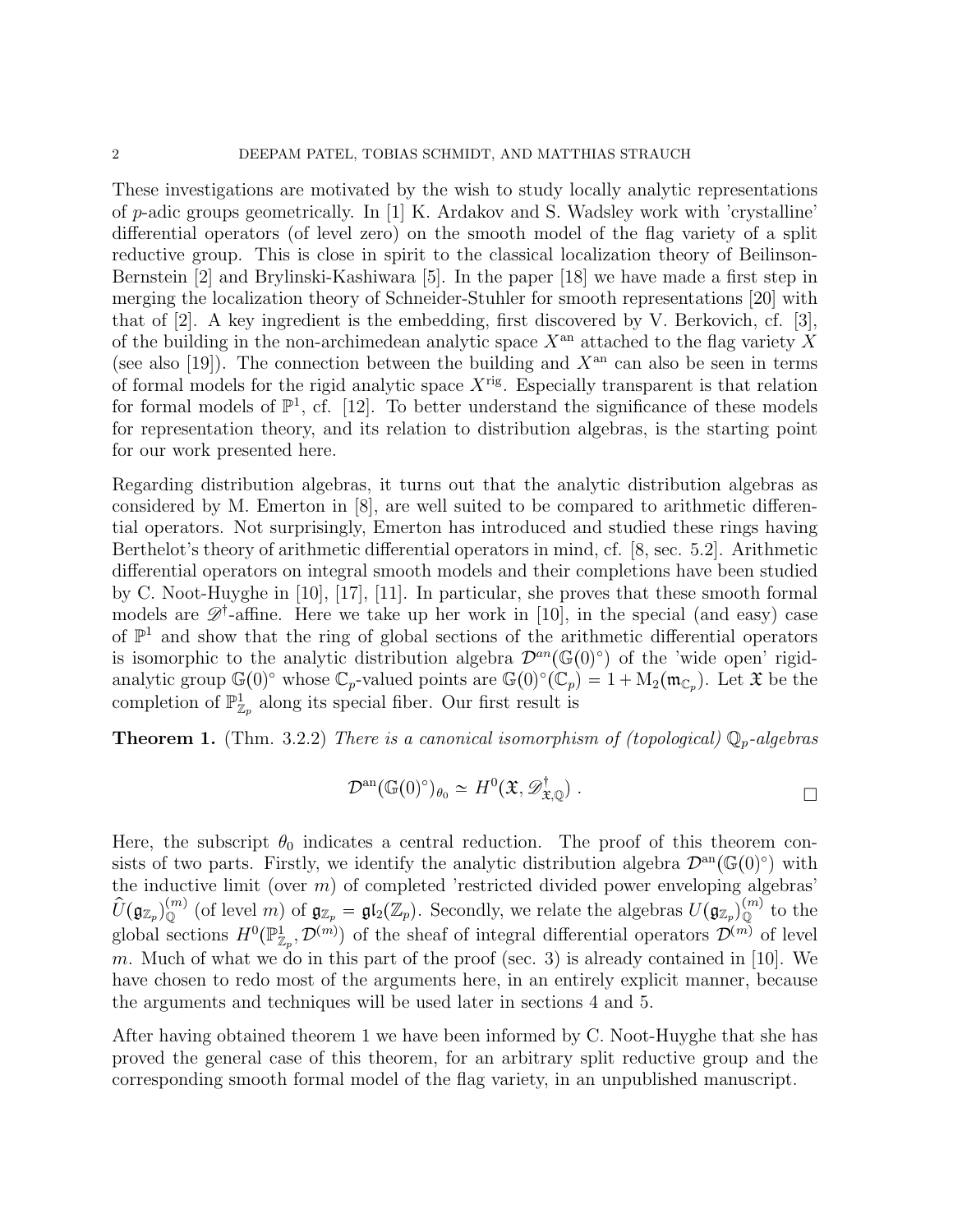Furthermore, we give a description of the analytic distribution algebras  $\mathcal{D}^{\text{an}}(\mathbb{G}(n)^{\circ})$  of rigid-analytic wide open congruence subgroups  $\mathbb{G}(n)^\circ$ . Their  $\mathbb{C}_p$ -valued points are given by  $\mathbb{G}(n)^\circ(\mathbb{C}_p) = 1 + p^n \mathrm{M}_2(\mathfrak{m}_{\mathbb{C}_p})$ . The description of the distribution algebras is close to that in [8, sec. 5.2], but more suited to the material treated in the second part of this paper, i.e., sections 4 and 5.

In these sections we consider certain semistable integral models  $\mathbb{X}_n$  of  $\mathbb{P}^1_{\mathbb{Z}_p}$ , and we study the sheaves  $\mathcal{D}_{\mathbb{X}_n}^{(m)}$  of logarithmic differential operators of level m on these schemes. Denote by  $H^0(\mathbb{X}_n, \mathcal{D}_{\mathbb{X}_n}^{(m)})^{\wedge}$  the p-adic completion of  $H^0(\mathbb{X}_n, \mathcal{D}_{\mathbb{X}_n}^{(m)})$ , and put  $H^0(\mathbb{X}_n, \mathcal{D}_{\mathbb{X}_n}^{(m)})^{\wedge}$  $H^0(\mathbb{X}_n, \mathcal{D}_{\mathbb{X}_n}^{(m)})^{\wedge} \otimes_{\mathbb{Z}} \mathbb{Q}$ . Then we show

**Theorem 2.** (Thm. 5.2.1) Given  $n \geq 0$  let  $n' = \lfloor n \frac{p-1}{n+1} \rfloor$  $\frac{p-1}{p+1}$  be the greatest integer less or equal to  $n_{n+1}^{p-1}$  $\frac{p-1}{p+1}$ . Then we have natural inclusions

$$
\mathcal{D}^{\mathrm{an}}(\mathbb{G}(n)^{\circ})_{\theta_0} \hookrightarrow \varinjlim_{m} H^{0}(\mathbb{X}_n, \mathcal{D}_{\mathbb{X}_n}^{(m)})_{\mathbb{Q}}^{\wedge} \hookrightarrow \mathcal{D}^{\mathrm{an}}(\mathbb{G}(n')^{\circ})_{\theta_0} . \square
$$

Let  $\mathfrak{X}_n$  be the formal completion of  $\mathbb{X}_n$  along its special fiber. Then there is a canonical injection  $\lim_{n \to \infty} H^0(\mathbb{X}_n, \mathcal{D}_{\mathbb{X}_n}^{(m)})^{\wedge}$   $\hookrightarrow$   $H^0(\mathfrak{X}_n, \mathcal{D}_{\mathfrak{X}_n}^{\dagger})$ . We do not treat here the question whether this inclusion is in fact an isomorphism. This problem is related to the question whether the schemes  $\mathbb{X}_n$  (resp. formal schemes  $\mathfrak{X}_n$ ) are  $\mathcal{D}$ -affine, a topic we plan to discuss in a future paper.

Acknowledgements. The reader will have no difficulty in recognising the influence of Peter Schneider's work on the ideas contained in this paper. Over the many years we have spent together in Münster, we have greatly benefited from Peter's generosity in sharing his ideas with us and guiding us into many different mathematical worlds. We are grateful for this. It is a pleasure to dedicate this paper to him on the occasion of his sixtieth birthday.

**Notation.** If L is a field equipped with a non-archimedean absolute value we let  $\mathfrak{o}_L$  be its valuation ring and  $\mathfrak{m}_{\mathfrak{d}_L} \subset \mathfrak{d}_L$  the maximal ideal of its valuation ring. We let  $\mathbb{N} = \mathbb{Z}_{\geqslant 0}$ be the set of non-negative integers. If  $\nu = (\nu_1, \ldots, \nu_d)$  is a tuple of integers, then we put  $|\nu| = \nu_1 + \ldots + \nu_d.$ 

#### 2. Distribution algebras of wide open congruence subgroups

### 2.1. The group schemes  $\mathbb{G}(n)$ . Let  $n \geq 0$  always denote a non-negative integer. Put

$$
\mathbb{G}(0) = \mathbb{G} = GL_{2,\mathbb{Z}_p} = \mathrm{Spec}\left(\mathbb{Z}_p\left[a, b, c, d, \frac{1}{\Delta}\right]\right) ,
$$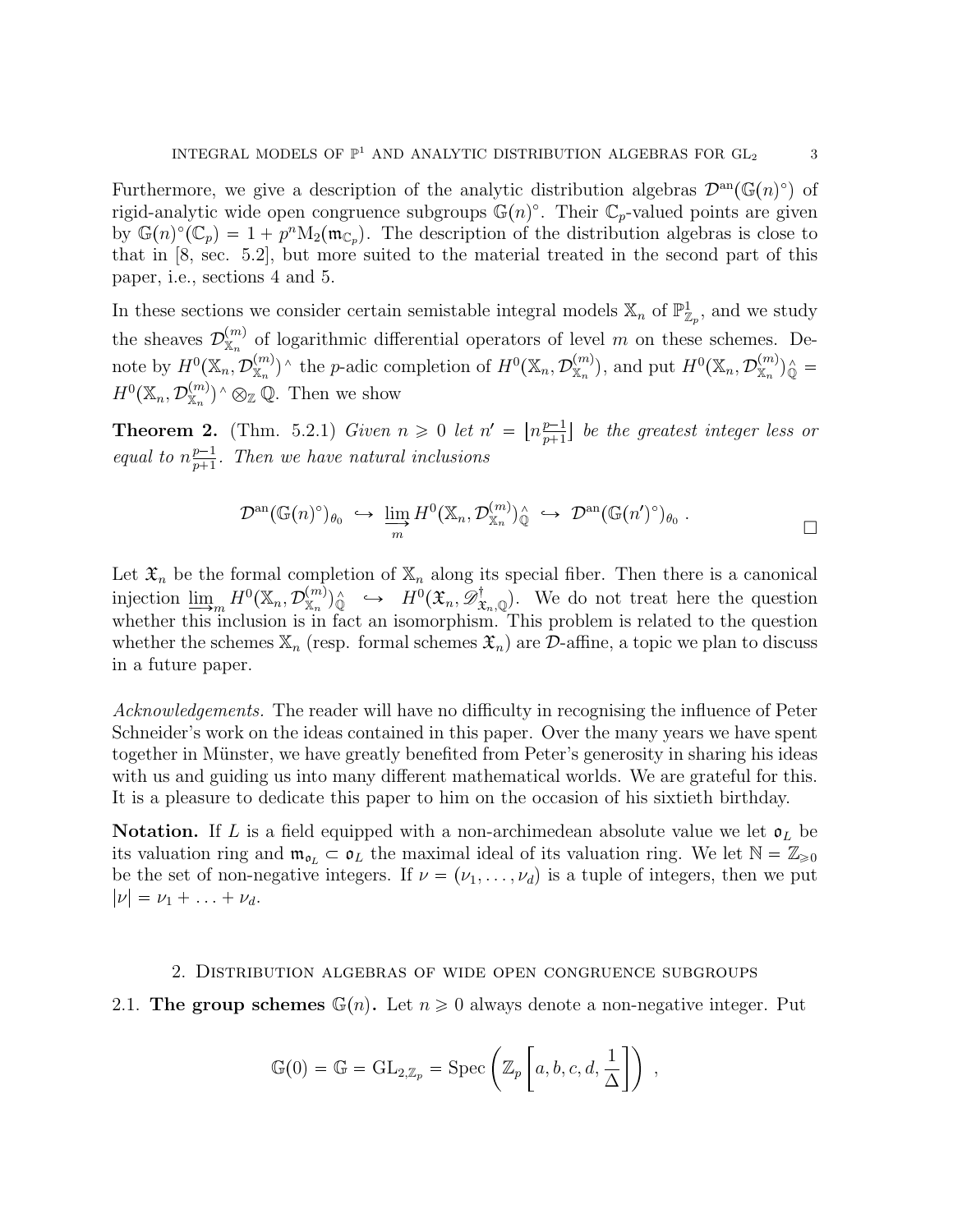where  $\Delta = ad - bc$ , and the co-multiplication is the one given by the usual formulas. For  $n \geq 1$  let  $a_n$ ,  $b_n$ ,  $c_n$ , and  $d_n$  denote indeterminates. Define an affine group scheme  $\mathbb{G}(n)$ over  $\mathbb{Z}_p$  by setting

$$
\mathcal{O}(\mathbb{G}(n)) = \mathbb{Z}_p\left[a_n, b_n, c_n, d_n, \frac{1}{\Delta_n}\right], \text{ where } \Delta_n = (1 + p^n a_n)(1 + p^n d_n) - p^{2n} b_n c_n,
$$

and let the co-multiplication

$$
\mathcal{O}(\mathbb{G}(n)) \longrightarrow \mathcal{O}(\mathbb{G}(n)) \otimes_{\mathbb{Z}_p} \mathcal{O}(\mathbb{G}(n)) = \mathbb{Z}_p \left[ a_n, b_n, c_n, d_n, a'_n, b'_n, c'_n, d'_n, \frac{1}{\Delta_n}, \frac{1}{\Delta'_n} \right]
$$

be given by the formulas

$$
a_n \rightarrow a_n + a'_n + p^n a_n a'_n + p^n b_n c'_n ,
$$
  
\n
$$
b_n \rightarrow b_n + b'_n + p^n a_n b'_n + p^n b_n d'_n ,
$$
  
\n
$$
c_n \rightarrow c_n + c'_n + p^n c_n a'_n + p^n d_n c'_n ,
$$
  
\n
$$
d_n \rightarrow d_n + d'_n + p^n d_n d'_n + p^n c_n b'_n .
$$

These group schemes are connected by homomorphisms  $\mathbb{G}(n) \to \mathbb{G}(n - 1)$  given on the level of algebras as follows:

$$
a_{n-1} \mapsto pa_n
$$
,  $b_{n-1} \mapsto pb_n$ ,  $c_{n-1} \mapsto pc_n$ ,  $d_{n-1} \mapsto pd_n$ ,

if  $n > 1$ . For  $n = 1$  we put

$$
a \mapsto 1 + pa_1
$$
,  $b \mapsto pb_1$ ,  $c \mapsto pc_1$ ,  $d \mapsto 1 + pd_1$ .

For a flat  $\mathbb{Z}_p$ -algebra R the homomorphism  $\mathbb{G}(n) \to \mathbb{G}(0) = \mathbb{G}$  induces an isomorphism of  $\mathbb{G}(n)(R)$  with a subgroup of  $\mathbb{G}(R)$ , namely

$$
\mathbb{G}(n)(R) = \left\{ \left( \begin{array}{cc} a & b \\ c & d \end{array} \right) \in \mathbb{G}(R) \mid a-1, b, c, d-1 \in p^n R \right\} \, .
$$

Of course, the preceding formulas defining the group schemes are derived formally from this description by setting  $a = 1 + p^n a_n$ ,  $b = p^n b_n$ ,  $c = p^n c_n$ , and  $d = 1 + p^n d_n$ .

2.2. The rigid-analytic groups  $\mathbb{G}(n)^{rig}$  and  $\mathbb{G}(n)^\circ$ . Let  $\widehat{\mathbb{G}}(n)$  be the completion of  $\mathbb{G}(n)$ along its special fiber  $\mathbb{G}(n)_{\mathbb{F}_p}$ . This is a formal group scheme over  $\text{Spf}(\mathbb{Z}_p)$ . Its generic fiber in the sense of rigid geometry is an affinoid rigid-analytic group over  $\mathbb{Q}_p$  which we denote by  $\mathbb{G}(n)^{rig}$ . We have for any completely valued field  $L/\mathbb{Q}_p$  (whose valuation extends the p-adic valuation)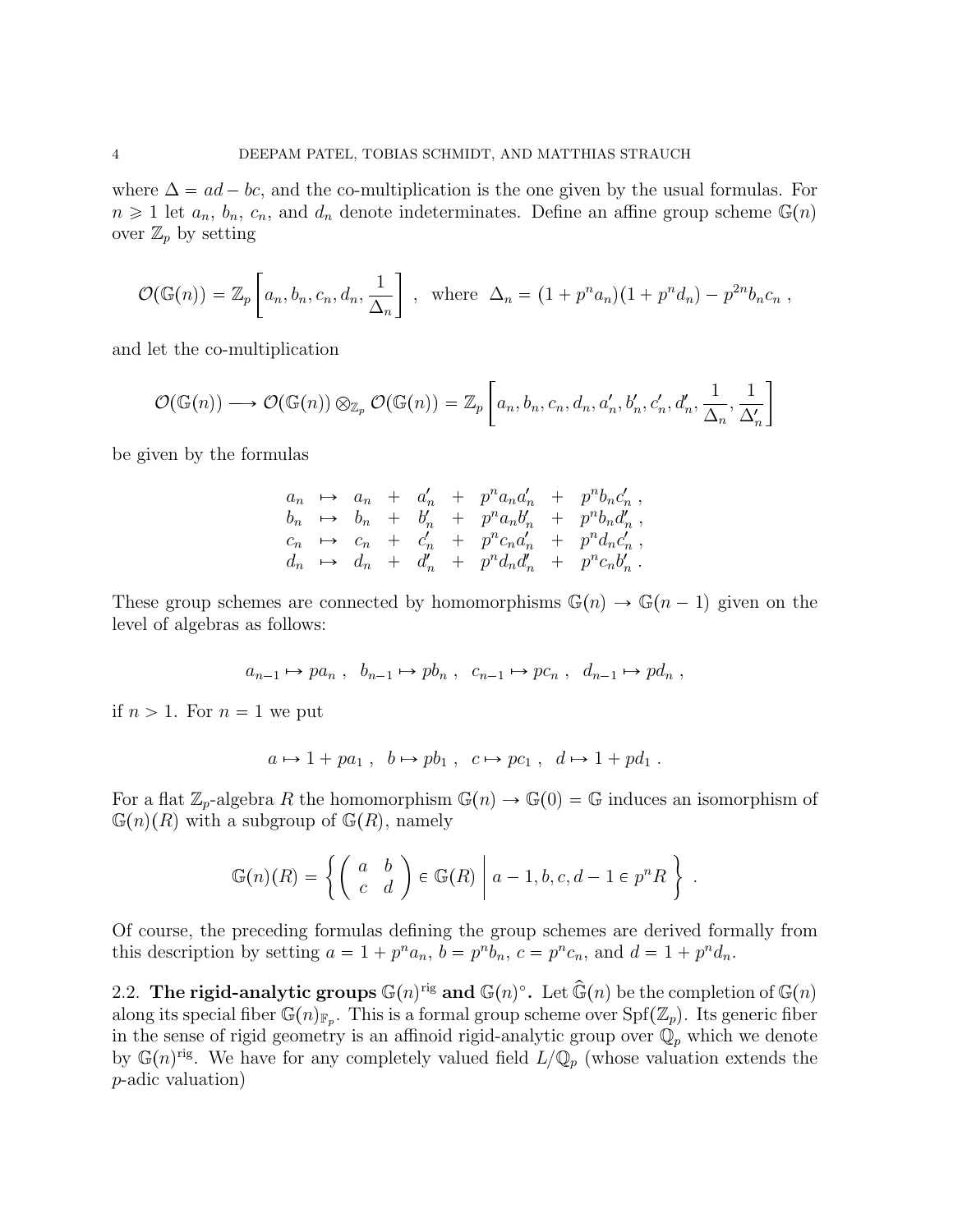$$
\mathbb{G}(n)^{\text{rig}}(L) = \left\{ \left( \begin{array}{cc} a & b \\ c & d \end{array} \right) \in \mathbb{G}(\mathfrak{o}_L) \middle| a-1, b, c, d-1 \in p^n \mathfrak{o}_L \right\}.
$$

Furthermore, we let  $\widehat{\mathbb{G}}(n)$ <sup>o</sup> be the completion of  $\mathbb{G}(n)$  in the closed point corresponding to the unit element in  $\mathbb{G}(n)_{\mathbb{F}_p}$ . This is a formal group scheme over  $\text{Spf}(\mathbb{Z}_p)$  (not of topologically finite type). Its generic fiber in the sense of Berthelot, cf. [6, sec. 7.1], is a so-called 'wide open' rigid-analytic group over  $\mathbb{Q}_p$  which we denote by  $\mathbb{G}(n)^\circ$ . We have for any completely valued field  $L/\mathbb{Q}_p$  (whose valuation extends the *p*-adic valuation)

$$
\mathbb{G}(n)^{\circ}(L) = \left\{ \left( \begin{array}{cc} a & b \\ c & d \end{array} \right) \in \mathbb{G}(\mathfrak{o}_L) \middle| a-1, b, c, d-1 \in p^n \mathfrak{m}_{\mathfrak{o}_L} \right\} \; .
$$

The remainder of this section is inspired by M. Emerton's paper [8], especially sec. 5.

2.3. The analytic distribution algebra of  $\mathbb{G}(0)^\circ$ . Our goal in this subsection is to give a description of

$$
\mathcal{D}^{\mathrm{an}}(\mathbb{G}(0)^{\circ}) \underset{\mathrm{df}}{=} \mathcal{O}(\mathbb{G}(0)^{\circ})_{b}'
$$

in terms of 'divided power enveloping algebras' which is analogous to  $[8, 5.2.6]$ . However, the discussion in [8, sec. 5.2] does not apply here because the exponential function for the group  $GL_2(\mathbb{Q}_p)$  does not map a lattice in

$$
\mathfrak{g} = \mathrm{Lie}(\mathrm{GL}_2(\mathbb{Q}_p))
$$

bijectively onto  $GL_2(\mathbb{Z}_p)$ . Nevertheless, it is possible to also treat  $\mathbb{G}(0)^\circ$  by making use of the 'Kostant Z-form' of the enveloping algebra  $U(\mathfrak{g})$ , cf. [15]. Set

$$
e = \begin{pmatrix} 0 & 1 \\ 0 & 0 \end{pmatrix}
$$
,  $h_1 = \begin{pmatrix} 1 & 0 \\ 0 & 0 \end{pmatrix}$ ,  $h_2 = \begin{pmatrix} 0 & 0 \\ 0 & 1 \end{pmatrix}$ ,  $f = \begin{pmatrix} 0 & 0 \\ 1 & 0 \end{pmatrix}$ ,

and put

$$
\mathfrak{g}_{\mathbb{Z}_p} = M_2(\mathbb{Z}_p) = \mathbb{Z}_p e \oplus \mathbb{Z}_p h_1 \oplus \mathbb{Z}_p h_2 \oplus \mathbb{Z}_p f.
$$

For integers  $m, n \in \mathbb{N}$  define

$$
q_n^{(m)} \equiv \left\lfloor \frac{n}{p^m} \right\rfloor \; ,
$$

that is, the greatest integer less or equal to  $\frac{n}{p^m}$ . For fixed m we then denote by  $U(\mathfrak{g}_{\mathbb{Z}_p})^{(m)}$ the  $\mathbb{Z}_p$ -submodule of  $U(\mathfrak{g})$  generated by the elements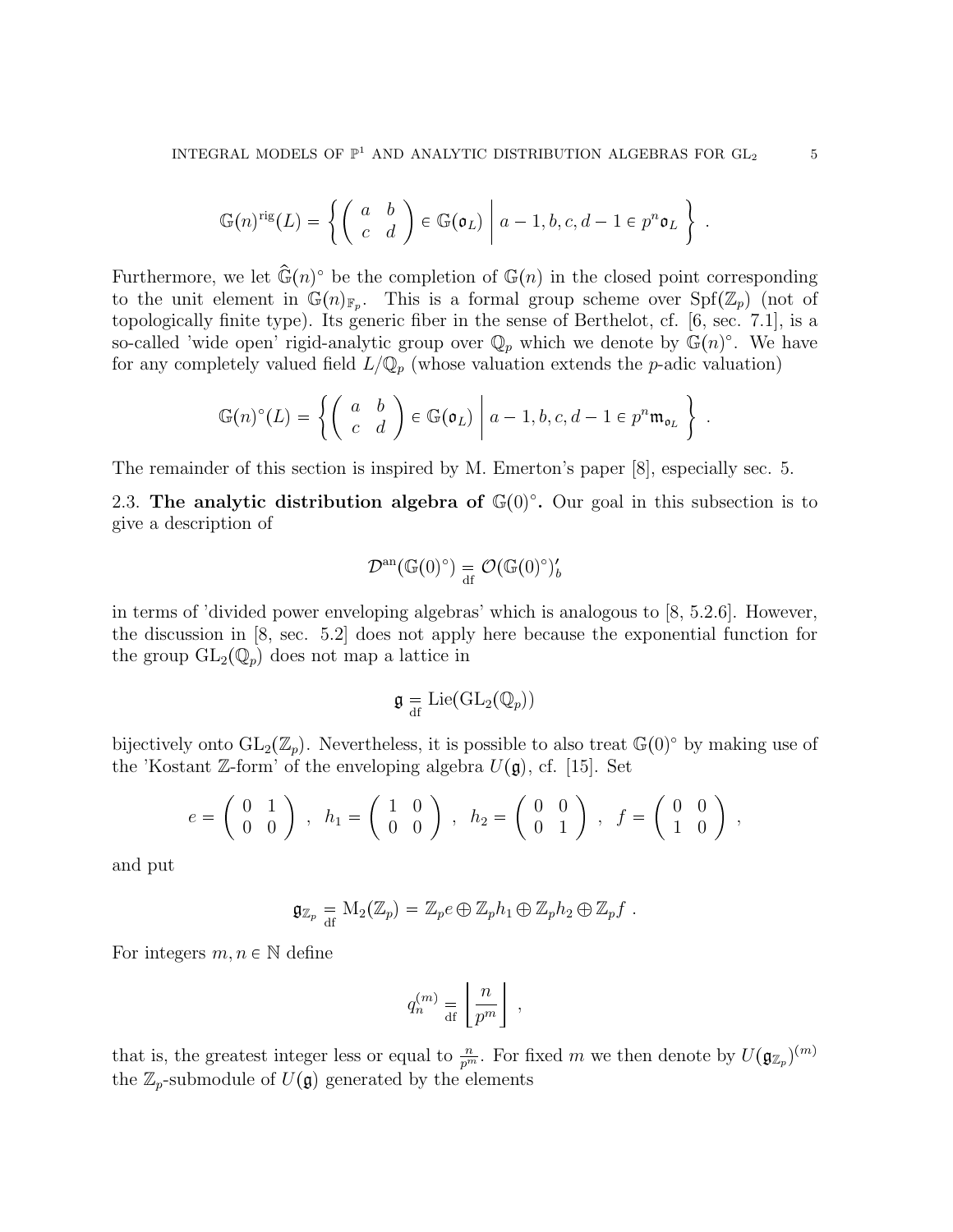$$
(2.3.1) \t q_{\nu_1}^{(m)}! \frac{e^{\nu_1}}{\nu_1!} \cdot q_{\nu_2}^{(m)}! {h_1 \choose \nu_2} \cdot q_{\nu_3}^{(m)}! {h_2 \choose \nu_3} \cdot q_{\nu_4}^{(m)}! \frac{f^{\nu_4}}{\nu_4!}.
$$

**Lemma 2.3.2.**  $U(\mathfrak{g}_{\mathbb{Z}_p})^{(m)}$  is a  $\mathbb{Z}_p$ -subalgebra of  $U(\mathfrak{g})$ .

Proof. This is contained in [16, Prop. 2.3.1] and the remark before [16, Lemme 2.3.3], namely that  $\mathcal{D}_{X,n}^{(m)}$  has a basis given by the operators  $\partial_{\leq k}$ ,  $|k| \leq n$ . Note also the description of  $\partial_{\le k>}$  given in part (c) of that lemma.

We now let  $\hat{U}(\mathfrak{g}_{\mathbb{Z}_p})^{(m)}$  be the p-adic completion of  $U(\mathfrak{g}_{\mathbb{Z}_p})^{(m)}$ . Explicitly, its elements can be written as

$$
\sum_{\nu=(\nu_1,\nu_2,\nu_3,\nu_4)\in\mathbb{N}^4}\gamma_\nu\cdot q^{(m)}_{\nu_1}!\frac{e^{\nu_1}}{\nu_1!}\cdot q^{(m)}_{\nu_2}!\binom{h_1}{\nu_2}\cdot q^{(m)}_{\nu_3}!\binom{h_2}{\nu_3}\cdot q^{(m)}_{\nu_4}!\frac{f^{\nu_4}}{\nu_4!}\ ,
$$

where  $\gamma_{\nu} \in \mathbb{Z}_p$  and  $|\gamma_{\nu}| \to 0$  as  $|\nu| \to \infty$ . Furthermore, we put

$$
\widehat{U}(\mathfrak{g}_{\mathbb{Z}_p})_{\mathbb{Q}}^{(m)}\stackrel{ }{=}\widehat{U}(\mathfrak{g}_{\mathbb{Z}_p})^{(m)}\otimes_{\mathbb{Z}}\mathbb{Q} \;.
$$

We consider the unique  $\mathbb{Q}_p$ -algebra homomorphism  $U(\mathfrak{g}) \to \mathcal{D}^{\rm an}(\mathbb{G}(0)^\circ)$  which sends  $X \in \mathfrak{g}$ to the linear form

$$
f \mapsto \frac{d}{dt} f(e^{tX})\Big|_{t=0}.
$$

Here we follow the same convention as in [8, sec. 5] in that we consider the right regular action of a group on its ring of functions.

**Proposition 2.3.3.** The map  $U(\mathfrak{g}) \to \mathcal{D}^{\text{an}}(\mathbb{G}(0)^{\circ})$  just defined extends continuously to  $\widetilde{U}(\mathfrak{g}_{\mathbb{Z}_p})^{(m)}$ . The family of these maps, for various m, induces a canonical isomorphism of topological  $\mathbb{Q}_p$ -algebras

$$
\varinjlim_{m} \widehat{U}(\mathfrak{g}_{\mathbb{Z}_p})_{\mathbb{Q}}^{(m)} \stackrel{\simeq}{\longrightarrow} \mathcal{D}^{\rm an}(\mathbb{G}(0)^{\circ}) .
$$

*Proof.* The affine algebra of the formal group scheme  $\hat{\mathbb{G}}(0)^\circ$  is the completion of the ring  $\mathbb{Z}_p\left[a, b, c, d, \frac{1}{\Delta}\right]$  with respect to the ideal  $I = (p, a-1, b, c, d-1)$ . (We write here a instead of  $a_0$ , b instead of  $b_0$ , etc.) Hence

$$
\mathcal{O}\left(\widehat{\mathbb{G}}(0)^{\circ}\right) = \mathbb{Z}_p[[a-1,b,c,d-1]]\ .
$$

For the ring of global functions of  $\mathbb{G}(0)^\circ$  we then have, algebraically and topologically,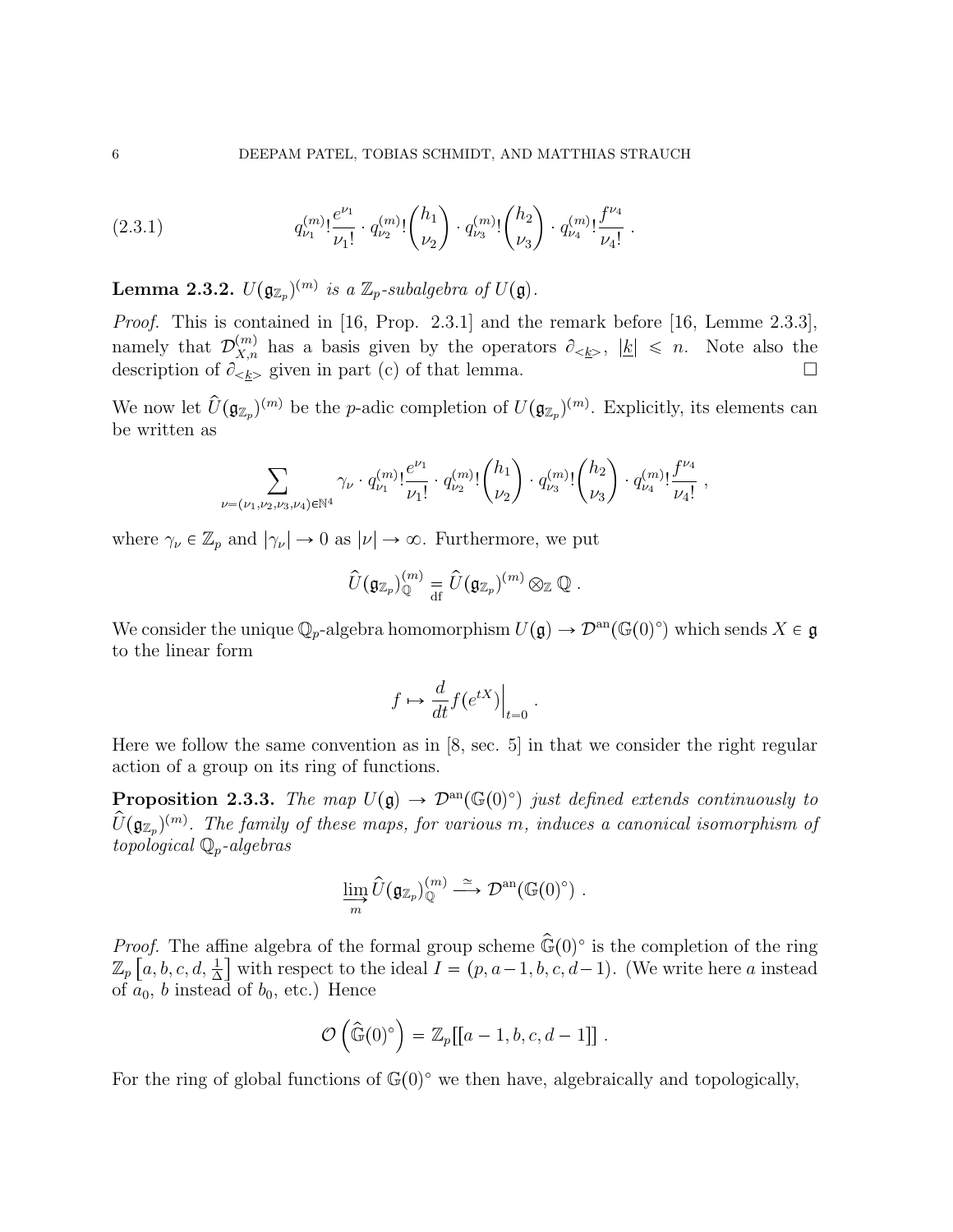$$
\mathcal{O}\left(\mathbb{G}(0)^{\circ}\right) = \varprojlim_{r < 1} \mathcal{O}\left(\mathbb{G}(0)_r\right) ,
$$

where

$$
\mathcal{O}(\mathbb{G}(0)_r) = \left\{ \sum \xi_\mu (a-1)^{\mu_1} b^{\mu_2} c^{\mu_3} (d-1)^{\mu_4} \middle| |\xi_\mu| r^{|\mu|} \to 0 \text{ as } |\mu| \to \infty \right\} .
$$

It is easily checked that

$$
\left[\frac{e^{\nu_1}}{\nu_1!} \binom{h_1}{\nu_2} \binom{h_2}{\nu_3} \frac{f^{\nu_4}}{\nu_4!} \right] \cdot \left[ (a-1)^{\mu_1} b^{\mu_2} c^{\mu_3} (d-1)^{\mu_4} \right] = \begin{cases} 1, & \nu = \mu \\ 0, & \nu \neq \mu \end{cases}
$$

We thus find that  $\mathcal{D}^{\text{an}}(\mathbb{G}(0)^{\circ})$  consists of sums

$$
\sum_{\nu=(\nu_1,\nu_2,\nu_3,\nu_4)\in\mathbb{N}^4}\gamma_\nu\frac{e^{\nu_1}}{\nu_1!}\binom{h_1}{\nu_2}\binom{h_2}{\nu_3}\frac{f^{\nu_4}}{\nu_4!},
$$

which have the property that there is  $R > 1$  for which  $|\gamma_{\nu}|R^{|\nu|} \to 0$  as  $|\nu| \to \infty$ . The rest of the proof is as in [8, 5.2.6]. Because

$$
v_p\left(q_{\nu_1}^{(m)}!q_{\nu_2}^{(m)}!q_{\nu_3}^{(m)}!q_{\nu_4}^{(m)}!\right)
$$

is asymptotic to

$$
\frac{\nu_1 + \nu_2 + \nu_3 + \nu_4}{(p-1)p^m} \quad \text{as} \quad |\nu| \to \infty ,
$$

it follows that  $\hat{U}(\mathfrak{g}_{\mathbb{Z}_p})_{\mathbb{Q}}^{(m)}$  embeds into  $\mathcal{D}^{\rm an}(\mathbb{G}(0)^{\circ})$ . Furthermore, the inductive limit of the spaces  $\mathcal{O}(\mathbb{G}(0)_r)_b'$ , for  $r \uparrow 1$ , is equal to the the inductive limit of the rings  $\hat{U}(\mathfrak{g}_{\mathbb{Z}_p})_{\mathbb{Q}}^{(m)}$ , as  $m \to \infty$ .

**Remark 2.3.4.** The Kostant Z-form of  $U(\mathfrak{g})$  is nothing else than the distribution algebra  $Dist(GL_{2,\mathbb{Z}_p})$  of the group scheme  $GL_{2,\mathbb{Z}_p}$  as defined in [13, I.7], cf. [13, II.1.12] for the explicit relation between the Kostant  $\mathbb{Z}$ -form and the distribution algebra. One can then use the very definition of the distribution algebra in [13, I.7] to give an intrinsic proof of 2.3.3 which should generalize to any split reductive group scheme over  $\mathbb{Z}_p$ .

2.4. The analytic distribution algebra of  $\mathbb{G}(n)^\circ$  for  $n \geq 1$ . In this subsection we derive a description of  $\mathcal{D}^{\text{an}}(\mathbb{G}(n)^{\circ}) = \mathcal{O}(\mathbb{G}(n)^{\circ})'_{b}$ , for  $n \geq 1$ , from the decription in 2.3.3. The open embedding of rigid spaces  $\mathbb{G}(n)^\circ \hookrightarrow \mathbb{G}(0)^\circ$  induces a restriction map on spaces of functions  $\mathcal{O}(\mathbb{G}(0)^{\circ}) \to \mathcal{O}(\mathbb{G}(n)^{\circ})$  which has dense image. Taking the continuous dual spaces gives hence an injection

.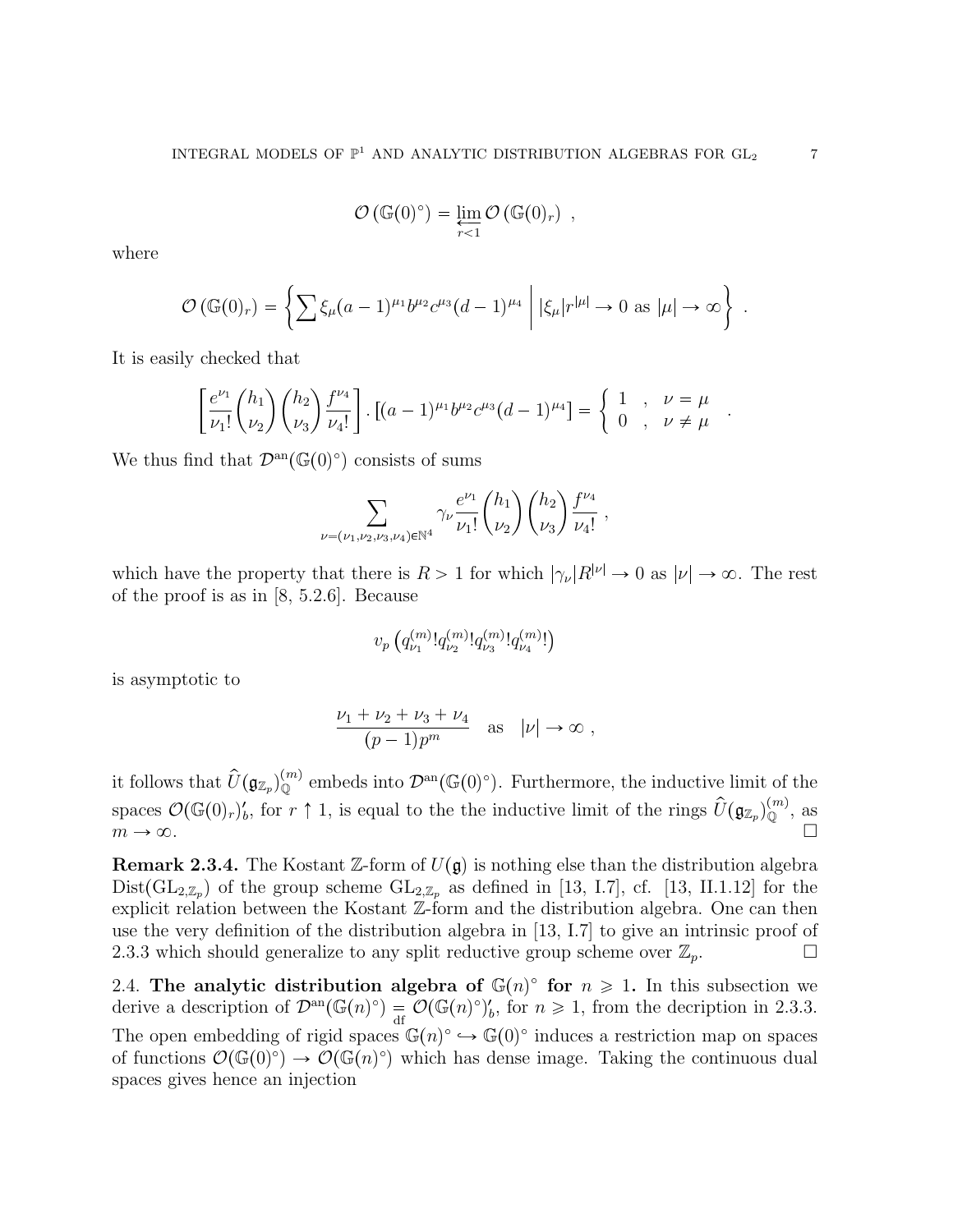$$
\mathcal{D}^{\mathrm{an}}(\mathbb{G}(n)^{\circ}) \hookrightarrow \mathcal{D}^{\mathrm{an}}(\mathbb{G}(0)^{\circ}) .
$$

We will describe the left hand side as a subalgebra of the right hand side. To this end, let  $U(p^n \mathfrak{g}_{\mathbb{Z}_p})^{(m)}$  be the  $\mathbb{Z}_p$ -submodule of  $U(\mathfrak{g})$  generated by the elements

$$
(2.4.1) \t q_{\nu_1}^{(m)}! \frac{(p^n e)^{\nu_1}}{\nu_1!} \cdot q_{\nu_2}^{(m)}! p^{n\nu_2} {h_1 \choose \nu_2} \cdot q_{\nu_3}^{(m)}! p^{n\nu_3} {h_2 \choose \nu_3} \cdot q_{\nu_4}^{(m)}! \frac{(p^n f)^{\nu_4}}{\nu_4!}.
$$

As before, we find that  $U(p^n \mathfrak{g}_{\mathbb{Z}_p})^{(m)}$  is a  $\mathbb{Z}_p$ -subalgebra of  $U(\mathfrak{g})$ , and we let  $\widehat{U}(p^n \mathfrak{g}_{\mathbb{Z}_p})^{(m)}$ denote its p-adic completion.

**Remark 2.4.2.** We caution the reader that  $U(p^n \mathfrak{g}_{\mathbb{Z}_p})^{(m)}$  and  $\hat{U}(p^n \mathfrak{g}_{\mathbb{Z}_p})^{(m)}$  are merely notations. That is, these rings are not what one would get by formally replacing (the basis of)  $\mathfrak{g}_{\mathbb{Z}_p}$  by (the basis of)  $p^n \mathfrak{g}_{\mathbb{Z}_p}$  in the definition of  $U(\mathfrak{g}_{\mathbb{Z}_p})^{(m)}$ . The reason is that, obviously,

$$
\binom{p^n h_i}{\nu} \neq p^{n\nu} \binom{h_i}{\nu},
$$

if  $\nu > 1$ . It is the term on right which one has to work with here, not the term on the  $\Gamma$ left.

The algebra homomorphism  $U(\mathfrak{g}) \to \mathcal{D}^{\text{an}}(\mathbb{G}(0)^{\circ})$  defined right before 2.3.3 obviously factors as  $U(\mathfrak{g}) \to \mathcal{D}^{\rm an}(\mathbb{G}(n)^\circ) \to \mathcal{D}^{\rm an}(\mathbb{G}(0)^\circ).$ 

**Proposition 2.4.3.** The map  $U(\mathfrak{g}) \to \mathcal{D}^{\text{an}}(\mathbb{G}(n)^{\circ})$  extends continuously to  $\widehat{U}(p^n \mathfrak{g}_{\mathbb{Z}_p})^{(m)}$ and there is a canonical isomorphism of topological  $\mathbb{Q}_p$ -algebras

$$
\varinjlim_{m} \widehat{U}(p^{n} \mathfrak{g}_{\mathbb{Z}_p})_{\mathbb{Q}}^{(m)} \stackrel{\simeq}{\longrightarrow} \mathcal{D}^{\rm an}(\mathbb{G}(n)^{\circ}) .
$$

Proof. We proceed here as in the proof of 2.3.3. The affine algebra of the formal group scheme  $\widehat{\mathbb{G}}(n)$ ° is  $\mathbb{Z}_p[[a_n, b_n, c_n, d_n]]$  and the coordinates  $a_n, b_n, c_n, d_n$  on  $\mathbb{G}(n)$ ° are related to the coordinates  $a, b, c, d$  on  $\mathbb{G}(0)^\circ$  by

$$
a_n = \frac{1}{p^n}(a-1)
$$
,  $b_n = \frac{1}{p^n}b$ ,  $c_n = \frac{1}{p^n}c$ ,  $d_n = \frac{1}{p^n}(d-1)$ .

¿From the proof of 2.3.3 we get

$$
\left[\frac{(p^n e)^{\nu_1}}{\nu_1!}p^{n\nu_2}{h_1 \choose \nu_2}p^{n\nu_3}{h_2 \choose \nu_3}\frac{(p^n f)^{\nu_4}}{\nu_4!}\right].\left[\left(\frac{a-1}{p^n}\right)^{\mu_1}\left(\frac{b}{p^n}\right)^{\mu_2}\left(\frac{c}{p^n}\right)^{\mu_3}\left(\frac{d-1}{p^n}\right)^{\mu_4}\right]=\begin{cases} 1 & , \quad \nu=\mu \\ 0 & , \quad \nu\neq\mu \end{cases}
$$

And the remainder of the proof is along the same lines as in 2.3.3.

.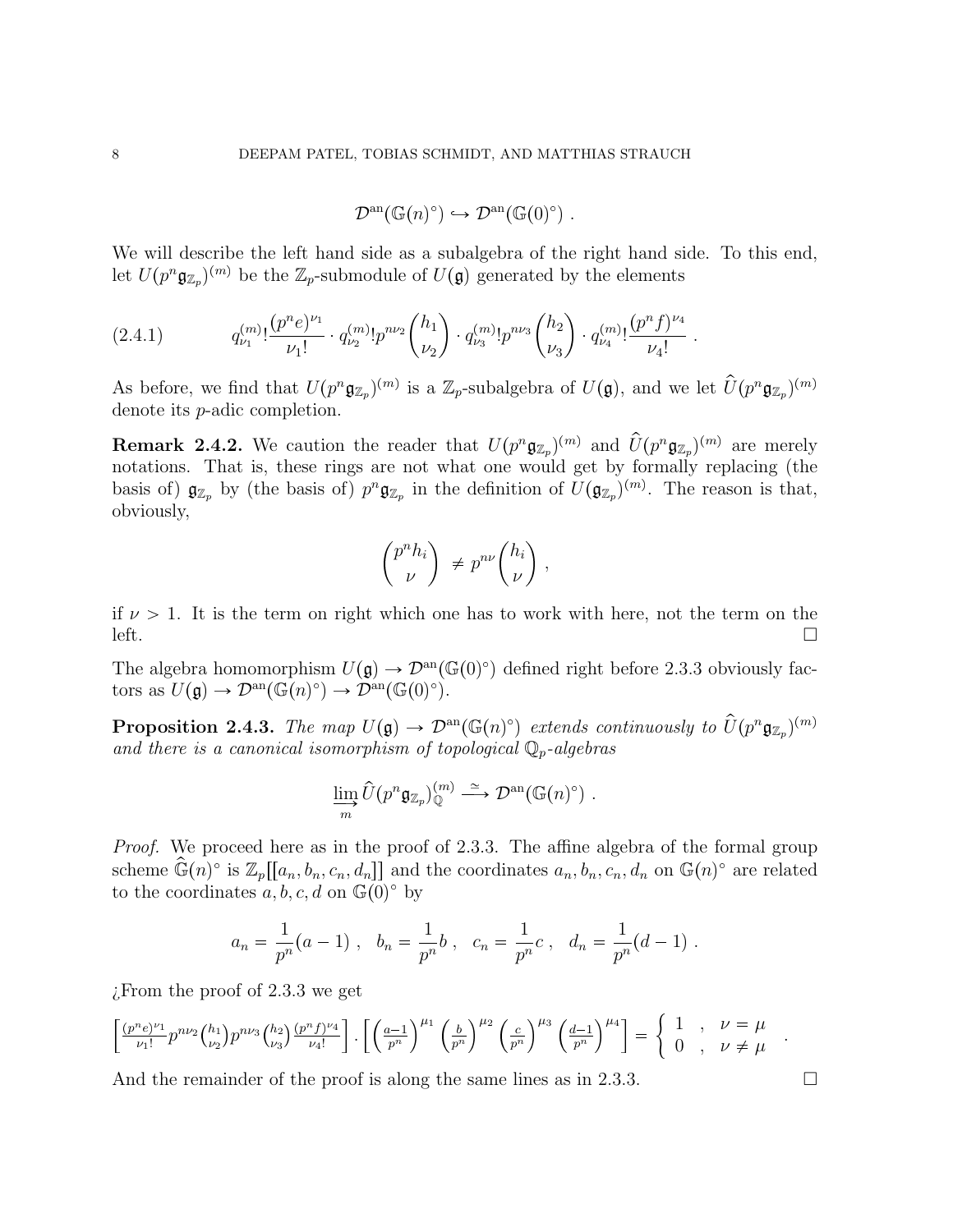**Remark 2.4.4.** For  $n \geq 1$   $(n \geq 2$  if  $p = 2)$  the group  $\mathbb{G}(n)(\mathbb{Z}_p) = 1 + p^n \mathcal{M}_2(\mathbb{Z}_p)$  is uniform pro-p and its integral Lie algebra in the sense of [7, sec. 9] is  $p^n \mathfrak{g}_{\mathbb{Z}_p}$  when considered as a  $\mathbb{Z}_p$ -submodule of  $\mathfrak{g}$ . We can thus apply [8, sec. 5.2] to get a description of  $\mathcal{D}^{\rm an}(\mathbb{G}(n)^\circ)$  in terms of divided power enveloping algebras. The relation between the two descriptions is as follows.

In [8],  $\mathbb{G}(n)$  is identified with the rigid-analytic four-dimensional wide open polydisc  $(\mathbb{B}^{\circ})^4$  via the 'coordinates of the second kind'

$$
(t_1, t_2, t_3, t_4) \mapsto \exp(t_1 p^n e) \exp(t_2 p^n h_1) \exp(t_3 p^n h_2) \exp(t_4 p^n f).
$$

Functions  $\mathcal{O}(\mathbb{G}(n)^\circ)$  are then considered as functions on  $(\mathbb{B}^\circ)^4$  via pull-back. Using this identification, we consider elements in  $U(\mathfrak{g})$  as differential operators on  $\mathcal{O}((\mathbb{B}^{\circ})^4)$ . [8, 5.2.6 then tells us that  $\mathcal{D}^{\text{an}}(\mathbb{G}(n)^{\circ})$  is the inductive limit of rings

$$
\mathcal{D}^{\rm an}(\mathbb{G}(n)^{\circ})^{(m)}
$$
\n
$$
= \left\{ \sum_{\nu} \gamma_{\nu} \frac{q_{\nu_1}^{(m)}! q_{\nu_2}^{(m)}! q_{\nu_3}^{(m)}! q_{\nu_4}^{(m)}!}{\nu_1! \nu_2! \nu_3! \nu_4!} (p^n e)^{\nu_1} (p^n h_1)^{\nu_2} (p^n h_2)^{\nu_3} (p^n f)^{\nu_4} \mid |\gamma_{\nu}| \to 0 \text{ as } |\nu| \to 0 \right\} .
$$

The relation of these rings to the rings  $\hat{U}(p^n \mathfrak{g}_{\mathbb{Z}_p})_{\mathbb{Q}_p}^{(m)}$  follows immediately from the elementary

**Proposition 2.4.5.** Suppose  $n \geq 1$  ( $n \geq 2$  if  $p = 2$ ), and let T be an indeterminate. For all  $\nu \geq 0$ , if one writes the polynomial  $p^{n\nu}$   $\binom{T}{\nu}$  $\int\limits_{\nu}^{T}\Big)\ \, as$ 

$$
\sum_{j=1}^{\nu} c_{\nu,j} \frac{(p^n T)^j}{j!} ,
$$

the coefficients  $c_{\nu,j}$  are in  $\mathbb{Z}_p$ .

Proof. Let z be another indeterminate and consider the formal power series

$$
\sum_{\nu\geqslant 0}p^{n\nu}\binom{T}{\nu}z^\nu
$$

.

This is equal to  $(1 + p^n z)^T = \exp(T \log(1 + p^n z))$ . Under the assumption  $n \ge 1$   $(n \ge 2$  if  $p = 2$ , one can write  $\log(1 + p^n z) = p^n z f(z)$  with a power series  $f(z) \in \mathbb{Z}_p[[z]]$ . Hence

$$
\exp(T \log(1 + p^{n} z)) = \sum_{j \geq 0} (zf(z))^{j} \frac{(p^{n} T)^{j}}{j!}.
$$

Now compare the coefficients of  $z^{\nu}$  on both sides.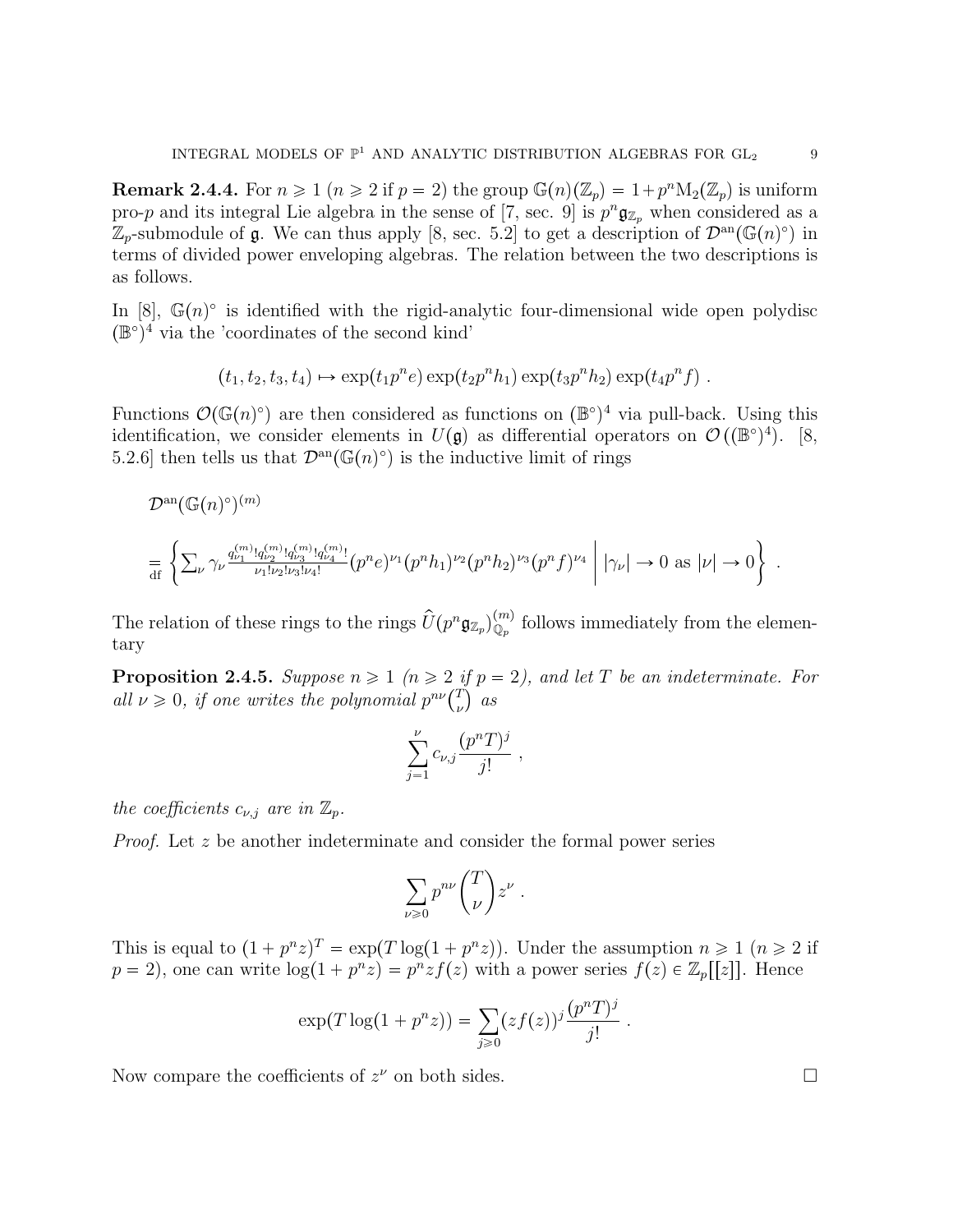3. Arithmetic differential operators on the smooth formal model

3.1. Differential operators with divided powers. We consider  $\mathbb{X} =$  $\mathbb{P}^1_{\mathbb{Z}_p}$  as being glued together from the affine lines

$$
U_x = \text{Spec}(\mathbb{Z}_p[x])
$$
 and  $U_y = \text{Spec}(\mathbb{Z}_p[y])$ 

along the open subsets  $Spec(\mathbb{Z}_p[x, \frac{1}{x}])$  and  $Spec(\mathbb{Z}_p[y, \frac{1}{y}])$  according to the relation  $xy = 1$ . The formulas

$$
x.\begin{pmatrix} a & b \\ c & d \end{pmatrix} = \frac{b+dx}{a+cx} , y.\begin{pmatrix} a & b \\ c & d \end{pmatrix} = \frac{ay+c}{by+d} ,
$$

describe a *right* action of  $\mathbb{G} = GL_{2,\mathbb{Z}_p} = \text{Spec} (\mathbb{Z}_p [a, b, c, d, \frac{1}{\Delta}])$  on X. Put  $\partial_x = \frac{d}{dx}$  and  $\partial_y = \frac{d}{dy}$ . These differential operators satisfy the relations

$$
\partial_x = -y^2 \partial_y , \quad x \partial_x = -y \partial_y , \quad x^2 \partial_x = -\partial_y .
$$

Denote by  $\mathcal{T}_{\mathbb{X}}$  the tangent sheaf of  $\mathbb{X}$  (over  $\mathbb{Z}_p$ ). The action above gives rise to a homomorphism of Lie algebras

(3.1.1) 
$$
\mathfrak{g}_{\mathbb{Z}_p} \to H^0(\mathbb{X}, \mathcal{T}_{\mathbb{X}}) ,
$$

which is explicitly given by

$$
\begin{array}{rcl}\n e & \mapsto & \partial_x \\
 h_1 & \mapsto & -x \partial_x \\
 h_2 & \mapsto & x \partial_x \\
 f & \mapsto & \partial_y\n \end{array}
$$

On X we consider the sheaf of differential operators  $\mathcal{D}_{\mathbb{X}}^{(m)}$  as defined in [4], [10]. Sections are locally given as finite sums

$$
\sum_{\nu} \gamma_{\nu} \frac{q_{\nu}^{(m)}}{\nu!} \partial_x^{\nu} \quad \text{or} \quad \sum_{\nu} \gamma_{\nu}' \frac{q_{\nu}^{(m)}}{\nu!} \partial_y^{\nu}
$$

with  $\gamma_{\nu} \in \mathbb{Z}_p[x]$  and  $\gamma_{\nu}' \in \mathbb{Z}_p[y]$ , respectively. The sheaf  $\mathcal{D}_{\mathbb{X}}^{(m)}$  is filtered by subsheaves  $\mathcal{D}_{\mathbb{X},d}^{(m)}$  of differential operators of degree  $\leq d$ . Furthermore, for the symmetric algebra  $\text{Sym}(\mathcal{T}_{\mathbb{X}}) = \bigoplus_{d \geqslant 0} \mathcal{T}_{\mathbb{X}}^{\otimes d}$  there exists a divided power version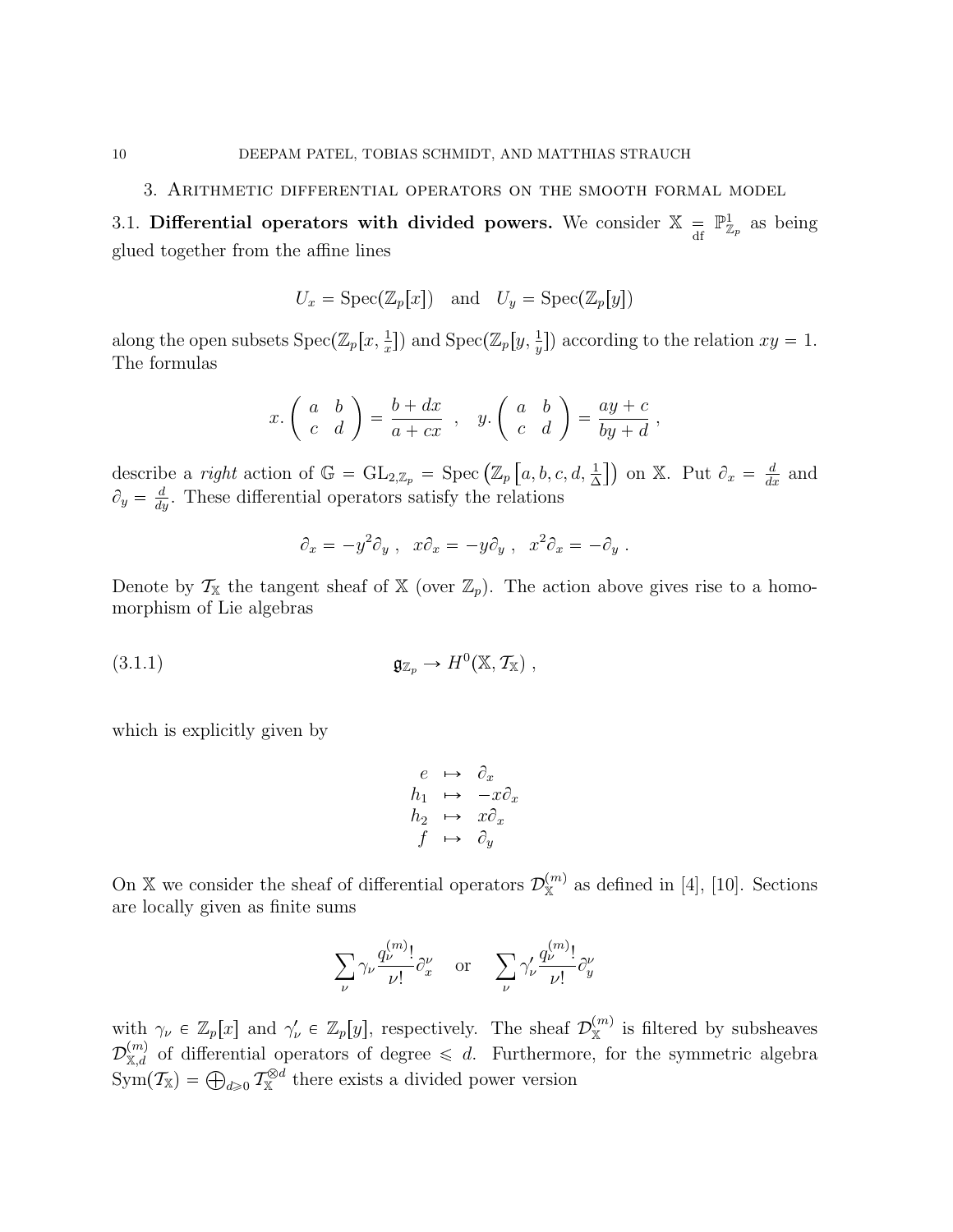$$
\mathrm{Sym}(\mathcal{T}_{\mathbb{X}})^{(m)} = \bigoplus_{d \geq 0} (\mathcal{T}_{\mathbb{X}}^{\otimes d})^{(m)},
$$

cf. [10]. The sheaf  $(\mathcal{T}_{\mathbb{X}}^{\otimes d})^{(m)}$  in degree d is, as  $\mathcal{O}_{\mathbb{X}}$ -module, locally generated by

$$
(3.1.2) \qquad \qquad \frac{q_{i_1}^{(m)}!}{i_1!} s_1^{\otimes i_1} \cdot \ldots \cdot \frac{q_{i_r}^{(m)}!}{i_r!} s_r^{\otimes i_r} \ ,
$$

where  $i_1 + \ldots + i_r = d$  and  $s_1, \ldots, s_r$  are local sections of  $\mathcal{T}_X$ . There is an obvious monomorphism of sheaves

(3.1.3) 
$$
\mathrm{Sym}(\mathcal{T}_{\mathbb{X}})^{(m)} \hookrightarrow \mathrm{Sym}(\mathcal{T}_{\mathbb{X}})^{(0)}_{\mathbb{Q}} = \mathrm{Sym}(\mathcal{T}_{\mathbb{X}})^{(0)} \otimes_{\mathbb{Z}} \mathbb{Q} .
$$

Lemma 3.1.4. The image of the subsheaf

$$
(\mathcal{T}_{\mathbb{X}}^{\otimes d})^{(m)}\subset \mathrm{Sym}(\mathcal{T}_{\mathbb{X}})^{(m)}
$$

under the map 3.1.3 is equal to

$$
\frac{q_d^{(m)}}{d!} \mathcal{T}_{\mathbb{X}}^{\otimes d} \subset \text{Sym}(\mathcal{T}_{\mathbb{X}})^{(0)}_{\mathbb{Q}}.
$$

Therefore,

$$
\mathrm{Sym}(\mathcal{T}_{\mathbb{X}})^{(m)} = \bigoplus_{d \geqslant 0} \frac{q^{(m)}_d!}{d!} \mathcal{T}_{\mathbb{X}}^{\otimes d}.
$$

*Proof.* Because  $\mathcal{T}_{\mathbb{X}}^{\otimes d}$  is locally free of rank one, we can write the local sections  $s_i$  in 3.1.2 as  $s_i = f_i \cdot s$  with a local generator s of  $\mathcal{T}^{\otimes d}$  and local sections  $f_i$  of  $\mathcal{O}_{\mathbb{X}}$ . Hence we assume  $s_i = s$  for  $i = 1, \ldots, r$ . Moreover, for any  $i, j \geq 0$  one has that

(3.1.5) 
$$
\frac{(i+j)!}{i!j!} \left( \frac{q_{i+j}^{(m)}!}{q_i^{(m)}!q_j^{(m)}!} \right)^{-1} \in \mathbb{Z}_p ,
$$

cf. [10, sec. 1]. Applying this fact repeatedly shows that

$$
\frac{q_{i_1}^{(m)}!}{i_1!} \cdot \ldots \cdot \frac{q_{i_r}^{(m)}!}{i_r!} \in \frac{q_d^{(m)}!}{d!} \mathbb{Z}_p ,
$$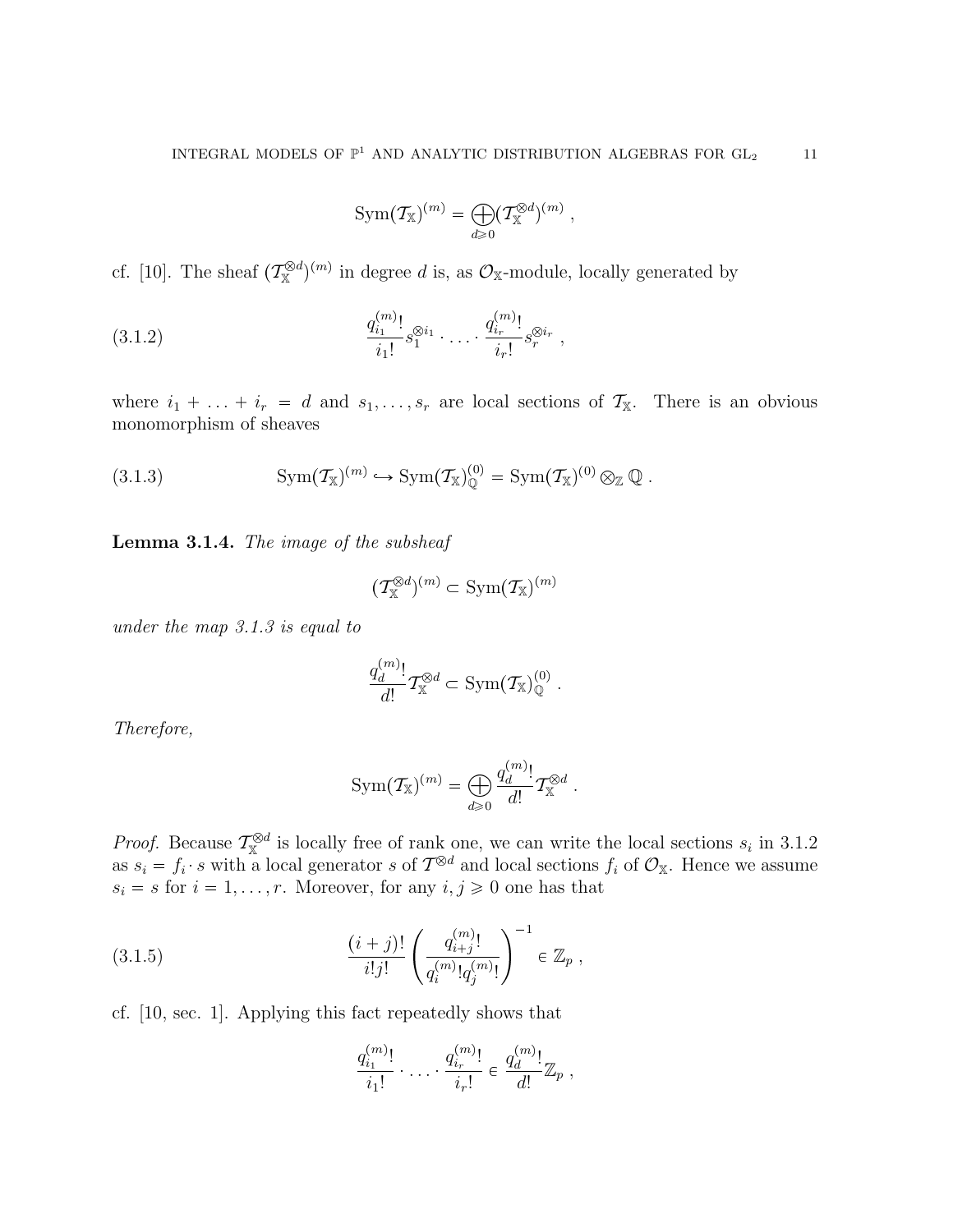and this proves the assertion of the lemma.  $\Box$ 

**Lemma 3.1.6.** Fix  $d \geq 1$ . The map sending  $\frac{q_d^{(m)}!}{d!}$  $\frac{q^{(m)}_d!}{d!}\partial_x^d$  (resp.  $\frac{q^{(m)}_d!}{d!}$  $\frac{d}{dt} \partial_y^d$ , considered as a local generator of  $\mathcal{D}_{\mathbb{X},d}^{(m)}$  to  $\frac{q^{(m)}_d!}{d!}$  $\frac{d^{(m)}_l!}{d!} \partial^{\otimes d}_x$  (resp.  $\frac{q^{(m)}_d!}{d!}$  $\frac{d\hat{H}^{-1}}{d\hat{H}}\partial_y^{\otimes d}$ ), considered as a local generator of  $(\mathcal{T}_{\mathbb{X}}^{\otimes d})^{(m)}$ , induces a canonical exact sequence of sheaves

(3.1.7) 
$$
0 \to \mathcal{D}_{\mathbb{X},d-1}^{(m)} \to \mathcal{D}_{\mathbb{X},d}^{(m)} \to (\mathcal{T}_{\mathbb{X}}^{\otimes d})^{(m)} \to 0.
$$

*Proof.* This is [10, 1.3.7.3]. In the case considered here, it is also an immediate consequence of 3.1.4.  $\Box$ 

**Proposition 3.1.8.** (a) For all  $d \geq 0$  one has  $H^1(\mathbb{X}, \mathcal{D}_{\mathbb{X},d}^{(m)}) = 0$ .

(b) For all  $d \geq 1$  the sequence

$$
(3.1.9) \t 0 \to H^0\left(\mathbb{X}, \mathcal{D}_{\mathbb{X},d-1}^{(m)}\right) \to H^0\left(\mathbb{X}, \mathcal{D}_{\mathbb{X},d}^{(m)}\right) \to H^0\left(\mathbb{X}, \left(\mathcal{T}_{\mathbb{X}}^{\otimes d}\right)^{(m)}\right) \to 0
$$

induced by 3.1.7 is exact.

(c) The canonical map

$$
\text{gr}\left(H^0\left(\mathbb{X},\mathcal{D}_{\mathbb{X}}^{(m)}\right)\right) = \bigoplus_{d \geqslant 0} H^0\left(\mathbb{X},\mathcal{D}_{\mathbb{X},d}^{(m)}\right) \Big/ H^0\left(\mathbb{X},\mathcal{D}_{\mathbb{X},d-1}^{(m)}\right) \longrightarrow H^0\left(\mathbb{X},\text{Sym}(\mathcal{T}_{\mathbb{X}})^{(m)}\right)
$$

is an isomorphism.

*Proof.* (a) The proof proceeds by induction on d. We have  $\mathcal{D}_{\mathbb{X},0}^{(m)} = \mathcal{O}_{\mathbb{X}}$ , and the assertion is true for  $d = 0$ . Moreover,  $\mathcal{T}_{\mathbb{X}}^{\otimes d} \simeq \mathcal{O}_{\mathbb{X}}(2d)$  and therefore  $H^1(\mathbb{X}, \mathcal{T}_{\mathbb{X}}^{\otimes d}) = 0$ . Using 3.1.4, we find that  $H^1(\mathbb{X},(\mathcal{T}_{\mathbb{X}}^{\otimes d})^{(m)})=0$  for all  $d,m\geqslant 0$ . Now suppose  $d\geqslant 1$ . By 3.1.7 we get an exact sequence

$$
H^1\left(\mathbb{X}, \mathcal{D}_{\mathbb{X},d-1}^{(m)}\right) \to H^1\left(\mathbb{X}, \mathcal{D}_{\mathbb{X},d}^{(m)}\right) \to H^1\left(\mathbb{X}, \left(\mathcal{T}_{\mathbb{X}}^{\otimes d}\right)^{(m)}\right) ,
$$

and our induction hypothesis implies  $H^1\left(\mathbb{X}, \mathcal{D}_{\mathbb{X},d}^{(m)}\right) = 0.$ 

(b) This assertion follows from (a) and the long exact cohomology sequence attached to 3.1.7.

(c) This follows immediately from (b).  $\square$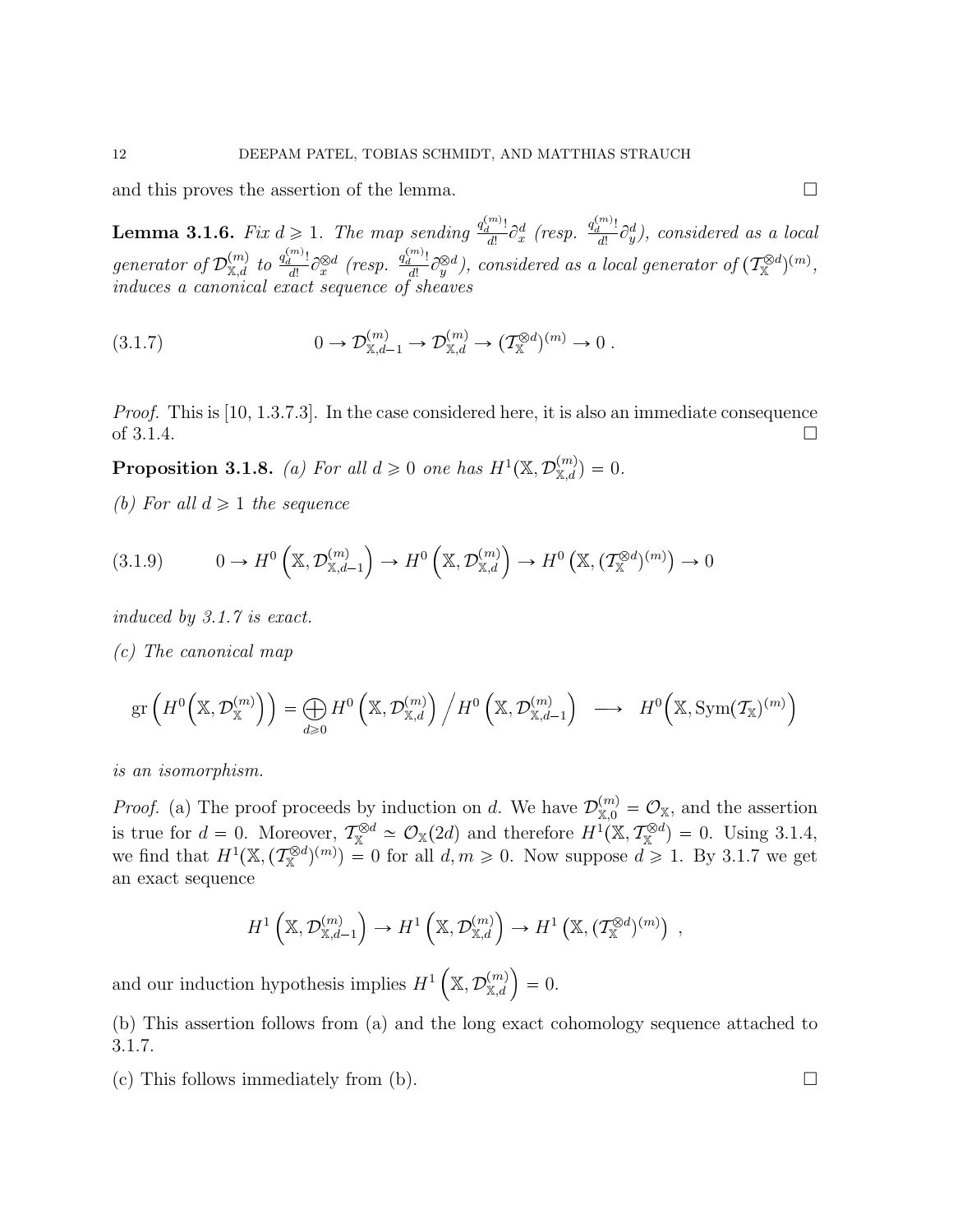**Remark 3.1.10.** Assertion (c) of the previous proposition is as in [10, 2.3.6 (ii)], at least for large d. Though Noot-Huyghe's result would be good enough for our purposes, we have preferred to give a self-contained proof here. The proof given here proceeds along the same lines as the proof in [10].  $\Box$ 

In the following we consider the filtration of  $U(\mathfrak{g}_{\mathbb{Z}_p})^{(m)}$  whose submodule of elements of degree  $\leq d$  is generated as a  $\mathbb{Z}_p$ -module by terms of the form 2.3.1 with  $\nu_1 + \nu_2 + \nu_3 + \nu_4 \leq d$ .

**Proposition 3.1.11.** (a) For all  $\nu \geq 0$  one has the following identity of differential operators in  $\mathcal{D}_{\mathbb{X}} \otimes_{\mathbb{Z}} \mathbb{Q}$ :  $\left(\begin{matrix} x\partial_x \\ u\end{matrix}\right)$  $\begin{pmatrix} \frac{\partial x}{\partial x} \end{pmatrix} = x^{\nu} \frac{\partial x}{\nu!}.$ 

(b) The canonical map  $U(\mathfrak{g}_{\mathbb{Z}_p}) \to H^0(\mathbb{X}, \mathcal{D}_{\mathbb{X}}^{(0)})$  induced by 3.1.1 extends to a homomorphism

(3.1.12) 
$$
\xi^{(m)}: U(\mathfrak{g}_{\mathbb{Z}_p})^{(m)} \longrightarrow H^0(\mathbb{X}, \mathcal{D}_{\mathbb{X}}^{(m)}) ,
$$

of  $\mathbb{Z}_p$ -algebras which is compatible with the filtrations on both sides.

(c)  $\xi^{(m)}$  maps the center  $Z(\mathfrak{g}_{\mathbb{Z}_p})$  of  $U(\mathfrak{g}_{\mathbb{Z}_p}) \subset U(\mathfrak{g}_{\mathbb{Z}_p})^{(m)}$  to  $\mathbb{Z}_p$ . Let  $\theta_0 = \xi^{(m)}|_{Z(\mathfrak{g}_{\mathbb{Z}_p})}$  be the restriction of  $\xi^{(m)}$  to  $Z(\mathfrak{g}_{\mathbb{Z}_p})$ . Then  $\ker(\xi^{(m)})$  is the (two-sided) ideal generated by  $\ker(\theta_0)$ . Proof. (a) Is easily proved by induction.

(b) Using (a) we see that  $\binom{h_i}{h_i}$  $(v_{\nu}^{h_i}), i = 1, 2$ , is mapped to  $\pm x^{\nu} \frac{\partial_x^{\nu}}{\nu!}$ . The assertion now follows directly from the definition of  $U(\mathfrak{g}_{\mathbb{Z}_p})^{(m)}$ .

(c) Tensor with  $\mathbb Q$  and use the statement in characteristic zero, cf. [2].

Using the notations introduced in 3.1.11 we define

$$
U(\mathfrak{g}_{\mathbb{Z}_p})_{\theta_0}^{(m)} = U(\mathfrak{g}_{\mathbb{Z}_p})^{(m)} \otimes_{Z(\mathfrak{g}_{\mathbb{Z}_p}),\theta_0} \mathbb{Z}_p.
$$

Therefore,  $\xi^{(m)}$  induces an injective homomorphism of  $\mathbb{Z}_p$ -algebras

(3.1.13) 
$$
\xi_0^{(m)}: U(\mathfrak{g}_{\mathbb{Z}_p})_{\theta_0}^{(m)} \hookrightarrow H^0(\mathbb{X}, \mathcal{D}_{\mathbb{X}}^{(m)}) .
$$

Proposition 3.1.14. *(a)* Via the homomorphism

$$
\mathrm{gr}\,\xi^{(m)}:\mathrm{gr}\Big(U(\mathfrak{g}_{\mathbb{Z}_p})^{(m)}\Big)\longrightarrow H^0\Big(\mathbb{X},\mathrm{Sym}(\mathcal{T}_{\mathbb{X}})^{(m)}\Big)=\mathrm{gr}\left(H^0\Big(\mathbb{X},\mathcal{D}_{\mathbb{X}}^{(m)}\Big)\right)
$$

induced by  $\xi^{(m)}$ , the ring  $H^0(\mathbb{X}, \text{Sym}(\mathcal{T}_{\mathbb{X}})^{(m)})$  is a finitely generated module over  $gr\left(U(\mathfrak{g}_{\mathbb{Z}_p})^{(m)}\right).$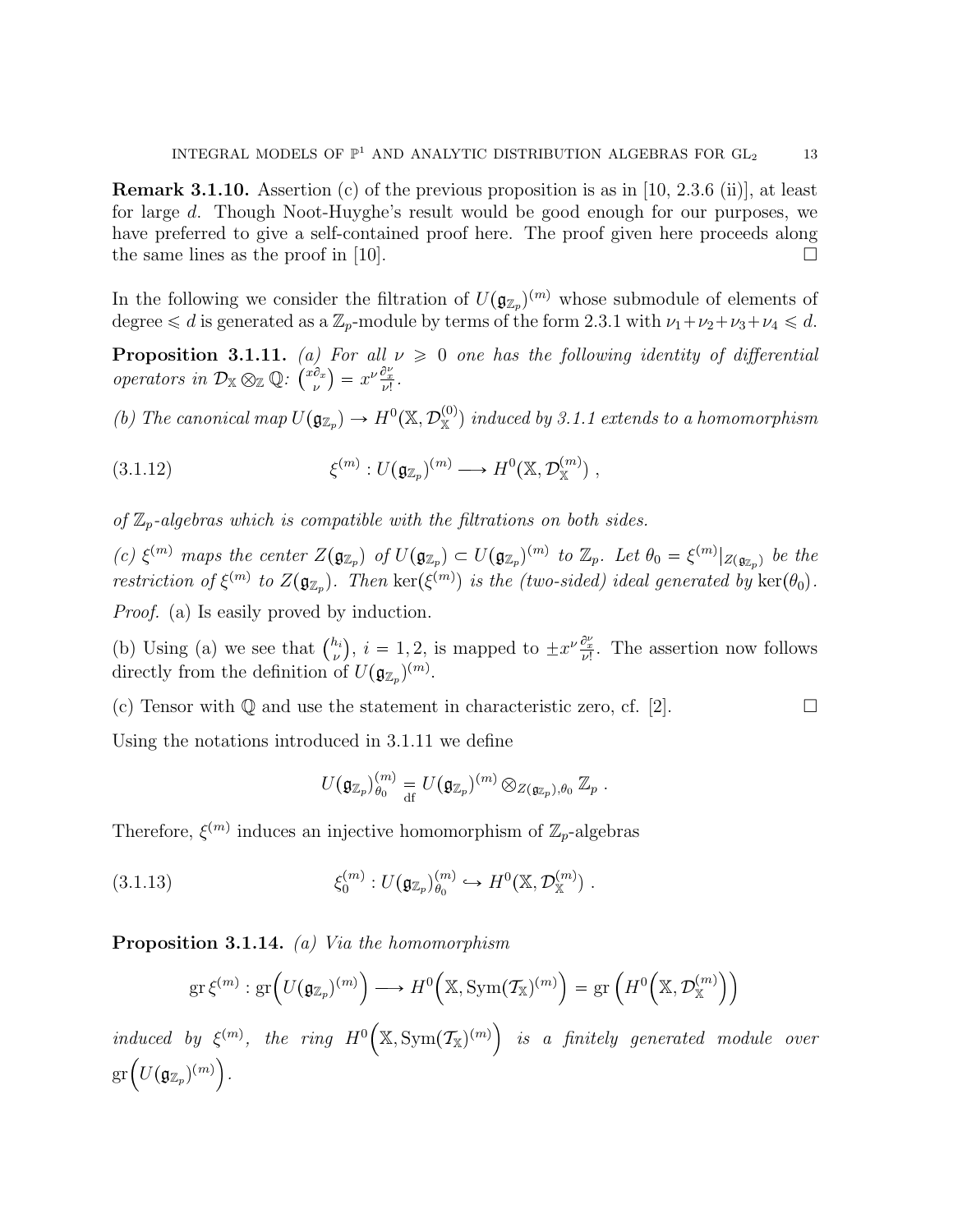(b) Via  $\xi_0^{(m)}$  $\hat{\theta}_0^{(m)}$  the ring  $H^0(\mathbb{X},\mathcal{D}^{(m)}_{\mathbb{X}})$  is a finitely generated  $U(\mathfrak{g}_{\mathbb{Z}_p})_{\theta_0}^{(m)}$  $\theta_0^{(m)}$ -module. Moreover, there is  $N(m) \in \mathbb{N}$  such that the coker $(\xi_0^{(m)})$  $p_0^{(m)}$  is annihilated by  $p^{N(m)}$ .

Proof. (a) By 3.1.4 we have

$$
H^{0}\left(\mathbb{X},\mathrm{Sym}(\mathcal{T}_{\mathbb{X}})^{(m)}\right)=\bigoplus_{d\geqslant 0}\frac{q_{d}^{(m)}!}{d!}H^{0}\left(\mathbb{X},\mathcal{T}_{\mathbb{X}}^{\otimes d}\right),
$$

as submodules of  $H^0\left(\mathbb{X}, \text{Sym}(\mathcal{T}_{\mathbb{X}})^{(m)}\right) = H^0\left(\mathbb{X}, \text{Sym}(\mathcal{T}_{\mathbb{X}})^{(m)}\right) \otimes_{\mathbb{Z}} \mathbb{Q}$ . Furthermore,

$$
H^{0}\left(\mathbb{X}, \mathcal{T}_{\mathbb{X}}^{\otimes d}\right) = \bigoplus_{k=0}^{2d} \mathbb{Z}_{p} x^{k} \partial_{x}^{\otimes d}.
$$

Our goal is to show that  $H^0(\mathbb{X}, \text{Sym}(\mathcal{T}_{\mathbb{X}})^{(m)})$  is generated as a module over  $\text{gr}\left(U(\mathfrak{g}_{\mathbb{Z}_p})^{(m)}\right)$ by the elements

$$
\frac{q_d^{(m)}}{d!} x^k \partial_x^{\otimes d} \quad \text{with} \quad 0 \leq d < 2p^m \;, \quad 0 \leq k \leq 2d \;.
$$

To this end, consider an element  $\frac{q_d^{(m)}!}{d!}$  $\frac{d}{dt} dx^k \partial_x^{\otimes d}$  with  $k \leq 2d$ . Write  $d = p^m q + s$ . We are going to use the elementary fact

$$
\frac{q_d^{(m)}!}{d!} = \frac{u}{s!(p^m!)^q},
$$

with a *p*-adic unit u, cf. [8, 5.2.2].

Case  $k \leq d$ . Writing  $k = p^m q' + r$ , we have  $q' \leq q$ . If  $r \leq 2s$  then consider the equation<sup>1</sup>

$$
\frac{q_d^{(m)}!}{d!} x^k \partial_x^d = u \left( \frac{(x \partial_x)^{p^m}}{p^m!} \right)^{q'} \cdot \left( \frac{\partial_x^{p^m}}{p^m!} \right)^{q-q'} \cdot \frac{1}{s!} x^r \partial_x^s.
$$

Now suppose  $r > 2s$ . Because  $k = p^m q' + r \leq d = p^m q + s$  we must have  $q' < q$  and hence  $q - q' - 1 \geq 0$ . Then we can write

$$
\frac{q_d^{(m)}}{d!} x^k \partial_x^d = u \left( \frac{(x \partial_x)^{p^m}}{p^m!} \right)^{q'} \cdot \left( \frac{\partial_x^{p^m}}{p^m!} \right)^{q-q'-1} \cdot \frac{1}{s!(p^m!)} x^r \partial_x^{p^m+s}.
$$

Case  $d < k \leq 2d$ . Write  $k = p^m q' + r$ , and suppose  $q' = 2q''$  is even. Because  $\frac{k}{2} = p^m q'' + \frac{r}{2} \leq p^m q + s$  we must have  $q'' \leq q$ . If  $r \leq 2s$  then consider the equation

<sup>&</sup>lt;sup>1</sup>This equation and the following formulas are to be considered in the commutative ring  $H^0(\mathbb{X}, \text{Sym}(\mathcal{T}_{\mathbb{X}})^{(m)})$ . To simplify notation we have dropped the superscript " $\mathbb{Y}$ ".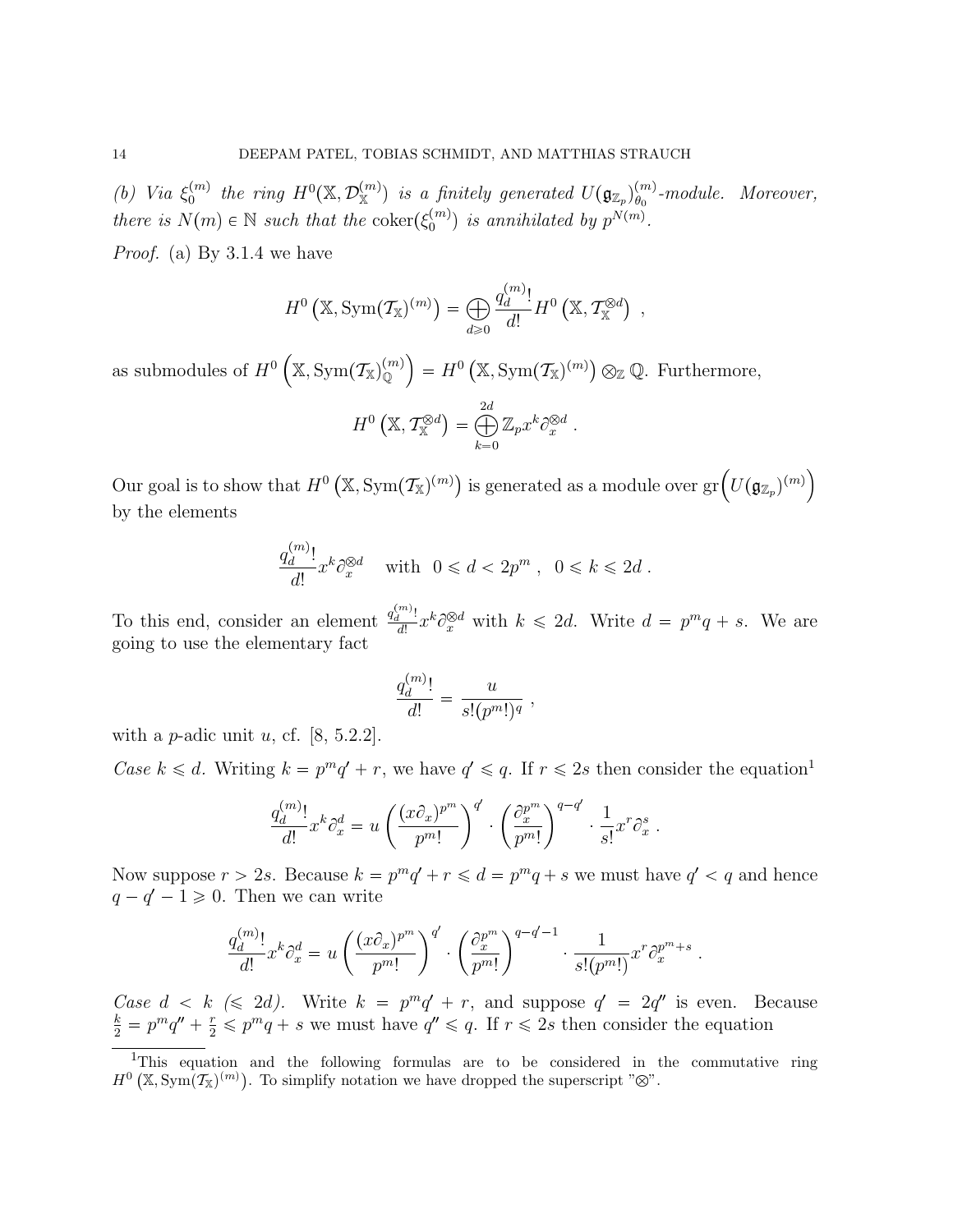$$
\frac{q_d^{(m)}}{d!} x^k \partial_x^d = u \left( \frac{(x^2 \partial_x)^{p^m}}{p^m!} \right)^{q''} \cdot \left( \frac{\partial_x^{p^m}}{p^m!} \right)^{q-q''} \cdot \frac{1}{s!} x^r \partial_x^s.
$$

Now suppose  $r > 2s$ . Then we must have  $q'' < q$ , hence  $q - q'' - 1 \geq 0$  and we can write

$$
\frac{q_d^{(m)}}{d!} x^k \partial_x^d = u \left( \frac{(x^2 \partial_x)^{p^m}}{p^m!} \right)^{q''} \cdot \left( \frac{\partial_x^{p^m}}{p^m!} \right)^{q-q''-1} \cdot \frac{1}{s!(p^m!)} x^r \partial_x^{p^m+s}.
$$

Assume now that  $q' = 2q'' + 1$  is odd. Because

$$
p^m q'' + \frac{p^m + r}{2} = p^m (q'' + \frac{1}{2}) + \frac{r}{2} = \frac{k}{2} \leq d = p^m q + s,
$$

we must have  $q'' \leq q$ . If  $p^m + r \leq 2s$  we consider

$$
\frac{q_d^{(m)}}{d!} x^k \partial_x^d = u \left( \frac{(x^2 \partial_x)^{p^m}}{p^m!} \right)^{q''} \cdot \left( \frac{\partial_x^{p^m}}{p^m!} \right)^{q-q''} \cdot \frac{1}{s!} x^{p^m+r} \partial_x^s.
$$

Finally, if  $p^m + r > 2s$  we must have  $q'' < q$ . In this case we consider

$$
\frac{q_d^{(m)}}{d!} x^k \partial_x^d = u \left( \frac{(x^2 \partial_x)^{p^m}}{p^m!} \right)^{q''} \cdot \left( \frac{\partial_x^{p^m}}{p^m!} \right)^{q-q''-1} \cdot \frac{1}{s!(p^m!)} x^{p^m+r} \partial_x^{p^m+s}.
$$

(b) For  $0 \leq d < 2p^m$  and  $0 \leq k \leq 2d$  let  $e_{d,k}$  be a representative in  $H^0\left(\mathbb{X}, \mathcal{D}_{\mathbb{X},d}^{(m)}\right)$  of the element  $\frac{q_d^{(m)}!}{d!}$  $\frac{d}{dt} \int_{d}^{m} x^{k} \partial_x^{\otimes d} \text{ in } H^{0}(\mathbb{X}, (\mathcal{T}_{\mathbb{X}}^{\otimes d})^{(m)})$ . By part (a),  $H^{0}(\mathbb{X}, \text{Sym}(\mathcal{T}_{\mathbb{X}})^{(m)})$  is generated over  $\mathrm{gr}\left( U(\mathfrak{g}_{\mathbb{Z}_p})^{(m)} \right)$  by the elements  $\frac{q_d^{(m)}!}{d!}$  $\frac{d}{dt} dx^k \partial_x^{\otimes d}$ , for  $0 \le d < 2p^m$  and  $0 \le k \le 2d$ , it follows that  $H^0(\mathbb{X}, \mathcal{D}_{\mathbb{X}}^{(m)})$  is generated over  $U(\mathfrak{g}_{\mathbb{Z}_p})^{(m)}$  by the elements  $e_{d,k}$ . And then, obviously,  $H^0(\mathbb{X}, \mathcal{D}_{\mathbb{X}}^{(m)})$  is actually a finitely generated  $U(\mathfrak{g}_{\mathbb{Z}_p})_{\theta_0}^{(m)}$  $\binom{m}{\theta_0}$ -module. Moreover, we see that the generators

$$
\frac{q_d^{(m)}}{d!} x^k \partial_x^{\otimes d} \quad \text{with} \quad 0 \leq d < 2p^m \;, \ \ 0 \leq k \leq 2d \;,
$$

of  $H^0(\mathbb{X}, \text{Sym}(\mathcal{T}_{\mathbb{X}})^{(m)})$  over  $\text{gr}\left(U(\mathfrak{g}_{\mathbb{Z}_p})^{(m)}\right)$  have the property that

$$
(3.1.15) \quad (p^m - 1)! \cdot (p^m)! \cdot \frac{q_d^{(m)}}{d!} x^k \partial_x^{\otimes d} \in \text{im} \left( \text{gr} \left( U(\mathfrak{g}_{\mathbb{Z}_p})^{(m)} \right) \to H^0 \left( \mathbb{X}, \text{Sym}(\mathcal{T}_{\mathbb{X}})^{(m)} \right) \right) \; .
$$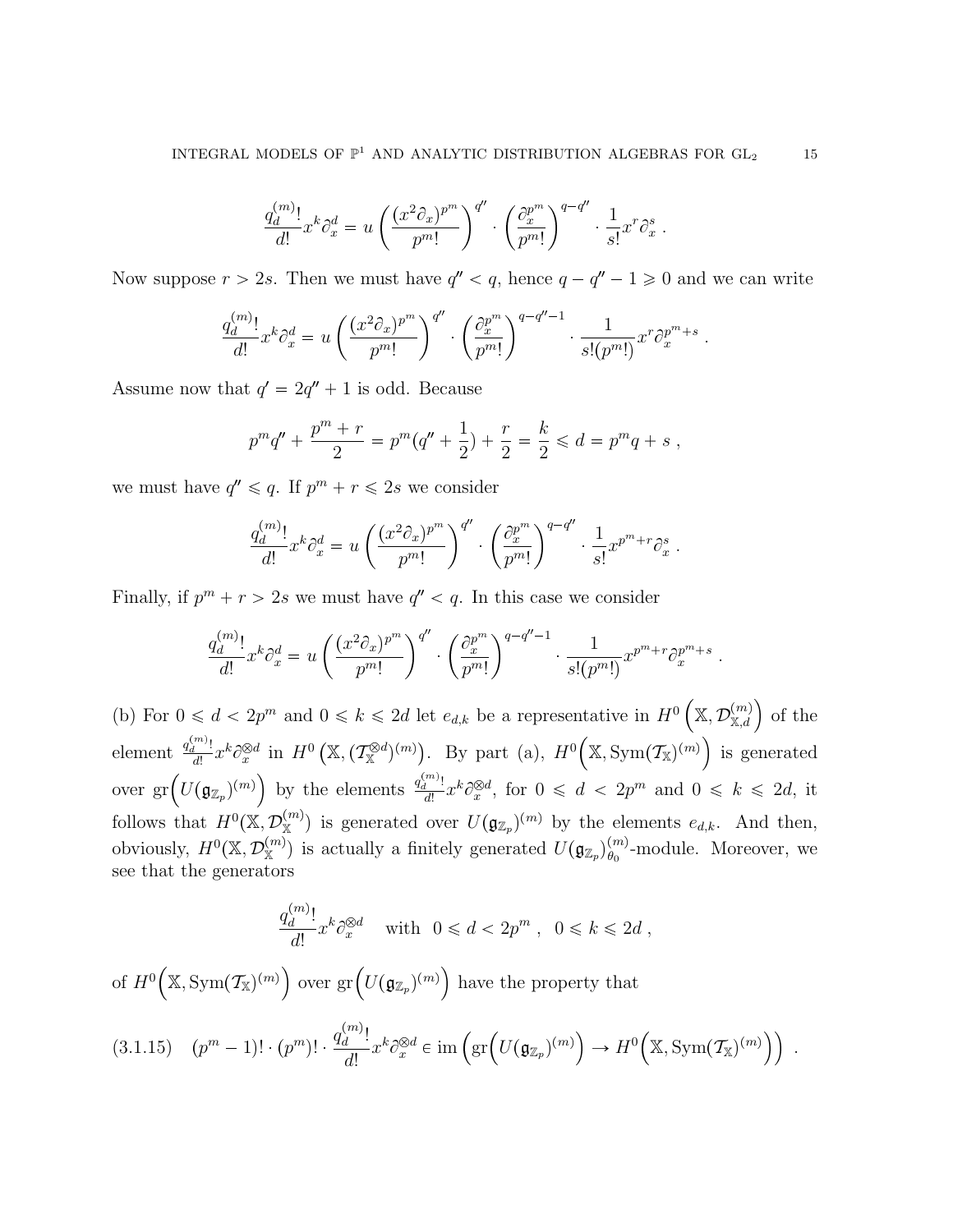Because the generators  $e_{d,k}$  are in degrees  $\langle 2p^m$ , repeating 3.1.15 finitely often shows that there is  $N(m)$  such that  $p^{N(m)}e_{d,k}$  is in the image of  $U(\mathfrak{g}_{\mathbb{Z}_p})_{\theta_0}^{(m)}$  $\begin{array}{c}\n(m) \\
\theta_0\n\end{array}$  for  $0 \leq d < 2p^m$ ,  $0 \leq k \leq 2d$ . Now assertion (b) follows.

3.2.  $\mathscr{D}^{\dagger}$  and the distribution algebra  $\mathcal{D}^{\text{an}}(\mathbb{G}(0)^{\circ})$ . Denote by  $\mathfrak{X}$  the completion of X along its special fiber  $\mathbb{X}_{\mathbb{F}_p}$ . Let  $\mathscr{D}_{\mathfrak{X}}^{(m)}$  $\mathbf{x}^{(m)}$  be the *p*-adic completion of the sheaf  $\mathcal{D}_{\mathbb{X}}^{(m)}$ , which we consider as a sheaf on  $\mathfrak{X}$ .

Lemma 3.2.1. The canonical map

$$
H^{0}\left(\mathbb{X},\mathcal{D}_{\mathbb{X}}^{(m)}\right)\longrightarrow H^{0}\left(\mathfrak{X},\mathscr{D}_{\mathfrak{X}}^{(m)}\right)
$$

extends to an isomorphism

$$
H^{0}\left(\mathbb{X},\mathcal{D}_{\mathbb{X}}^{(m)}\right)^{\wedge} \longrightarrow H^{0}\left(\mathfrak{X},\mathscr{D}_{\mathfrak{X}}^{(m)}\right) ,
$$

where the left hand side is the p-adic completion of  $H^0\left(\mathbb{X}, \mathcal{D}_{\mathbb{X}}^{(m)}\right)$ .

Proof. This is contained in [10, Prop. 3.2]. The key ingredient used in [10, Prop. 3.2] is that  $H^1$  of the sheaf in question (here  $\mathcal{D}_{\mathbb{X}}^{(m)}$ ) is annihilated by a finite power of p. Here we have seen  $H^1(\mathbb{X}, \mathcal{D}_{\mathbb{X}}^{(m)}) = 0$ , cf. 3.1.8. Thus it would be possible to give a self-contained proof following the arguments given in the proof of [10, Prop. 3.2].  $\Box$ 

Put

$$
\mathscr{D}_{\mathfrak{X}}^{\dagger} = \varinjlim_{m} \mathscr{D}_{\mathfrak{X}}^{(m)},
$$

and

$$
\mathscr{D}^{\dagger}_{\mathfrak{X},\mathbb{Q}} = \varinjlim_{m} \mathscr{D}^{(m)}_{\mathfrak{X}} \otimes_{\mathbb{Z}} \mathbb{Q} .
$$

**Theorem 3.2.2.** (a) The homomorphism

$$
\xi_0^{(m)}: U\left(\mathfrak{g}_{\mathbb{Z}_p}\right)_{\theta_0}^{(m)} \to H^0\left(\mathbb{X}, \mathcal{D}_{\mathbb{X}}^{(m)}\right) ,
$$

cf. 3.1.13, induces a homomorphism

$$
\widehat{\xi}_0^{(m)}: \widehat{U}\left(\mathfrak{g}_{\mathbb{Z}_p}\right)_{\theta_0}^{(m)} \to H^0\left(\mathfrak{X}, \mathscr{D}_{\mathfrak{X}}^{(m)}\right) ,
$$

which is injective and whose cokernel is annihilated by  $p^{N(m)}$  where  $N(m)$  is as in 3.1.14. Therefore,  $\hat{\xi}_0^{(m)}$  induces an isomorphism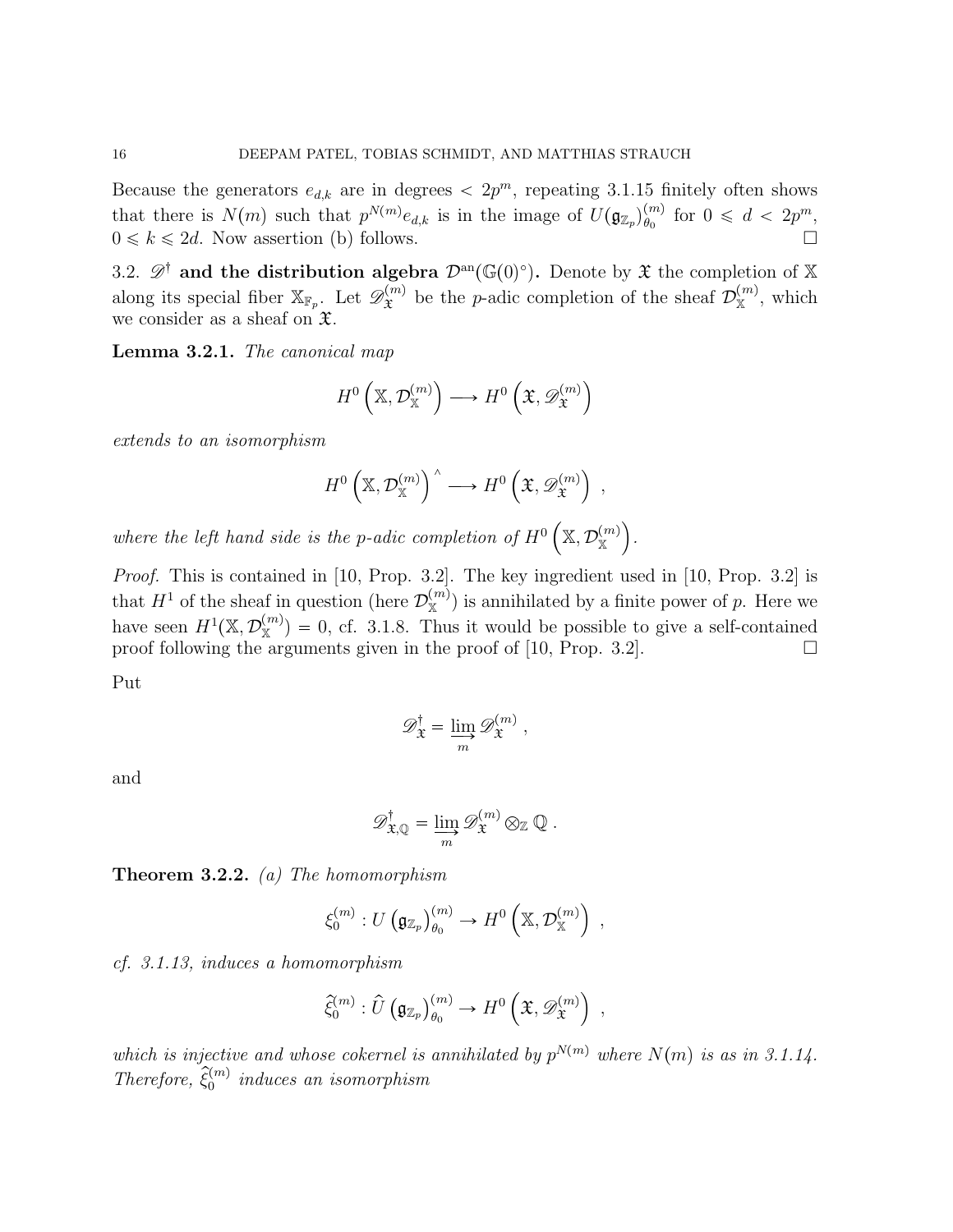$$
\widehat{U}\left(\mathfrak{g}_{\mathbb{Z}_p}\right)_{\theta_0,\mathbb{Q}}^{(m)} \stackrel{\simeq}{\longrightarrow} H^0\left(\mathfrak{X},\mathscr{D}_{\mathfrak{X},\mathbb{Q}}^{(m)}\right) .
$$

(b) The isomorphisms in (a) give rise to a canonical isomorphism

$$
\mathcal{D}^{\mathrm{an}}(\mathbb{G}(0)^{\circ})_{\theta_0} \simeq \varinjlim_{m} \widehat{U}\left(\mathfrak{g}_{\mathbb{Z}_p}\right)_{\theta_0,\mathbb{Q}}^{(m)} \xrightarrow{\simeq} H^0(\mathfrak{X},\mathscr{D}^{\dagger}_{\mathfrak{X},\mathbb{Q}}).
$$

*Proof.* (a) We consider the exact sequence induced by  $\xi_0^{(m)}$ 0

$$
0 \longrightarrow \left(U\left(\mathfrak{g}_{\mathbb{Z}_p}\right)_{\theta_0}^{(m)} \cap p^k H^0\left(\mathbb{X}, \mathcal{D}_{\mathbb{X}}^{(m)}\right)\right) \Big/p^k U\left(\mathfrak{g}_{\mathbb{Z}_p}\right)_{\theta_0}^{(m)}
$$
  

$$
\longrightarrow U\left(\mathfrak{g}_{\mathbb{Z}_p}\right)_{\theta_0}^{(m)} \Big/p^k U\left(\mathfrak{g}_{\mathbb{Z}_p}\right)_{\theta_0}^{(m)} \longrightarrow H^0\left(\mathbb{X}, \mathcal{D}_{\mathbb{X}}^{(m)}\right) \Big/p^k H^0\left(\mathbb{X}, \mathcal{D}_{\mathbb{X}}^{(m)}\right).
$$

Because the projective limit functor is left-exact, and as  $H^0\left(\mathbb{X}, \mathcal{D}_{\mathbb{X}}^{(m)}\right)$  is separated for the *p*-adic topology, we deduce that the homomorphism  $\hat{\xi}_0^{(m)}$  between the completions is injective as well. The assertion about the cokernel is an immediate consequence of 3.1.14. Hence the isomorphism after extending scalars to Q.

(b) This assertion follows from (a) and the fact that cohomology commutes with direct  $\overline{\text{limits}}$ .

As already indicated in the introduction, after having obtained this result we have been informed by C. Noot-Huyghe that she has proved the general case of this theorem, for an arbitrary split reductive group and the corresponding flag variety, in an unpublished manuscript.

The isomorphism in (a) for an arbitrary split semisimple group and the corresponding flag variety has appeared, in the case  $m = 0$  and with some restrictions on the prime number p, in [1].

# 4. THE SEMISTABLE MODELS  $\mathbb{X}_n$  and their completions  $\mathfrak{X}_n$

### 4.1. The construction via blowing-up.

4.1.1. In the following, all closed subsets of a scheme are considered as closed subschemes with their reduced induced subscheme structure. Put  $\mathbb{X}_0 = \mathbb{X} = \mathbb{P}^1_{\mathbb{Z}_p}$ . Blowing up  $\mathbb{X}_0$  in the  $\mathbb{F}_p$ -rational points of its special fiber  $\mathbb{X}_{0,\mathbb{F}_p}$  produces a scheme  $\mathbb{X}_1$ . The irreducible components of the special fiber of  $\mathbb{X}_1$  are all projective lines over  $\mathbb{F}_p$ , and there are  $p + 2$ of them: on the one hand we have the strict transform of  $\mathbb{X}_{0,\mathbb{F}_p}$ , which we can and will identify with  $\mathbb{X}_{0,\mathbb{F}_p}$ , and then there is for any  $\mathbb{F}_p$ -rational point P of  $\mathbb{X}_0$  the corresponding component  $E_P \cong \mathbb{P}^1_{\mathbb{F}_p}$  of the exceptional divisor. No two components  $E_P$  intersect each other, but any one of these intersects  $\mathbb{X}_{0,\mathbb{F}_p}$  in a unique point which corresponds to the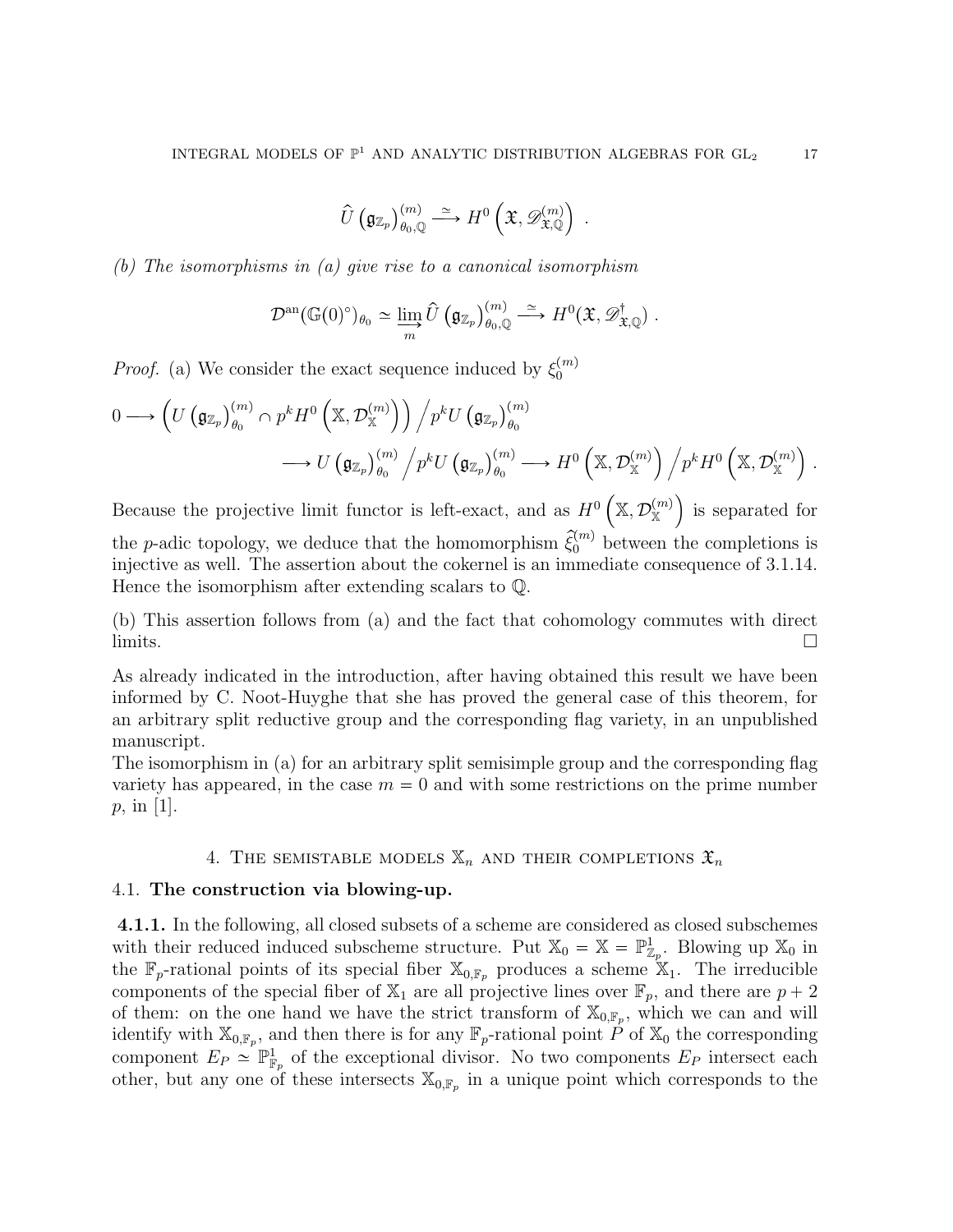point P that has been blown up. We call the components  $E_P$  the 'end components' or 'ends' of the special fiber of  $\mathbb{X}_1$ .

Then blow up  $\mathbb{X}_1$  in the smooth  $\mathbb{F}_p$ -rational points of its special fiber. There are p such points on each component  $E_P$ . Call the resulting scheme  $\mathbb{X}_2$ . The special fiber of  $\mathbb{X}_2$ consists of the strict transform of the special fiber of  $\mathbb{X}_1$ , which we identify with  $\mathbb{X}_{1,\mathbb{F}_p}$ , and, for each of the components  $E_P$  of  $\mathbb{X}_{1,\mathbb{F}_p}$  there are p irreducible components  $E_{P,P'}$  of the exceptional divisor, and  $E_{P,P'}$  intersects  $E_P$  in the point  $P'$  that has been blown up. Again, we call the irreducible components  $E_{P,P'}$  the 'end components' or 'ends' of the special fiber of  $\mathbb{X}_2$ .

Inductively one defines  $\mathbb{X}_n$  by blowing up  $\mathbb{X}_{n-1}$  in the smooth  $\mathbb{F}_p$ -rational points of the special fiber of  $\mathbb{X}_{n-1}$ . The irreducible components of the exceptional divisor are called the 'end components' or 'ends' of the special fiber of  $\mathbb{X}_n$ . It is easy to see that the intersection graph of the special fiber of  $\mathbb{X}_n$  is a tree. There are  $p + 1$  edges meeting at every vertex, except for the vertices which correspond to the end components: these are only connected to the rest of the tree by a single edge.

**Remark 4.1.2.**<sup>2</sup> Because the group  $\mathbb{G}(\mathbb{Z}_p) = GL_2(\mathbb{Z}_p)$  acts on  $\mathbb{X}_0$  and preserves the closed subscheme  $\mathbb{X}_0(\mathbb{F}_p)$ , the group  $\mathbb{G}(\mathbb{Z}_p)$  acts also on  $\mathbb{X}_1$ . It is easy to see that  $\mathbb{G}(\mathbb{Z}_p)$  preserves the subscheme of  $\mathbb{X}_1$  which gives rise to  $\mathbb{X}_2$ . Inductively we find that  $\mathbb{G}(\mathbb{Z}_p)$  acts on  $\mathbb{X}_n$ for all *n*. Furthermore, one can show that the group scheme  $\mathbb{G}(n)$  acts on the scheme  $\mathbb{X}_n$ .

4.2. An open affine covering of  $\mathbb{X}_n$ . Here we describe an open affine covering of the scheme  $\mathbb{X}_n$ , and a coherent system of local coordinates<sup>3</sup>. This will be used later in sec. 5.1.

4.2.1. Outline. We will first describe the general shape of this covering and the procedure by which it is obtained. Let  $\mathcal{R} \subset \mathbb{Z}_p$  be any system of representatives for  $\mathbb{Z}_p/p\mathbb{Z}_p$  and put  $\mathcal{R}_{\infty} = \mathcal{R} \cup \{\infty\}$ . Let  $n \geq 1$ . Inductively we will define an open subset  $\mathbb{X}_{n-1}^{\circ} \subset \mathbb{X}_{n-1}$  and open affine 'residual disc schemes'  $\mathbb{D}_{\underline{a}}^{(n-1)}$  for any tuple  $\underline{a} = (a_0, a_1, \ldots, a_{n-1}) \in \mathcal{R}_{\infty} \times \mathcal{R}^{n-1}$ . Each scheme  $\mathbb{D}_{a}^{(n-1)}$  has a unique  $\mathbb{F}_p$ -rational point and  $\mathbb{X}_n$  is obtained from  $\mathbb{X}_{n-1}$  by blowing up all these points. The open subset  $\mathbb{X}_{n-1}^{\circ} \subset \mathbb{X}_{n-1}$  is not affine (except if  $n-1 = 0$ ) but it is equipped with an open affine covering. Moreover, the special fiber of  $\mathbb{X}_{n-1}^{\circ}$  does not contain any smooth  $\mathbb{F}_p$ -rational point of the special fiber of  $\mathbb{X}_{n-1}$ . The blow-up morphism  $pr_{n,n-1} : \mathbb{X}_n \to \mathbb{X}_{n-1}$  is thus an isomorphism over  $\mathbb{X}_{n-1}^{\circ}$ , and the preimage  $pr_{n,n-1}^{-1}(\mathbb{X}_{n-1}^{\circ}) \subset \mathbb{X}_n$  is then equipped with the open affine covering of  $\mathbb{X}_{n-1}^{\circ}$ . In the following we identify  $pr_{n,n-1}^{-1}(\mathbb{X}_{n-1}^{\circ})$  with  $\mathbb{X}_{n-1}^{\circ}$ .

<sup>&</sup>lt;sup>2</sup>The content of this remark will not be used later on.

<sup>3</sup>By this we mean a set of local coordinates together with transition formulas for the local coordinates on 'neighboring' open affine subsets. The meaining of 'neighboring' in our context will become clear in the sequel.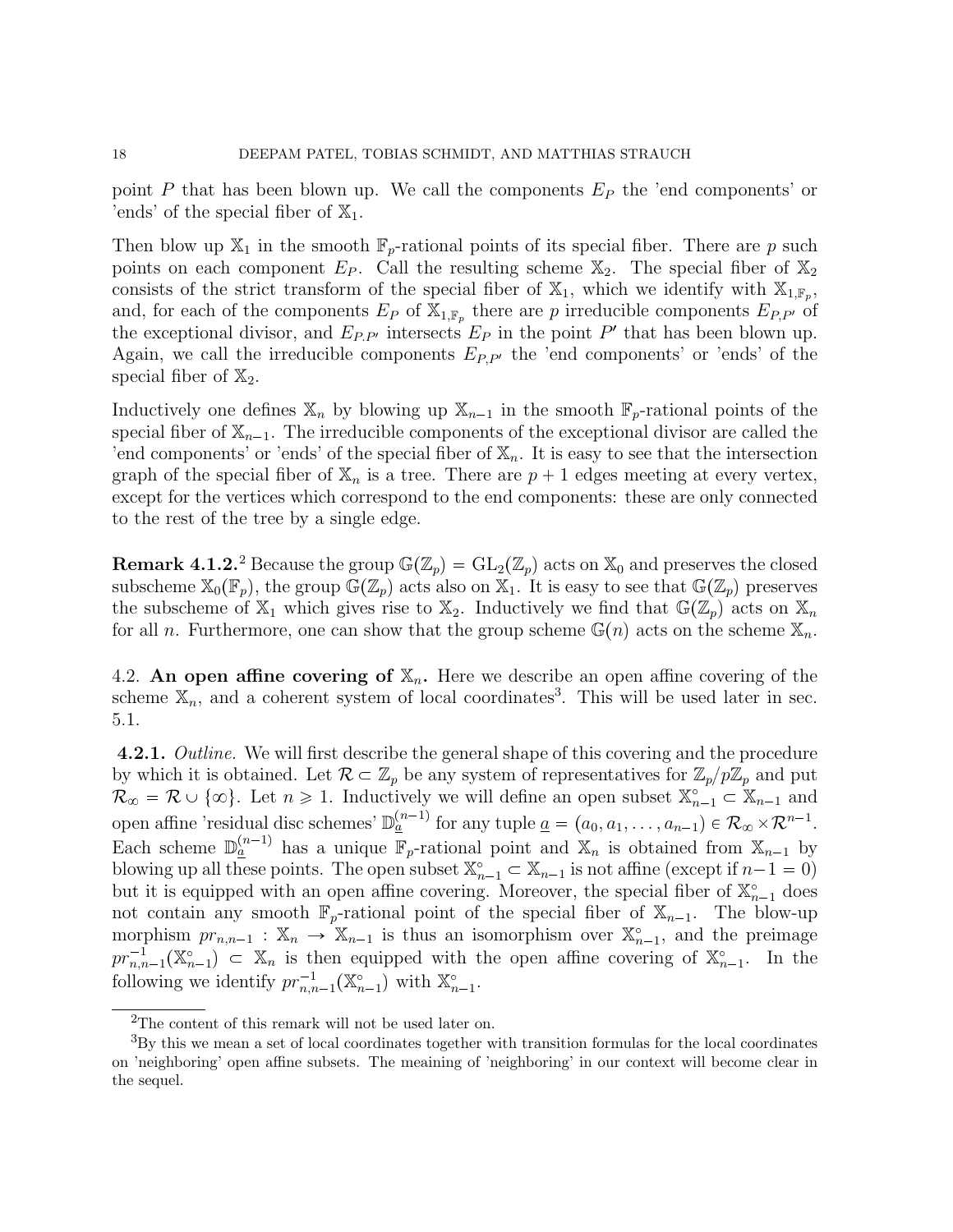Next we define for any such <u>a</u> open affine subschemes  $\mathbb{X}_{\underline{a}}^{(n)}$  and, for all  $a_n \in \mathcal{R}$ , 'residual disc schemes'  $\mathbb{D}_{a,a_n}^{(n)}$  of  $\mathbb{X}_n$ . These open affine subschemes, together with the open affine covering of  $\mathbb{X}_{n-1}^{\circ}$  constitute then the open affine covering of  $\mathbb{X}_n$ . The open subset  $\mathbb{X}_n^{\circ}$  is defined as

$$
\mathbb{X}_n^\circ = \mathbb{X}_{n-1}^\circ \cup \bigcup_{\underline{a} \in \mathcal{R}_\infty \times \mathcal{R}^{n-1}} \mathbb{X}_{\underline{a}}^{(n)} \ .
$$

**4.2.2.** When  $n = 0$ . We start with the affine covering  $\mathbb{X}_0 = U_x \cup U_y$  of  $\mathbb{X}_0$ , cf. 3, where  $U_x = \text{Spec}(\mathbb{Z}_p[x])$  and  $U_y = \text{Spec}(\mathbb{Z}_p[y])$  and these open subschemes are glued together according to the relation  $xy = 1$ . For  $a \in \mathcal{R}$  put  $x_a^{(0)} = x - a$ , and consider this as a local coordinate at  $x = a$ , and set  $x_{\infty}^{(0)} = y = \frac{1}{x}$  $\frac{1}{x}$ . For  $a \in \mathcal{R}_{\infty}$  put

$$
R_a^{(0)} = \mathbb{Z}_p[x_a^{(0)}] \left[ \frac{1}{x_b^{(0)}} \middle| b \in \mathcal{R}, b \neq a \right],
$$

and view this as a subring of the rational function field  $\mathbb{Q}_p(x)$ . It is immediate that for all  $a \in \mathcal{R}_{\infty}$  the ring

$$
R^{(0)} = R_a^{(0)} \left[ \frac{1}{x_a^{(0)}} \right] ,
$$

as a subring of  $\mathbb{Q}_p(x)$ , is independent of a. Set  $\mathbb{X}_0^{\circ} = \text{Spec}(R^{(0)})$ . The special fiber of  $\mathbb{X}_0^{\circ}$ is  $\mathbb{P}^1_{\mathbb{F}_p}\backslash\mathbb{P}^1(\mathbb{F}_p)$ . Furthermore, for  $a \in \mathcal{R}_{\infty}$  put

$$
\mathbb{D}_a^{(0)} = \operatorname{Spec}(R_a^{(0)}) .
$$

The special fiber of  $\mathbb{D}_{a}^{(0)}$  is  $\mathbb{X}_{0,\mathbb{F}_p}^{\circ} \cup \{\overline{a}\}\,$ , where  $\overline{a}$  is the 'mod-p reduction of a'. This is the unique  $\mathbb{F}_p$ -rational point which corresponds to the ideal  $(p, x_a^{(0)})$ . We call  $\mathbb{D}_a^{(0)}$  a 'residual disc scheme'. For later use we fix the coordinate function  $x_a^{(0)}$  on  $\mathbb{D}_a^{(0)}$ . For any two distinct  $a, a' \in \mathcal{R}_{\infty}$  we have  $\mathbb{D}_{a}^{(0)} \cap \mathbb{D}_{a'}^{(0)}$  $a'_{a'} = \mathbb{X}_0^{\circ}$ . Then we consider the covering of  $\mathbb{X}_0$  by the open subschemes  $\mathbb{D}_a^{(0)}$ ,  $a \in \mathcal{R}_{\infty}$ , together with  $\mathbb{X}_0^{\circ}$ .

**4.2.3.** When  $n = 1$ .  $\mathbb{X}_1$  is obtained by blowing up  $\mathbb{X}_0$  in the points corresponding to the ideals  $(p, x_{a_0}^{(0)}) \subset R_{a_0}^{(0)}$ ,  $a_0 \in \mathcal{R}_{\infty}$ . In order to describe  $\mathbb{X}_1$ , we introduce new indeterminates  $z_{a_0}^{(1)}$  and  $x_{a_0}^{(1)}$  satisfying

$$
x_{a_0}^{(0)} z_{a_0}^{(1)} = p \quad \text{and} \quad z_{a_0}^{(1)} x_{a_0}^{(1)} = 1.
$$

Set also  $x_{a_0, a_1}^{(1)} = x_{a_0}^{(1)} - a_1$  for  $a_1 \in \mathcal{R}$ . Then define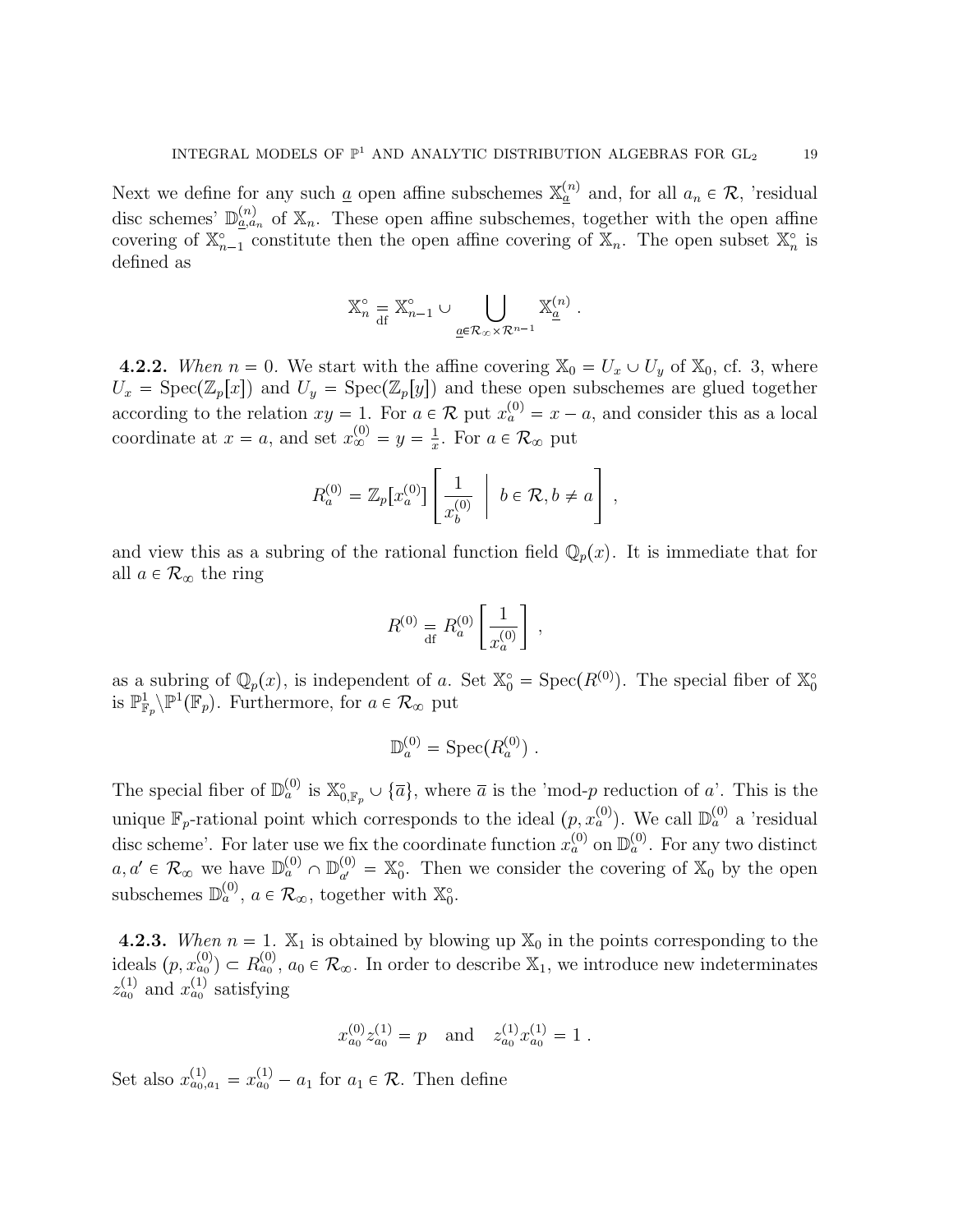$$
R_{a_0}^{(1)} = R_{a_0}^{(0)} \left[ z_{a_0}^{(1)} \right] \left[ \frac{1}{x_{a_0, a_1}^{(1)}} \middle| a_1 \in \mathcal{R} \right] / \left( x_{a_0}^{(0)} z_{a_0}^{(1)} - p \right),
$$

and put  $\mathbb{X}_{a_0}^{(1)} = \text{Spec}(R_{a_0}^{(1)})$ . For  $a_1 \in \mathcal{R}$  set

$$
R^{(1)}_{a_0,a_1} = R^{(0)}_{a_0}[x^{(1)}_{a_0,a_1}] \left[ \frac{1}{x^{(1)}_{a_0,b}} \middle| b \in \mathcal{R} \backslash \{a_1\} \right]
$$

,

and define

$$
\mathbb{D}_{a_0,a_1}^{(1)} = \text{Spec} \left( R_{a_0,a_1}^{(1)} \right) \ .
$$

The special fiber of each  $\mathbb{D}_{a_0,a_1}^{(1)}$  is isomorphic to an affine line over  $\mathbb{F}_p$  all of whose  $\mathbb{F}_p$ rational points have been removed, except one. Again, in order to obtain a coherent system of coordinates, we fix the coordinate function  $x_{a_0,a_1}^{(1)}$  on  $\mathbb{D}_{a_0,a_1}^{(1)}$ . For any  $a_1 \in \mathcal{R}$  one has

$$
R_{a_0}^{(1)} \left[ \frac{1}{z_{a_0}^{(1)}} \right] = R_{a_0, a_1}^{(1)} \left[ \frac{1}{x_{a_0, a_1}^{(1)}} \right] ,
$$

and this ring is thus independent of  $a_1$ . For any two distinct  $a_1, a'_1 \in \mathcal{R}$  one has

$$
\mathbb{D}_{a_0,a_1}^{(1)} \cap \mathbb{D}_{a_0,a_1'}^{(1)} = \mathbb{D}_{a_0,a_1}^{(1)} \cap \mathbb{X}_{a_0}^{(1)} = \text{Spec}\left(R_{a_0}^{(1)}\left[\frac{1}{z_{a_0}^{(1)}}\right]\right) ,
$$

and the special fiber of this scheme is isomorphic (via the coordinate  $x_{a_0}^{(1)}$ , say) to  $\mathbb{P}^1_{\mathbb{F}_p}\backslash\mathbb{P}^1(\mathbb{F}_p)$ . Furthermore, for any two distinct  $a_0, a'_0 \in \mathcal{R}_{\infty}$  one has

$$
\mathbb{X}_{a_0}^{(1)} \cap \mathbb{X}_{a'_0}^{(1)} = \mathbb{X}_0^{\circ} .
$$

Let  $\mathbb{X}_{1}^{\circ}$  be the union of the schemes  $\mathbb{X}_{a_0}^{(1)}$ ,  $a_0 \in \mathcal{R}_{\infty}$ , and  $\mathbb{X}_{0}^{\circ}$ .

**4.2.4.** From  $n-1$  to n. Firstly, we use the preimages of the affine covering of  $\mathbb{X}_{n-1}^{\circ}$ under the blow-up map  $\mathbb{X}_n \to \mathbb{X}_{n-1}$ . Then we consider a 'residue disc scheme'

$$
\mathbb{D}_{\underline{a}}^{(n-1)} = \text{Spec}\left(R_{\underline{a}}^{(n-1)}\right)
$$

of  $\mathbb{X}_{n-1}$ , where  $\underline{a} = (a_0, a_1, \ldots, a_{n-1})$ . It is equipped with a coordinate function  $x_{\underline{a}}^{(n-1)}$ and has a unique  $\mathbb{F}_p$ -rational point which corresponds to the ideal  $(p, x_{\underline{a}}^{(n-1)}) \subset R_{\underline{a}}^{(n-1)}$ .  $\mathbb{X}_n$  is obtained from  $\mathbb{X}_{n-1}$  by blowing up these  $\mathbb{F}_p$ -rational points, for all  $\mathbb{Z}_p \in \mathcal{R}_{\infty} \times \mathbb{R}^{n-1}$ .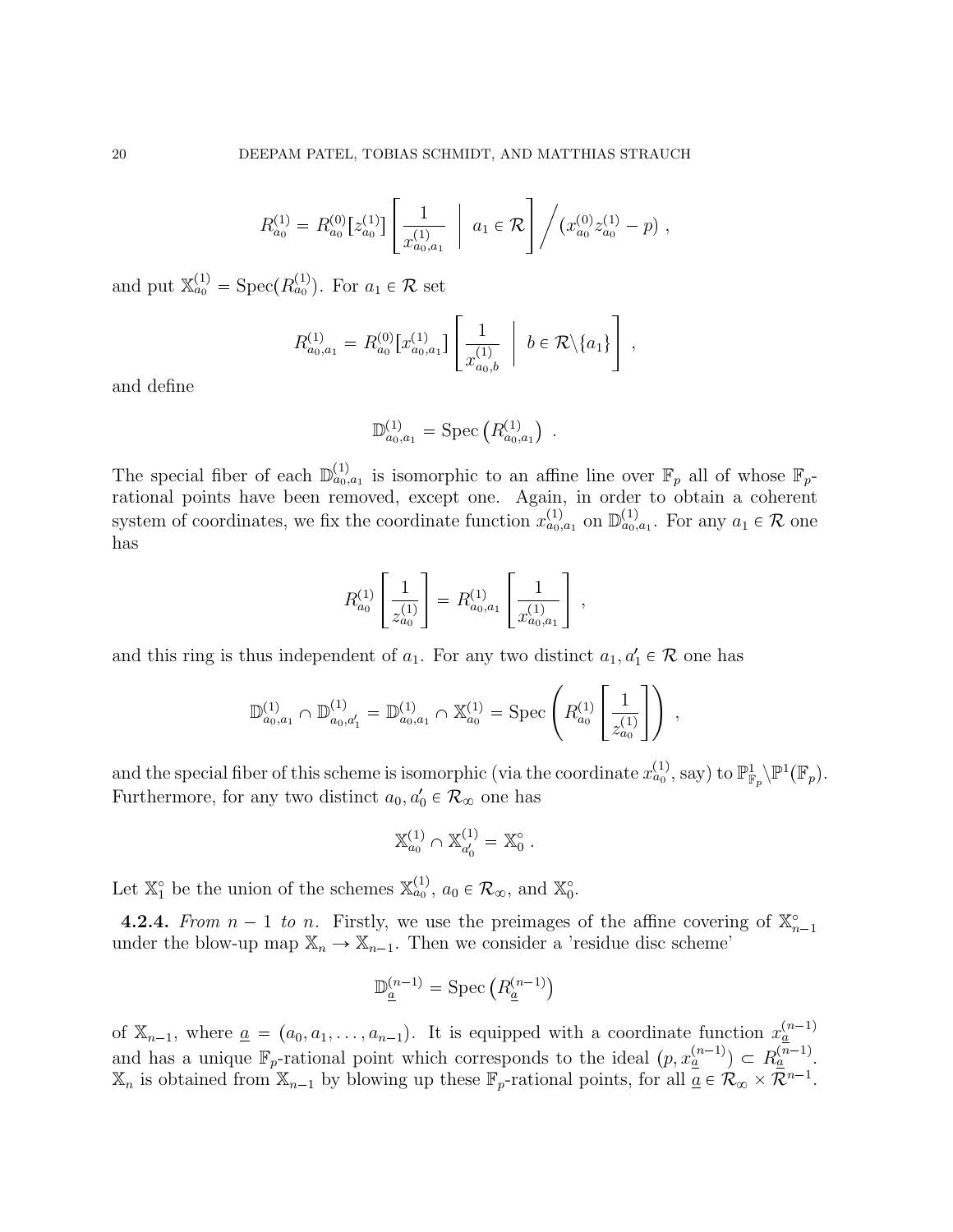To describe the blow-up process, we introduce indeterminates  $z_{\underline{a}}^{(n)}$  and  $x_{\underline{a}}^{(n)}$  satisfying

$$
x_{\underline{a}}^{(n-1)} z_{\underline{a}}^{(n)} = p \quad \text{and} \quad z_{\underline{a}}^{(n)} x_{\underline{a}}^{(n)} = 1.
$$

For  $a_n \in \mathcal{R}$  set  $x_{a,a_n}^{(n)} = x_a^{(n)} - a_n$  and define

(4.2.5) 
$$
R_{\underline{a}}^{(n)} = R_{\underline{a}}^{(n-1)} [z_{\underline{a}}^{(n)}] \left[ \frac{1}{x_{\underline{a},b}^{(n)}} \ \middle| \ b \in \mathcal{R} \right] / (x_{\underline{a}}^{(n-1)} z_{\underline{a}}^{(n)} - p) ,
$$

and put

$$
\mathbb{X}_{\underline{a}}^{(n)} = \text{Spec}\left(R_{\underline{a}}^{(n)}\right) \ .
$$

For  $a_n \in \mathcal{R}$  define

$$
R_{\underline{a},a_n}^{(n)} = R_{\underline{a}}^{(n-1)} [x_{\underline{a},a_n}^{(n)}] \left[ \frac{1}{x_{\underline{a},b}^{(n)}} \ \bigg\vert \ b \in \mathcal{R} \backslash \{a_n\} \right],
$$

and put

$$
\mathbb{D}_{\underline{a},a_n}^{(n)} = \text{Spec}\left(R_{\underline{a},a_n}^{(n)}\right) \ .
$$

Again, in order to obtain a coherent system of coordinates, we fix the coordinate function  $x_{\underline{a},a_n}^{(n)}$  on  $\mathbb{D}_{\underline{a},a_n}^{(n)}$ . For any  $a_n \in \mathcal{R}$  one has

$$
R_{\underline{a}}^{(n)}\left[\frac{1}{z_{\underline{a}}^{(n)}}\right] = R_{\underline{a},a_n}^{(n)}\left[\frac{1}{x_{\underline{a},a_n}^{(n)}}\right],
$$

and this ring is thus independent of  $a_n$ . For any two distinct  $a_n, a'_n \in \mathcal{R}$  one has

$$
\mathbb{D}^{(n)}_{\underline{a},a_n}\cap\mathbb{D}^{(n)}_{\underline{a},a_n'}=\mathbb{D}^{(n)}_{\underline{a},a_n}\cap\mathbb{X}^{(n)}_{\underline{a}}=\mathrm{Spec}\left(R^{(n)}_{\underline{a}}\left[\frac{1}{z^{(n)}_{\underline{a}}}\right]\right)\;,
$$

and the special fiber of this scheme is isomorphic to (via the coordinate  $x_a^{(n)}$ , say) to  $\mathbb{P}^1_{\mathbb{F}_p}\backslash\mathbb{P}^1(\mathbb{F}_p)$ . Let  $\mathbb{X}_n^{\circ}$  be the union of the schemes  $\mathbb{X}_{\underline{a}}^{(n)}$ ,  $\underline{a} \in \mathcal{R}_{\infty} \times \mathcal{R}^{n-1}$ , and  $\mathbb{X}_{n-1}^{\circ}$ . One obtains an open affine cover for  $\mathbb{X}_n^{\circ}$  from the union of the open affine cover from  $\mathbb{X}_{n-1}^{\circ}$  and the collection of all  $\mathbb{X}_a^{(n)}$ . Finally  $\mathbb{X}_n$  is then covered by  $\mathbb{X}_n^{\circ}$  and the open affine subschemes  $\mathbb{D}_{\underline{a},a_n}^{(n)}$ ,  $(\underline{a},a_n)=(a_0,\ldots,a_{n-1},a_n)\in\mathcal{R}_{\infty}\times\mathcal{R}^n$ . Writing out the open affine covering of  $\mathbb{X}_n^{\circ}$ explicitly gives: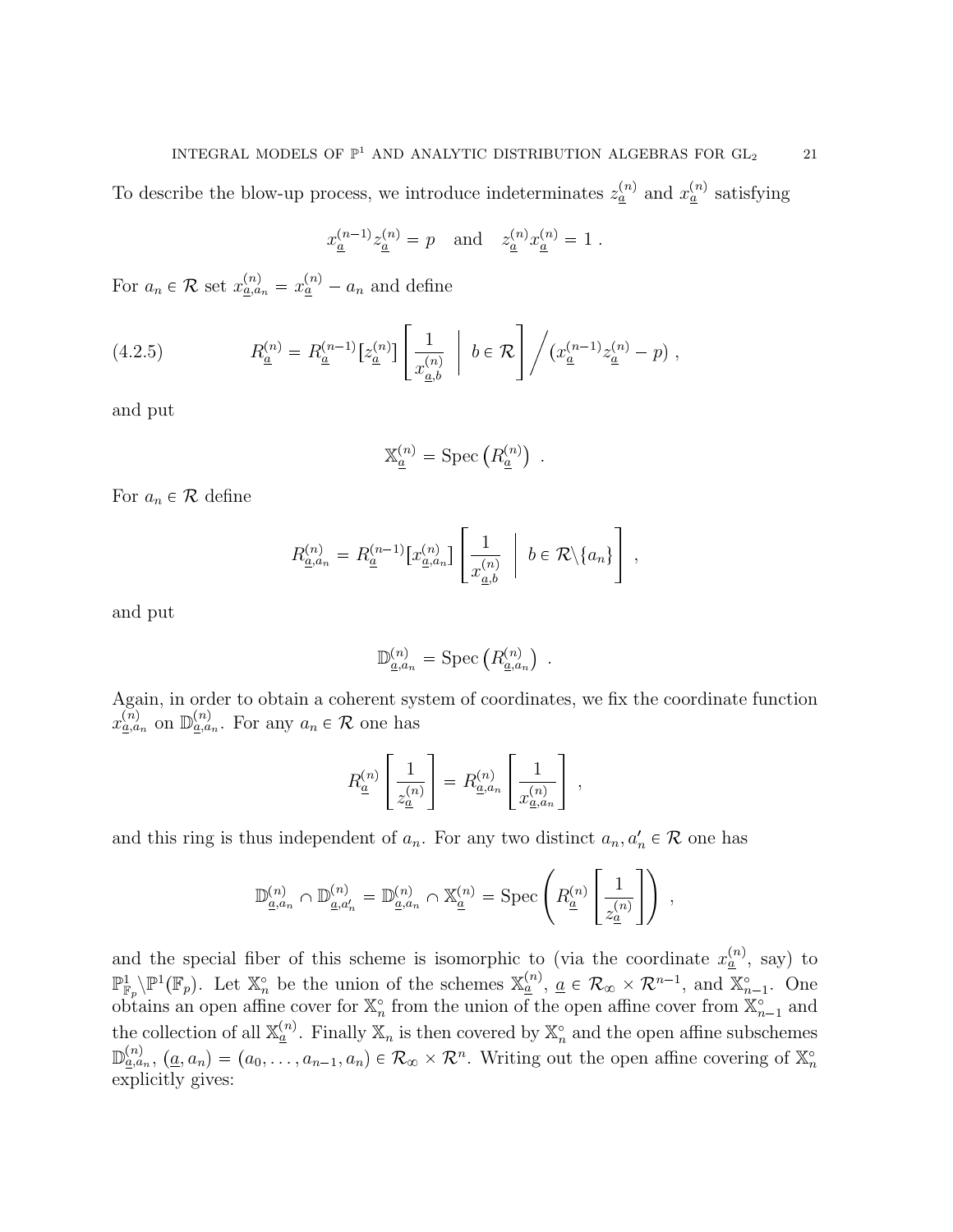(4.2.6) 
$$
\mathbb{X}_n = \mathbb{X}_0^{\circ} \cup \bigcup_{1 \leq \nu \leq n} \bigcup_{\underline{a} \in \mathcal{R}_{\infty} \times \mathcal{R}^{\nu-1}} \mathbb{X}_{\underline{a}}^{(\nu)} \cup \bigcup_{\underline{b} \in \mathcal{R}_{\infty} \times \mathcal{R}^n} \mathbb{D}_{\underline{b}}^{(n)}.
$$

**4.2.7.** Going through the successive definitions of the local coordinates  $x_{a_0}^{(0)}, x_{a_0,a_1}^{(1)}, \ldots, x_{\underline{a}}^{(n)}$  $\underline{a} = (a_0, \ldots, a_n)$ , one finds the relations, for  $a_0 \neq \infty$ ,

(4.2.8) 
$$
x = a_0 + a_1 p + \ldots + a_{n-1} p^{n-1} + a_n p^n + p^n x_{\underline{a}}^{(n)}
$$

$$
= a_0 + a_1 p + \ldots + a_{n-1} p^{n-1} + p^n x_{(a_0, a_1, \ldots, a_{n-1})}^{(n)}
$$

$$
= a_0 + a_1 p + \ldots + a_{n-1} p^{n-1} + p^{n-1} x_{(a_0, a_1, \ldots, a_{n-1})}^{(n-1)},
$$

where we have used  $x_{(a_0,a_1)}^{(n-1)}$  $\binom{n-1}{(a_0,a_1,\ldots,a_{n-1})} z^{(n)}_{(a_0)}$  $p.$  Similarly we have for  $\underline{a} = (\infty, a_1, \ldots, a_{n-1}, a_n)$  and y the relations

(4.2.9)  
\n
$$
y = a_1 p + \dots + a_{n-1} p^{n-1} + a_n p^n + p^n x_{\underline{a}}^{(n)}
$$
\n
$$
= a_1 p + \dots + a_{n-1} p^{n-1} + p^n x_{(a_0, a_1, \dots, a_{n-1})}^{(n)}
$$
\n
$$
= a_1 p + \dots + a_{n-1} p^{n-1} + p^{n-1} x_{(a_0, a_1, \dots, a_{n-1})}^{(n-1)}.
$$

### 4.3. The formal schemes  $\mathfrak{X}_n$ .

**4.3.1.** We denote by  $\mathfrak{X}_n$  the completion of  $\mathbb{X}_n$  along its special fiber. One can also obtain  $\mathfrak{X}_n$  directly from  $\mathfrak{X}$  by the same procedure as in 4.1. Assuming we have constructed  $\mathfrak{X}_{n-1}$ , we define  $\mathfrak{X}_n$  by blowing up (in the sense of formal geometry) the smooth  $\mathbb{F}_p$ -rational points of the special fiber of  $\mathfrak{X}_{n-1}$ .

Furthermore, the open affine covering described in 4.2 gives rise upon completion to a covering of  $\mathfrak{X}_n$  by open affine subschemes. The explicit description of the formal completion  $\hat{\mathbb{X}}_{\underline{a}}^{(n)}$  of  $\mathbb{X}_{\underline{a}}^{(n)}$ ,  $\underline{a} \in \mathcal{R}_{\infty} \times \mathcal{R}^{n-1}$  is in fact simpler than the corresponding description for  $\mathbb{X}_{\underline{a}}^{(n)}$ . One can show

$$
\hat{{\mathbb X}}^{(n)}_{\underline{a}} = {\rm Spf} \left( {\mathbb Z}_p \langle x^{(n-1)}_{\underline{a}}, z^{(n)}_{\underline{a}} \rangle \left[ \frac{1}{(x^{(n-1)}_{\underline{a}})^{p-1} - 1}, \frac{1}{(z^{(n)}_{\underline{a}})^{p-1} - 1} \right] \Big/ (x^{(n-1)}_{\underline{a}} z^{(n)}_{\underline{a}} - p ) \right) \ .
$$

See  $[21]^4$  and  $[12, 1.3]$  for details. Similarly, the formal completion  $\widehat{\mathbb{D}}_{\underline{a},a_n}^{(n)}$  of  $\mathbb{D}_{\underline{a},a_n}^{(n)}$ ,  $a_n \in \mathcal{R}$ , can be described by

<sup>&</sup>lt;sup>4</sup>The relevant material is in the section "The formal scheme  $\widehat{\mathscr{H}}_p$  – the naive construction".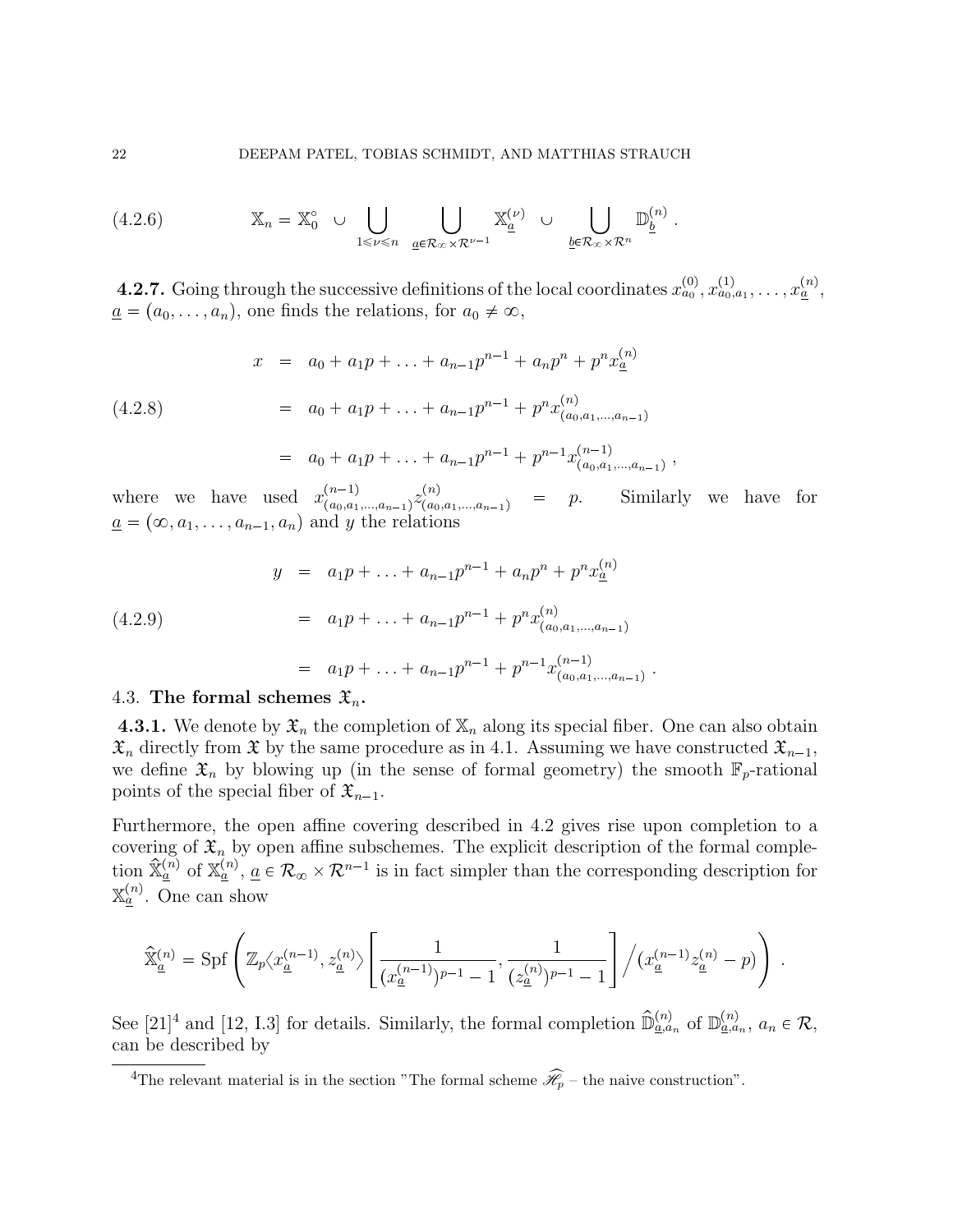$$
\widehat{\mathbb{D}}_{\underline{a},a_n}^{(n)} = \text{Spf}\left(\mathbb{Z}_p\big\langle x_{\underline{a},a_n}^{(n)}\big\rangle \left[\frac{1}{(x_{\underline{a},a_n}^{(n)})^{p-1}-1}\right]\right) \ .
$$

**Remark 4.3.2.** Denote by  $\mathfrak{X}_n^{\circ}$  the completion of  $\mathbb{X}_n^{\circ}$  along its special fiber. The open embedding  $\mathbb{X}_{n-1}^{\circ} \hookrightarrow \mathbb{X}_{n}^{\circ}$  induces an open embedding  $\mathfrak{X}_{n-1}^{\circ} \hookrightarrow \mathfrak{X}_{n}^{\circ}$ . ( $\mathfrak{X}_{n}^{\circ}$  can also defined intrinsically, and more straightforwardly, without the use of  $\mathbb{X}_n^{\circ}$ . The inductive limit  $\lim_{n \to \infty} \mathfrak{X}_n^{\circ}$  is then a formal model of the *p-adic upper half plane*, cf. [12, I.3]. This links the objects studied here with the Bruhat-Tits building and the Berkovich embedding of the Bruhat-Tits building into the analytification of the flag variety. The present paper was motivated by this connection and the study done in [18].

## 5. LOGARITHMIC DIFFERENTIAL OPERATORS ON  $\mathbb{X}_n$

We refer to [16] for a systematic discussion of sheaves of logarithmic differential operators. For  $n \geq 1$  we equip  $\mathbb{X}_n$  with the log structure defined by its normal crossings divisor  $\{p = 0\}$ . However, here we will not use the theory as developed in [16], but rather work with a more elementary approach.

#### 5.1. The logarithmic tangent sheaf on  $\mathbb{X}_n$ .

**5.1.1.** For the purposes of this paper we consider the sheaf  $\mathcal{D}_{X_n,\text{log}}$  of logarithmic differential operators on  $\mathbb{X}_n$  as being generated as a subsheaf of  $\mathcal{E}nd_{\mathbb{Z}_p}(\mathcal{O}_{\mathbb{X}_n}, \mathcal{O}_{\mathbb{X}_n})$  by the logarithmic tangent sheaf  $\mathcal{T}_{\mathbb{X}_n,\log}$ . (This is as in [14, 1.3].) The restriction of  $\mathcal{T}_{\mathbb{X}_n,\log}$  to an open affine subset  $\mathbb{X}_{\underline{a}}^{(\nu)}$ ,  $\underline{a} \in \mathcal{R}_{\infty} \times \mathcal{R}^{\nu-1}$ , cf. 4.2.6, is generated by a differential operator D (over  $\mathbb{Z}_p$ ) with the properties

$$
D(x_{\underline{a}}^{(\nu-1)}) = x_{\underline{a}}^{(\nu-1)} , \quad D(z_{\underline{a}}^{(\nu)}) = -z_{\underline{a}}^{(\nu)} ,
$$

cf. 4.2.5. D has the property that

$$
D(x_{\underline{a}}^{(\nu-1)}z_{\underline{a}}^{(\nu)})=x_{\underline{a}}^{(\nu-1)}D(z_{\underline{a}}^{(\nu)})+z_{\underline{a}}^{(\nu)}D(x_{\underline{a}}^{(\nu-1)})=0\;,
$$

and hence  $D(x_{\underline{a}}^{(\nu-1)}z_{\underline{a}}^{(\nu)}-p)=0$ , so that D preserves the ideal generated by  $x_{\underline{a}}^{(\nu-1)}z_{\underline{a}}^{(\nu)}-p$ . Intuitively we may write

$$
D = x_{\underline{a}}^{(\nu-1)} \partial_{x_{\underline{a}}^{(\nu-1)}} = -z_{\underline{a}}^{(\nu)} \partial_{z_{\underline{a}}^{(\nu)}}.
$$

To put it another way, we may say that  $\mathcal{T}_{\mathbb{X}_n,\log}$  is locally on an open subscheme  $\mathbb{X}_{\underline{a}}^{(\nu)}$ generated by

$$
x^{(\nu-1)}_{\underline a}\partial_{x^{(\nu-1)}_{\underline a}}\ \ \text{and}\ \ z^{(\nu)}_{\underline a}\partial_{z^{(\nu)}_{\underline a}}\ ,\ \ \text{with the relation}\quad x^{(\nu-1)}_{\underline a}\partial_{x^{(\nu-1)}_{\underline a}}=-z^{(\nu)}_{\underline a}\partial_{z^{(\nu)}_{\underline a}}\ .
$$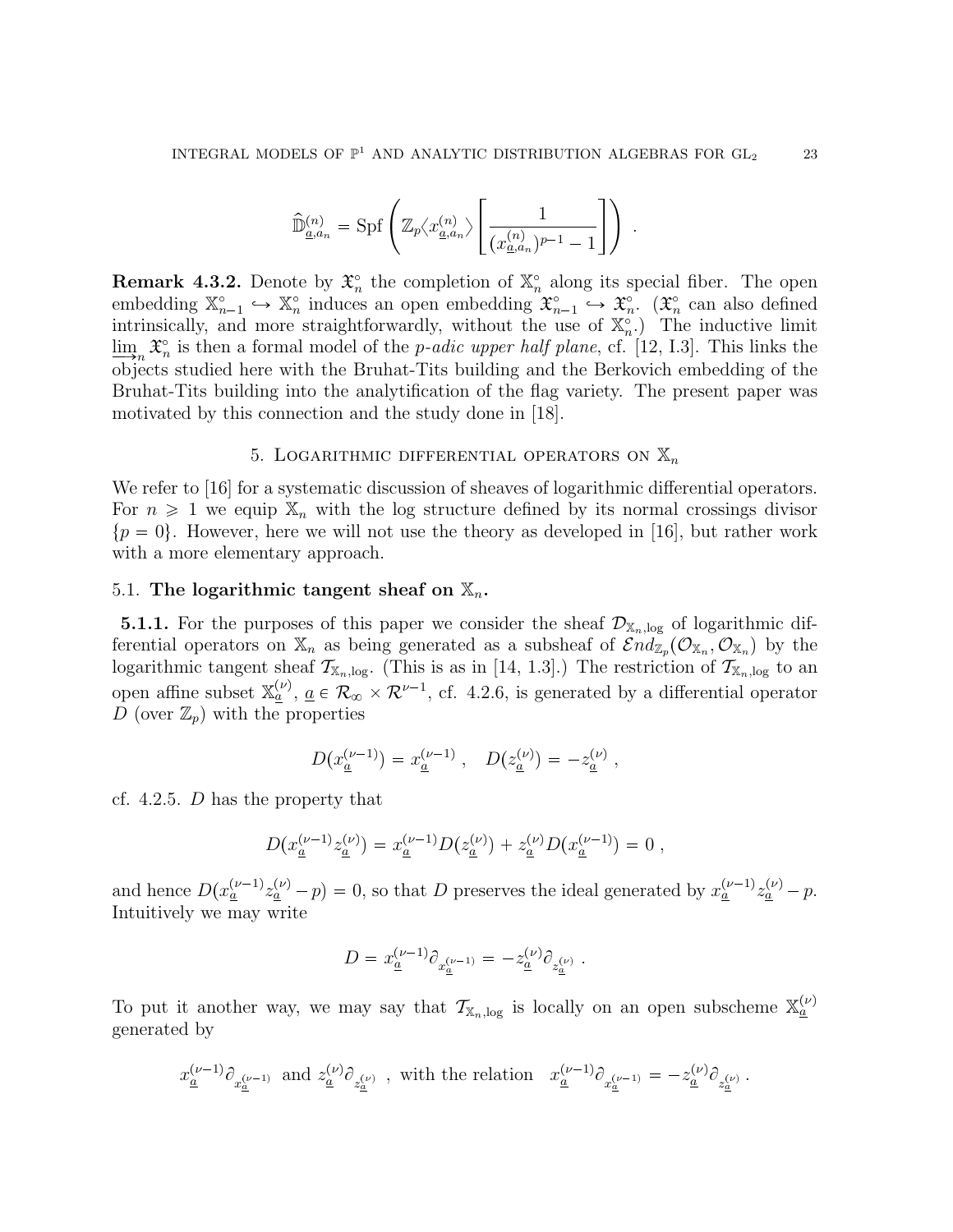Denote by

$$
pr_n : \mathbb{X}_n \longrightarrow \mathbb{X}_0 = \mathbb{X}
$$

the canonical projection. Write, as in sec. 3,  $\mathbb{X}_0 = \mathbb{X} = U_x \cup U_y$ , where  $U_x = \text{Spec}(\mathbb{Z}_p[x])$ ,  $U_y = \text{Spec}(\mathbb{Z}_p[y])$ , with x and y satisfying the relation  $xy = 1$ . Let  $\mathcal{I}_{n,d} \subset \mathcal{O}_{\mathbb{X}}$  be the ideal sheaf which is on  $U_x$  associated to the ideal

$$
\bigcap_{a\in\mathbb{Z}_p/(p^n)}(x-a,p^n)^d\subset\mathbb{Z}_p[x]=\mathcal{O}_{\mathbb{X}}(U_x)\;,
$$

and on  $U_y$  associated to the ideal

$$
\bigcap_{a\in\mathbb{Z}_p/(p^n)}\left(y-a,p^n\right)^d\subset\mathbb{Z}_p\big[y\big]=\mathcal{O}_{\mathbb{X}}(U_y)\ .
$$

Obviously,  $\mathcal{I}_{0,d} = \mathcal{O}_{\mathbb{X}}$  for all d. In the following proposition, if  $n = 0$ , we put  $\mathcal{T}_{\mathbb{X}_0,\log} = \mathcal{T}_{\mathbb{X}}$ . **Proposition 5.1.2.** (a)  $\mathcal{T}_{\mathbb{X}_n,\text{log}}$  is a subsheaf of the invertible sheaf  $pr_n^*(\mathcal{T}_{\mathbb{X}})$ .

 $(b)$   $(pr_n)_*(\mathcal{O}_{\mathbb{X}_n}) = \mathcal{O}_{\mathbb{X}}.$ (c) For all  $n, d \geq 0$  one has  $(pr_n)_*(\mathcal{T}_{X_n,\log}^{\otimes d}) = \mathcal{I}_{n,d}\mathcal{T}_{X}^{\otimes d}$ .

*Proof.* (a) In order to see this we express the coordinate x by the local coordinates  $x_{\underline{a}}^{(\nu-1)}$  introduced in sec. 4.2, and deduce a corresponding relation for  $\partial_x$  and  $\partial_{x_{\underline{a}}^{(\nu-1)}}$ . (By symmetry it suffices to consider x.) To be precise, fix  $1 \leq v \leq n$ ,  $\underline{a} = (a_0, \ldots, a_{\nu-1}) \in$  $\mathcal{R}_{\infty} \times \mathcal{R}^{\nu-1}$ , and consider the open subset  $\mathbb{X}_{\underline{a}}^{(\nu)} \subset \mathbb{X}_n$ , cf. 4.2.4. Without loss of generality we may assume  $a_0 \neq \infty$ . Then we have  $x - a = p^{\nu-1} x_{\underline{a}}^{(\nu-1)}$  where  $a = a_0 + \ldots + a_{\nu-1} p^{\nu-1}$ , cf. 4.2.8. Hence

(5.1.3) 
$$
\partial_{x_{\underline{a}}^{(\nu-1)}} = p^{\nu-1} \partial_x \text{ , and thus } x_{\underline{a}}^{(\nu-1)} \partial_{x_{\underline{a}}^{(\nu-1)}} = p^{\nu-1} x_{\underline{a}}^{(\nu-1)} \partial_x = (x-a) \partial_x.
$$

This proves the assertion.

(b) The morphism  $pr_n : \mathbb{X}_n \to \mathbb{X}_0$  is a birational projective morphism of noetherian integral schemes, and  $\mathbb{X}_0$  is normal. The assertion then follows exactly as in the proof of Zariski's Main Theorem as given in [9, ch. III, Cor. 11.4].

(c) 1. The inclusion  $(pr_n)_*(\mathcal{T}_{\mathbb{X}_n,\log}^{\otimes d}) \subset \mathcal{I}_{n,d}\mathcal{T}_{\mathbb{X}}^{\otimes d}$ . Put  $\mathbb{X}'_n = \mathbb{X}_n - pr_n^{-1}(\mathbb{X}(\mathbb{F}_p))$ . This scheme is smooth over  $\mathbb{Z}_p$ . The restriction of  $pr_n$  induces an isomorphism

$$
\mathbb{X}_n' \ \stackrel{\simeq}{\longrightarrow} \ \mathbb{X}' = \mathbb{X} - \mathbb{X}(\mathbb{F}_p) \ ,
$$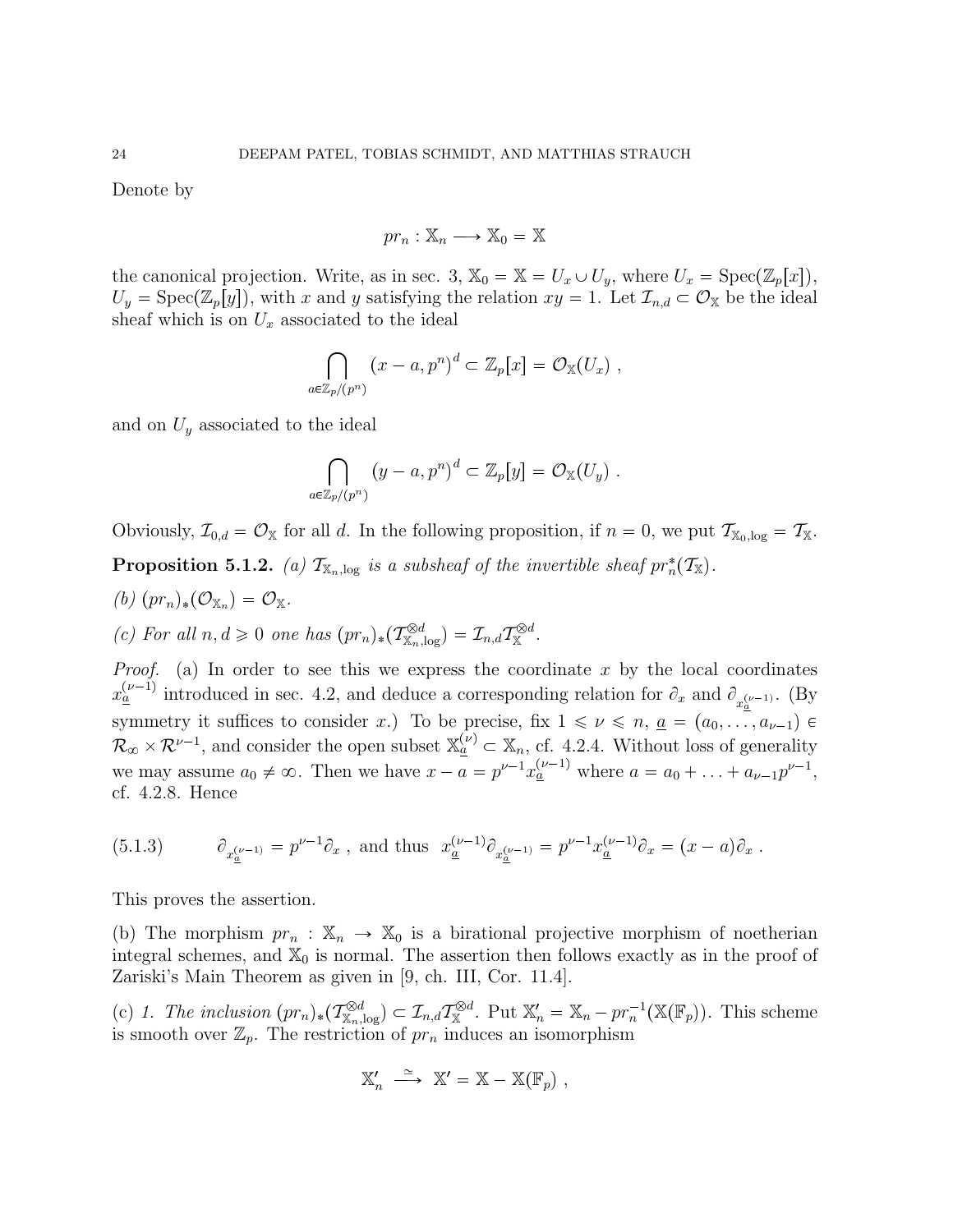and the restriction of  $\mathcal{T}_{\mathbb{X}_n,\text{log}}$  to  $\mathbb{X}'_n$  is the relative tangent sheaf of  $\mathbb{X}'_n$  over  $\mathbb{Z}_p$  whose direct image under  $pr_n$  is the relative tangent sheaf of  $\mathbb{X}'$  over  $\mathbb{Z}_p$ . Therefore, in order to understand  $(pr_n)_*(\mathcal{T}_{\mathbb{X}_n,\log}^{\otimes d})$  we need to investigate the stalks of this sheaf at the points in  $\mathbb{X}(\mathbb{F}_p)$ . We consider the point  $P_0$  in  $U_x = \text{Spec}(\mathbb{Z}_p[x]) \subset \mathbb{X}$  corresponding to the ideal  $(x - a_0, p)$ . Our aim is to understand the stalk of  $(pr_n)_*(\mathcal{T}_{\mathbb{X}_n,\log}^{\otimes d})$  at  $P_0$ .

By (a) we can consider the stalk of  $(pr_n)_*(\mathcal{T}_{\mathbb{X}_n,\log}^{\otimes d})$  at  $P_0$  as a  $\mathcal{O}_{\mathbb{X},P_0}$ -submodule of the stalk of  $\mathcal{T}_{\mathbb{X}}^{\otimes d}$  at  $P_0$ . We consider thus an element

(5.1.4) 
$$
D = f(x)\partial_x^{\otimes d} \in (\mathcal{T}_{\mathbb{X}}^{\otimes d})_{P_0} ,
$$

 $f(x) \in \mathcal{O}_{X,P_0} = \mathbb{Z}_p[x - a_0]_{(x-a_0,p)}$ , and want to find necessary and sufficient conditions for this element to be in the stalk of  $(pr_n)_*(\mathcal{T}_{\mathbb{X}_n,\log}^{\otimes d})$  at  $P_0$ . To this end, consider an open subset of  $\mathbb{X}_n$  of the form

$$
\mathbb{X}_{a_0}^{(1)} \cup \mathbb{X}_{a_0,a_1}^{(2)} \cup \ldots \cup \mathbb{X}_{a_0,\ldots,a_{n-1}}^{(n)} \cup \mathbb{D}_{a_0,\ldots,a_n}^{(n)},
$$

for a sequence  $\underline{a} = (a_0, \ldots, a_n) \in \mathcal{R}^{n+1}$ . Consider the local coordinate  $x_{a_0,\ldots,a_{n-1},a_n}^{(n)}$  on  $\mathbb{D}_{a_0,\dots,a_n}^{(n)}$  which we denote henceforth by  $x^{(n)}$ . Put  $a = a_0 + a_1p + \ldots + a_{n-1}p^{n-1} + a_np^n$ . The equation 4.2.8 shows that

(5.1.5) 
$$
x^{(n)} = \frac{1}{p^n} (x - a)
$$
, hence  $\partial_{x^{(n)}} = p^n \partial_x$ , and thus  $x^{(n)} \partial_{x^{(n)}} = (x - a) \partial_{x - a}$ .

If D is in the stalk of  $(pr_n)_*(\mathcal{T}_{\mathbb{X}_n,\log}^{\otimes d})$  at  $P_0$  then D extends to the stalk of  $\mathcal{T}_{\mathbb{X}_n,\log}^{\otimes d}$  at the point  $P_n \in \mathbb{D}_{a_0,\dots,a_n}^{(n)}$  corresponding to the ideal  $(x^{(n)},p)$ . Therefore, D can be written as

(5.1.6) 
$$
g(x^{(n)})\partial_{x^{(n)}}^{\otimes d},
$$

with a function  $g(x^{(n)}) \in \mathcal{O}_{\mathbb{X}_n, P_n} = \mathbb{Z}_p[x^{(n)}]_{(x^{(n)}, p)}$ . Completing this latter ring with respect to its maximal ideal gives  $\mathbb{Z}_p[[x^{(n)}]]$ , and so we can consider  $g(x^{(n)}) = \sum_{k \geq 0} c_k(x^{(n)})^k$  as an element in  $\mathbb{Z}_p[[x^{(n)}]]$ . Now we write 5.1.6 as

$$
g\left(\frac{1}{p^n}(x-a)\right)p^{nd}\partial_x^{\otimes d}.
$$

Using the power series expansion for  $g(x^{(n)})$  gives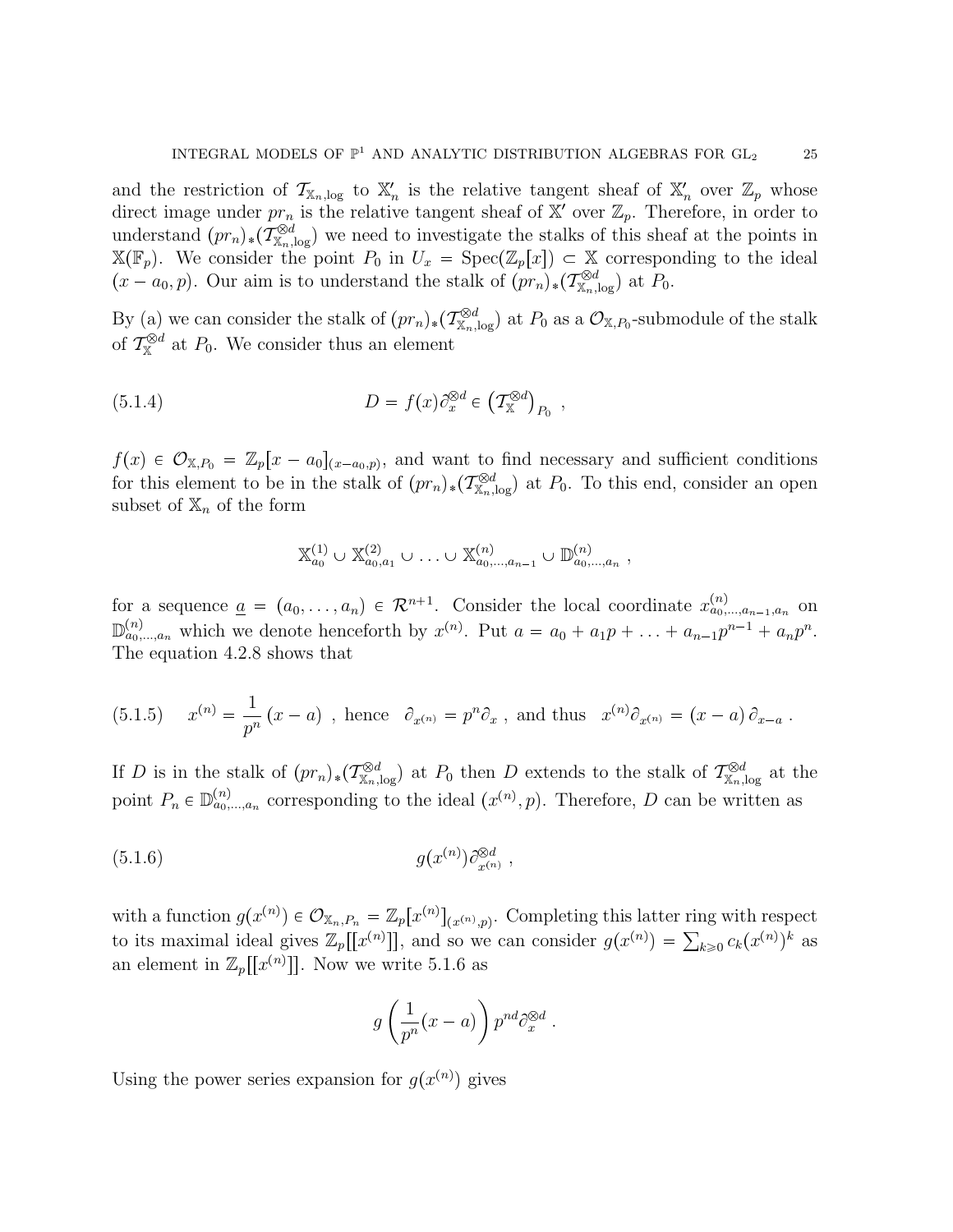$$
g\left(\frac{1}{p^n}(x-a)\right)p^{nd} = \sum_{k\geqslant 0} c_k p^{-nk+nd}(x-a)^k.
$$

For  $k \leq d$  we have  $p^{n(d-k)}(x-a)^k \in (x-a, p^n)^d$ . And for  $k > d$  we must have  $c_k p^{-nk+nd} \in \mathbb{Z}_p$ and so  $c_k p^{-nk+nd} (x-a)^k$  is in  $(x-a, p^n)^d$  too. The function  $f(x)$  in 5.1.4 is then contained in the ideal  $(x - a, p^n)^d$  for all  $a = a_0 + \ldots + a_{n-1}p^{n-1}$ . Hence we see that the stalk of  $(pr_n)_*(\mathcal{T}_{\mathbb{X}_n,\log}^{\otimes d})$  at  $P_0$  is contained in the stalk of  $\mathcal{I}_{n,d}\mathcal{T}_{\mathbb{X}}^{\otimes d}$  at  $P_0$ . This is then true for all  $\mathbb{F}_p$ -rational points of X. For the point at infinity one uses the equation 4.2.9.

2. The inclusion  $(pr_n)_*(\mathcal{T}_{\mathbb{X}_n,\log}^{\otimes d}) \supset \mathcal{I}_{n,d}\mathcal{T}_{\mathbb{X}}^{\otimes d}$ . As above, we consider the point  $P_0$  corresponding to the ideal  $(x-a_0, p) \subset \mathbb{Z}_p[x] = \mathcal{O}_{\mathbb{X}}(U_x)$ . For  $1 \leq \nu \leq n$  consider an open affine subset  $\mathbb{X}_{\underline{a}}^{(\nu)}$  of  $\mathbb{X}_n$ , as introduced in 4.2.4 (cf. also 4.2.6), where  $\underline{a} = (a_0, a_1, \ldots, a_{\nu-1}) \in$  $\mathcal{R}_{\infty} \times \mathcal{R}^{\nu-1}$ . On  $\mathbb{X}_{\underline{a}}^{(\nu)}$  we have the coordinate function  $x_{\underline{a}}^{(\nu-1)}$ , cf. 4.2.5, which is related to  $x \text{ by}$ 

$$
x = a_0 + ... + a_{\nu-1}p^{\nu-1} + p^{\nu-1}x_{\underline{a}}^{(\nu-1)}
$$
, i.e.,  $x - a = p^{\nu-1}x_{\underline{a}}^{(\nu-1)}$ ,

cf. 4.2.8, where  $a = a_0 + \ldots + a_{\nu-1}p^{\nu-1}$ . Suppose  $0 \le k \le d$  and consider the differential operator

$$
D = p^{n(d-k)}(x-a)^k \partial_x^{\otimes d} \in (x-a, p^n)^d (\mathcal{T}_{\mathbb{X}}^{\otimes d})_{P_0} .
$$

We have  $\partial_x = \frac{1}{n^{\nu}}$  $\frac{1}{p^{\nu-1}} \partial_{x_a^{(\nu-1)}}$  and thus

$$
D = p^{n(d-k)} p^{k(\nu-1)-d(\nu-1)} (x_{\underline{a}}^{(\nu-1)})^k (\partial_{x_{\underline{a}}^{(\nu-1)}})^{\otimes d}
$$
  
\n
$$
= p^{(n-\nu+1)(d-k)} (x_{\underline{a}}^{(\nu-1)})^k (\partial_{x_{\underline{a}}^{(\nu-1)}})^{\otimes d}
$$
  
\n
$$
= (z_{\underline{a}}^{(\nu)})^{(n-\nu+1)(d-k)} (x_{\underline{a}}^{(\nu-1)})^{(n-\nu+1)(d-k)} (x_{\underline{a}}^{(\nu-1)})^k (\partial_{x_{\underline{a}}^{(\nu-1)}})^{\otimes d}
$$
  
\n
$$
= (z_{\underline{a}}^{(\nu)})^{(n-\nu+1)(d-k)} (x_{\underline{a}}^{(\nu-1)})^{(n-\nu)(d-k)} (x_{\underline{a}}^{(\nu-1)})^d (\partial_{x_{\underline{a}}^{(\nu-1)}})^{\otimes d}.
$$

Because of the term  $(x_{\underline{a}}^{(\nu-1)})^d(\partial_{x_{\underline{a}}^{(\nu-1)}})^{\otimes d}$  on the last line of 5.1.7, this shows that D extends to  $\mathbb{X}_{\underline{a}}^{(\nu)}$ . Here we have used the equation  $z_{\underline{a}}^{(\nu)} x_{\underline{a}}^{(\nu-1)} = p$ , cf. 4.2.5. To see that D also extends to  $\mathbb{D}_{h}^{(n)}$  $\frac{b^{(n)}}{b}$ , where here  $\underline{b} = (a_0, a_1, \ldots, a_n)$ , we use the coordinate  $x_{\underline{b}}^{(n)}$  $\frac{\binom{n}{b}}{b}$  on  $\mathbb{D}_{\underline{b}}^{(n)}$  $\frac{b}{b}$ . The equations 5.1.5 give then

$$
D = p^{n(d-k)} p^{kn - dn} (x_{\underline{b}}^{(n)})^k (\partial_{x_{\underline{b}}^{(n)}})^{\otimes d} = (x_{\underline{b}}^{(n)})^k (\partial_{x_{\underline{b}}^{(n)}})^{\otimes d},
$$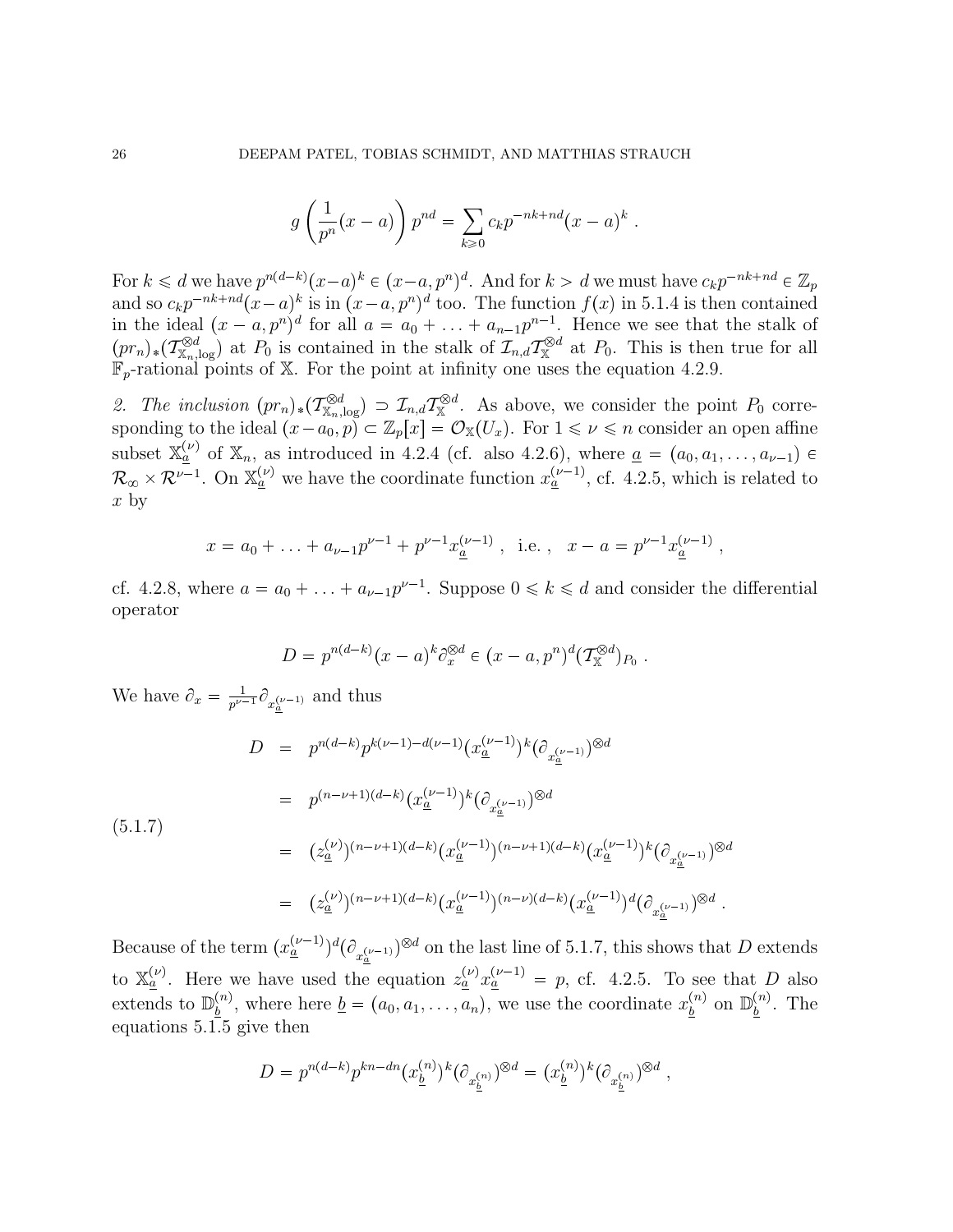and this shows that D extends to  $\mathbb{D}_{h}^{(n)}$  $\frac{b^{(n)}}{b}$ . If, more generally, we consider an element of the form  $f(x)D$ , where  $f(x) \in \mathbb{Z}_p[x]_{(x-a_0,p)}$  and D is as before, then this will extend to a neighborhood of the special fiber of  $\mathbb{X}_{a}^{(\nu)}$  and  $\mathbb{D}_{b}^{(n)}$  $\frac{b^{(n)}}{b}$ , respectively.

Corollary 5.1.8. For all  $n, d, m \geq 0$  one has

$$
(pr_n)_* ((\mathcal{T}_{X_n,\log}^{\otimes d})^{(m)}) = \mathcal{I}_{n,d} (\mathcal{T}_{X}^{\otimes d})^{(m)} = \frac{q_d^{(m)}}{d!} \mathcal{I}_{n,d} \mathcal{T}_{X}^{\otimes d} .
$$

*Proof.* The sheaf  $\mathcal{T}_{X}^{\otimes d}$  $\mathbb{X}_{n,\log}^{\otimes d}$  is a line bundle and the same reasoning as in the proof of 3.1.4 applies, i.e.,  $(\mathcal{T}_{\mathbb{X}_n,\log}^{\otimes d})^{(m)} = \frac{q_d^{(m)}!}{d!}$  $\overline{d_1^{[l]}}^{\mathcal{D}d} \mathcal{I}_{\mathbb{X}_n,\log}^{\otimes d}$ . This equality is to be understood as in 3.1.4. The statement then follows from  $5.1.2$ .

Consider  $\mathcal{I}_{n,d}(\mathcal{T}_{\mathbb{X}}^{\otimes d})^{(m)}$  as a subsheaf of  $(\mathcal{T}_{\mathbb{X}}^{\otimes d})^{(m)}$ . The global sections of the former are thus contained in the global sections of the latter.

**Proposition 5.1.9.** For all  $n, d, m \geq 0$  one has the following inclusions

$$
(5.1.10) \t p^{nd} H^{0}\left(\mathbb{X}, (\mathcal{T}_{\mathbb{X}}^{\otimes d})^{(m)}\right) \subset H^{0}\left(\mathbb{X}, \mathcal{I}_{n,d}(\mathcal{T}_{\mathbb{X}}^{\otimes d})^{(m)}\right) \subset p^{nc} H^{0}\left(\mathbb{X}, (\mathcal{T}_{\mathbb{X}}^{\otimes d})^{(m)}\right) ,
$$

as submodules of  $H^0\left(\mathbb{X},(\mathcal{T}_{\mathbb{X}}^{\otimes d})^{(m)}\right)$ , where  $c = [d_{n+1}^{\underline{p-1}}]$  $\frac{p-1}{p+1}$  is the smallest integer greater or equal to  $d_{n+1}^{p-1}$  $\frac{p-1}{p+1}$ . In particular, for  $d=1$  and any  $n, m \geqslant 0$  we have

(5.1.11) 
$$
H^{0}\left(\mathbb{X}, \mathcal{I}_{n,d}(\mathcal{T}_{\mathbb{X}}^{\otimes d})^{(m)}\right) = p^{n} H^{0}\left(\mathbb{X}, (\mathcal{T}_{\mathbb{X}}^{\otimes d})^{(m)}\right).
$$

*Proof.* Because of 3.1.4 it suffices to treat the case  $m = 0$ . By the very definition of  $\mathcal{I}_{n,d}$ one has  $p^{nd}\mathcal{O}_\mathbb{X}\subset \mathcal{I}_{n,d}$  and thus  $p^{nd}\mathcal{I}^{\otimes d}_\mathbb{X}\subset \mathcal{I}_{n,d}\mathcal{I}^{\otimes d}_\mathbb{X}$ . The inclusion on the left follows from this. Furthermore, the statement is trivial for  $n = 0$  or  $d = 0$  (when  $c = 0$ ), and so we may assume that  $n$  and  $d$  are both positive.

To show the inclusion on the right we write global sections of  $\mathcal{T}_{\mathbb{X}}^{\otimes d}$  in the form  $f(x) \partial_x^{\otimes d}$ with a polynomial  $f(x) \in \mathbb{Z}_p[x]$  of degree  $\leq 2d$ . Suppose  $n \geq 1$  and  $f(x) \partial_x^{\otimes d}$  is a global section of  $\mathcal{I}_{n,d}\mathcal{I}_{\mathbb{X}}^{\otimes d}$ . Note that the reduction modulo p of  $\mathcal{I}_{n,d}$  is an ideal sheaf on  $\mathbb{P}^1_{\mathbb{F}_p}$  of degree  $-(p+1)d$ , which we denote by  $\mathcal{I}_{n,d,\mathbb{F}_p}$ . Now, if f is not divisible by p, then  $(f \mod p) \partial_x^{\otimes d}$  would be a non-zero section of  $\mathcal{I}_{n,d,\mathbb{F}_p} \mathcal{I}_{\mathbb{P}_{\mathbb{F}_p}^d}^{\otimes d}$  and this sheaf has degree  $-(p+1)d + 2d = (1-p)d < 0$  (because  $d > 0$ ), hence a contradiction. Fix  $a \in \mathbb{Z}_p$  and write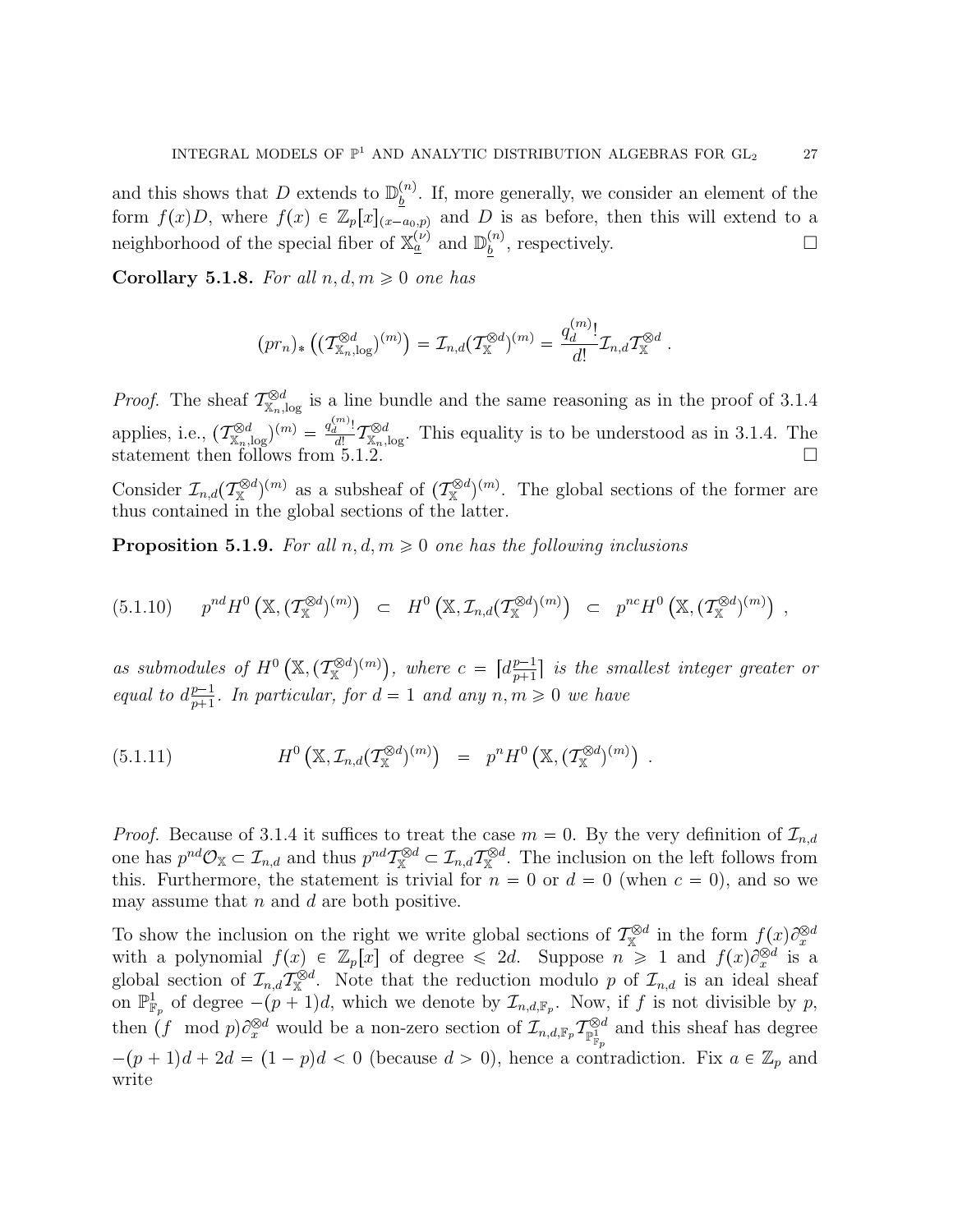(5.1.12) 
$$
f(x) = \sum_{i=0}^{d} g_i(x) p^{ni}(x-a)^{d-i} \in (x-a, p^n)^d,
$$

with polynomials  $g_i(x) \in \mathbb{Z}_p[x]$ . We have seen that f is divisible by p, hence  $g_0$  is divisible by p. Consider  $\frac{1}{p}f(x) = \frac{g_0(x)}{p}(x-a)^d + \sum_{i=1}^d g_i(x)p^{ni-1}(x-a)^{d-i}$  and apply the previous reasoning. Doing this repeatedly shows that  $g_0(x)$  is in fact divisible by  $p^n$ , and we find

$$
f_1(x) = {1 \over d!} p^n f(x) = {g_0(x) \over p^n} (x - a)^d + \sum_{i=1}^d g_i(x) p^{n(i-1)} (x - a)^{(d-1)-(i-1)},
$$

and this polynomial is in  $(x - a, p^n)^{d-1}$ . This shows that  $f_1(x)\partial_x^d$  is a global section of x  $\mathcal{I}_{n,d-1}\mathcal{I}_{\mathbb{X}}^{\otimes d}$ . If  $f_1$  is not divisible by p, then the same reasoning as above shows that  $(f_1)$  $\text{mod } p$ ) $\partial_x^d$  gives rise to a non-zero global section of  $\mathcal{I}_{n,d-1,\mathbb{F}_p} \mathcal{I}_{\mathbb{P}^1_{\mathbb{F}_p}}^{\otimes d}$  and this sheaf has degree  $-(p+1)(d-1)+2d = (1-p)d + p + 1$ . If this number is negative we arrive at a contradiction. Suppose this number is non-negative. Arguing as above shows then that  $f_1$  must be divisible by  $p^n$ , and hence f is divisible by  $p^{2n}$ . Running the same arguments repeatedly proves that if  $(1-p)d+j(p+1) < 0$  we must have that f is divisible by  $p^{n(j+1)}$ . Now the assertion follows because  $c-1$  is the largest possible value for j.

**Remark 5.1.13.** The exponent nc of p on the right side of 5.1.10 is likely not the largest possible exponent for all  $n$  and  $d$ . While it is interesting to find the largest possible exponent of  $p$  for the inclusion on the right side of 5.1.10, the most optimistic guess that it be nd is in general false. Consider for instance the case when  $n = 1$  and  $d = p$ . Then  $p^{p-1}(x^p-x)\partial_x^{\otimes p}$  is a global section of  $\mathcal{I}_{1,p}\mathcal{T}_{\mathbb{X}}^{\otimes p}$  as can be checked easily. We thus see that the optimal exponent would be at least  $p-1$  and this is indeed equal to  $\left[p_{n+1}^{p-1}\right]$  $\frac{p-1}{p+1}$  for all p. Moreover,  $p^{k(p-1)}(x^p-x)^k\partial_x^{\otimes kp}$  is a global section of  $\mathcal{I}_{1,kp}\mathcal{T}_{\mathbb{X}}^{\otimes kp}$  for all k and p, and we thus see that the exponent is at most  $k(p-1) = kp \frac{p-1}{p}$ . As a consequence, we see that the ratio  $\frac{\text{optimal exponent}}{nd}$  is bounded by  $\frac{p-1}{p}$  for  $n=1$ . Similar examples probably exist for arbitrary n.

5.2. Differential operators on  $\mathbb{X}_n$  and distribution algebras. Let  $\mathcal{D}_{\mathbb{X}_n}^{(m)}=\mathcal{D}_{\mathbb{X}_n,\log}^{(m)}$  be the sheaf of logarithmic differential operators on  $\mathbb{X}_n$  of level m. As an  $\mathcal{O}_{\mathbb{X}_n}$ -module it is on an open affine subset  $\mathbb{X}_{a}^{(\nu)} \subset \mathbb{X}_{n}$ , cf. 4.2.6, locally generated by logarithmic differential operators

$$
q^{(m)}_d! \binom{D}{d}
$$

where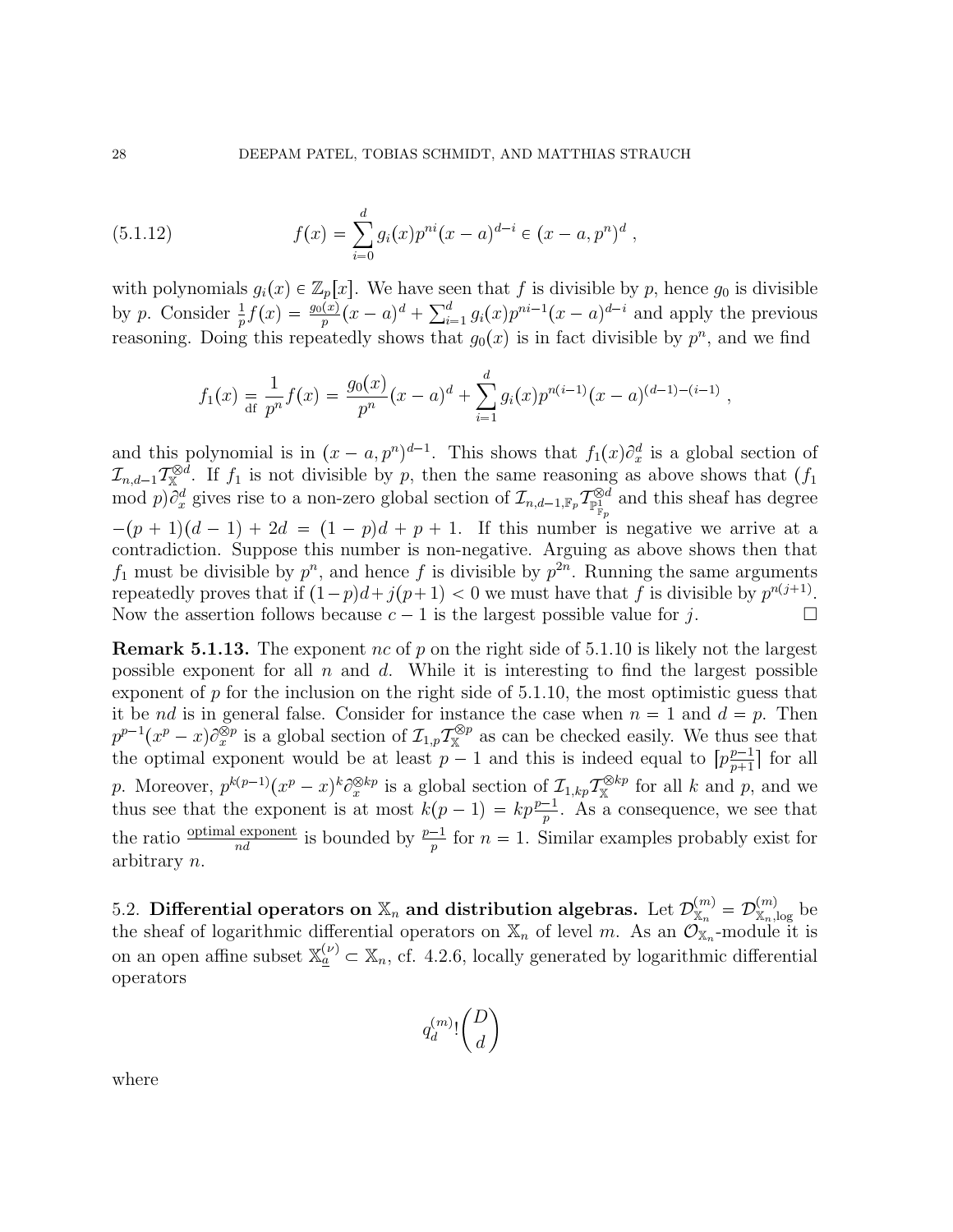$$
D = x_{\underline{a}}^{(\nu-1)} \partial_{x_{\underline{a}}^{(\nu-1)}} = - z_{\underline{a}}^{(\nu)} \partial_{z_{\underline{a}}^{(\nu)}} \; .
$$

is a local section of the logarithmic tangent sheaf  $\mathcal{T}_{X_n,\log}$ , cf. 5.1. On the open subscheme  $\mathbb{D}_{\underline{b}}^{(n)}$  with coordinate function  $x_{\underline{b}}^{(n)}$  $\frac{b}{b}$  it is generated by

$$
\frac{q^{(m)}_d!}{d!}\partial^d_{x^{(n)}_{\underline{b}}}\ .
$$

Denote by  $H^0(\mathbb{X}_n, \mathcal{D}_{\mathbb{X}_n}^{(m)})^{\wedge}$  the p-adic completion of  $H^0(\mathbb{X}_n, \mathcal{D}_{\mathbb{X}_n}^{(m)})$  and put  $H^0(\mathbb{X}_n, \mathcal{D}_{\mathbb{X}_n}^{(m)})^{\wedge}_{\mathbb{Q}}$  $H^0(\mathbb X_n, \mathcal{D}_{\mathbb X_n}^{(m)})^{\wedge} \otimes_{\mathbb Z} \mathbb Q.$ 

**Theorem 5.2.1.** Given n let  $n' = \lfloor n \frac{p-1}{n+1} \rfloor$  $\frac{p-1}{p+1}$  be the greatest integer less or equal to  $n\frac{p-1}{p+1}$  $\frac{p-1}{p+1}$ . Then we have natural inclusions

$$
\mathcal{D}^{\mathrm{an}}(\mathbb{G}(n)^{\circ})_{\theta_0} \hookrightarrow \varinjlim_{m} H^{0}(\mathbb{X}_n, \mathcal{D}_{\mathbb{X}_n}^{(m)})_{\mathbb{Q}}^{\wedge} \hookrightarrow \mathcal{D}^{\mathrm{an}}(\mathbb{G}(n')^{\circ})_{\theta_0}.
$$

*Proof.* 1. The inclusion on the left side. The inclusion  $\mathbb{G}(n)^\circ \subset \mathbb{G}(0)^\circ$  induces an embedding

$$
\mathcal{D}^{\mathrm{an}}(\mathbb{G}(n)^{\circ})_{\theta_0} \hookrightarrow \mathcal{D}^{\mathrm{an}}(\mathbb{G}(0)^{\circ})_{\theta_0},
$$

and the right hand side is canonically isomorphic to

$$
\varinjlim_{m} H^{0}(\mathbb{X}, \mathcal{D}_{\mathbb{X}}^{(m)})^{\wedge}_{\mathbb{Q}},
$$

by 3.2.1 and 3.2.2. On the other hand, arguing as in the proof of 5.1.2, part (a), one sees that  $\mathcal{D}_{\mathbb{X}_n}^{(m)}$  is naturally a subsheaf of  $pr^*\left(\mathcal{D}_{\mathbb{X}}^{(m)}\right)$ , and so  $H^0(\mathbb{X}_n, \mathcal{D}_{\mathbb{X}_n}^{(m)}) \hookrightarrow H^0(\mathbb{X}, \mathcal{D}_{\mathbb{X}}^{(m)})$ . The inclusion in question is thus understood to be an inclusion inside  $\varinjlim_m H^0(\mathbb{X}, \mathcal{D}_{\mathbb{X}}^{(m)})^{\wedge}_{\mathbb{Q}}$ .

Now use 2.4.3 and the explicit form of the generators of  $U(p^n \mathfrak{g}_{\mathbb{Z}_p})^{(m)}$  in 2.4.1. Consider such an element

$$
q^{(m)}_{\nu_1}! \frac{(p^n e)^{\nu_1}}{\nu_1!} \cdot q^{(m)}_{\nu_2}! p^{n\nu_2} {h_1 \choose \nu_2} \cdot q^{(m)}_{\nu_3}! p^{n\nu_3} {h_2 \choose \nu_3} \cdot q^{(m)}_{\nu_4}! \frac{(p^n f)^{\nu_4}}{\nu_4!}.
$$

Its image under the canonical map

$$
\xi^{(m)}: U(\mathfrak{g}_{\mathbb{Z}_p})^{(m)} \longrightarrow H^0(\mathbb{X}, \mathcal{D}_{\mathbb{X}}^{(m)})
$$

cf. 3.1.12, is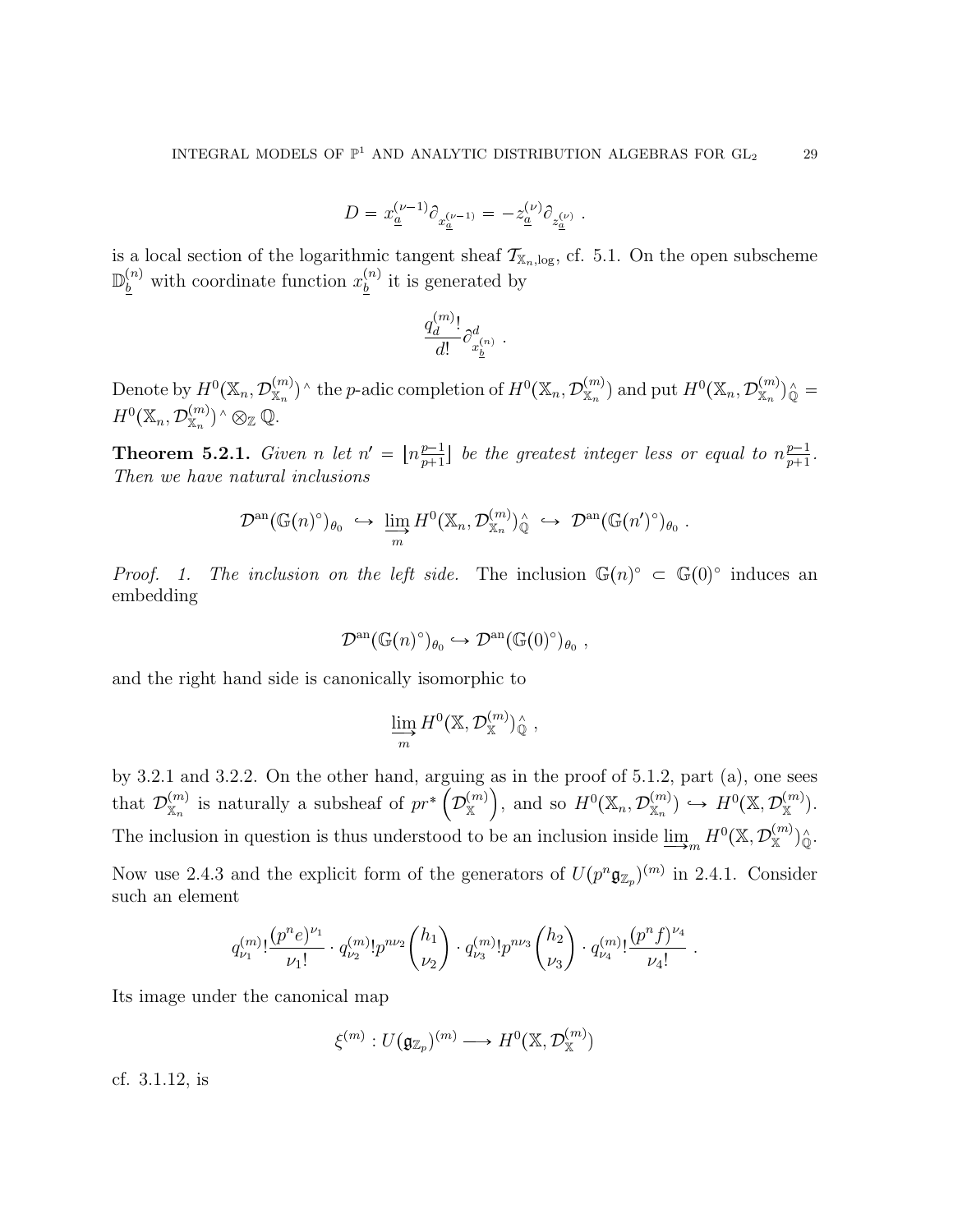$$
\frac{q^{(m)}_{\nu_1}!}{\nu_1!} (p^n \partial_x)^{\nu_1} \cdot \frac{q^{(m)}_{\nu_2}!}{\nu_2!} p^{n\nu_2}(-x)^{\nu_2} \partial_x^{\nu_2} \cdot \frac{q^{(m)}_{\nu_3}!}{\nu_3!} p^{n\nu_3} x^{\nu_3} \partial_x^{\nu_3} \cdot \frac{q^{(m)}_{\nu_4}!}{\nu_4!} (-p^n x^2 \partial_x)^{\nu_4}.
$$

The first and last term are of the form

$$
\frac{q_{\nu}^{(m)}!}{\nu!} (p^n(\text{global section of } \mathcal{T}_{\mathbb{X}}))^{\nu} .
$$

Because  $H^0(\mathbb{X}_n, \mathcal{T}_{\mathbb{X}_n,\log}) = p^n H^0(\mathbb{X}, \mathcal{T}_{\mathbb{X}})$ , cf. 5.1.11, we see that these terms are in  $H^0(\mathbb{X}_n, \mathcal{D}_{\mathbb{X}_n}^{(m)})$ . For the second and third term we consider an open affine subset  $\mathbb{X}_{\underline{a}}^{(\mu)}$ . Let  $x^{(\mu-1)} = x_{\underline{a}}^{(\mu-1)}$  be the coordinate on  $\mathbb{X}_{\underline{a}}^{(\mu)}$  as in 4.2.5. Use 5.1.3, i.e.,  $\partial_{x^{(\mu-1)}} = p^{\mu-1}\partial_x$ , and write

$$
(5.2.2)
$$
\n
$$
\frac{q_{\nu}^{(m)}!}{\nu!}p^{n\nu}x^{\nu}\partial_x^{\nu} = \frac{q_{\nu}^{(m)}!}{\nu!}p^{n\nu}(x-a+a)^{\nu}\partial_x^{\nu}
$$
\n
$$
= \sum_{k=0}^{\nu} \frac{q_{\nu}^{(m)}!}{(q_{k}^{(m)}!)(q_{\nu-k}^{(m)})}p^{nk} \cdot a^{\nu-k} \cdot \frac{q_{k}^{(m)}!}{k!}(x-a)^{k}\partial_x^{k} \cdot \frac{q_{\nu-k}^{(m)}!}{(\nu-k)!}(p^{n}\partial_x)^{\nu-k}
$$

By what we have observed before we find that the term  $\frac{q_{\nu-k}^{(m)}!}{q_{\nu-k}^{(m)}!}$  $\frac{q_{\nu-k}!}{(\nu-k)!}(p^n\partial_x)^{\nu-k}$  is a global section of  $\mathcal{D}_{\mathbb{X}_n}^{(m)}$ . The relation  $p^{\mu-1}x^{(\mu-1)} = x - a$  together with 5.1.3 gives

$$
\frac{q_k^{(m)}}{k!}(x-a)^k\partial_x^k = \frac{q_k^{(m)}}{k!}(x^{(\mu-1)})^k\partial_{x^{(\mu-1)}}^k,
$$

and so extends to a section of  $\mathcal{D}_{\mathbb{X}_n}^{(m)}$  over  $\mathbb{X}_{\underline{a}}^{(\mu)}$ . It is a straightforward exercise to see that  $q_\nu^{(m)}$ !  $\frac{q_{\nu}^{(m)}!}{(q_{k}^{(m)}!)(q_{\nu-k}^{(m)}!)}$  is always an integer, and  $\frac{q_{\nu}^{(m)}!}{\nu!}$  $\frac{m!}{\nu!}p^{n\nu}x^{\nu}\partial_x^{\nu}$  therefore extends to a section of  $\mathcal{D}_{\mathbb{X}_n}^{(m)}$ over  $\mathbb{X}_{\underline{a}}^{(\mu)}$ . Finally, we consider the subscheme  $\mathbb{D}_{b}^{(n)}$  $\frac{b^{(n)}}{b}$ . Let  $x^{(n)} = x_b^{(n)}$  $\frac{b^{(n)}}{b}$  be the coordinate on  $\mathbb{D}^{(n)}$  $\frac{b^{(n)}}{b}$ , as in 4.2.4, where  $\underline{b} = (a_0, \ldots, a_n)$ . Put  $b = a_0 + \ldots + a_n p^n$ . Writing  $x = (x - b) + b$ , we can perform exactly the same calculation 5.2.2 as above, using 5.1.5, and find that  $q_\nu^{(m)}$ !  $\frac{m_1}{\nu!}p^{n\nu}x^{\nu}\partial_x^{\nu}$  extends to a section of  $\mathcal{D}_{\mathbb{X}_n}^{(m)}$  over  $\mathbb{D}_{\underline{b}}^{(n)}$  $\frac{b^{(n)}}{b}$ . So we can conclude that the terms  $q_\nu^{(m)}!$  $\frac{f^{(m)}}{\omega!} p^{n\nu} x^{\nu} \partial_x^{\nu}$  are in  $H^0(\mathbb{X}_n, \mathcal{D}_{\mathbb{X}_n}^{(m)})$ .

The image of  $\xi^{(m)}$  thus lies in  $H^0(\mathbb{X}_n, \mathcal{D}_{\mathbb{X}_n}^{(m)})$ . Passing to the completions and the direct limit over m we find that  $\xi^{(m)}$  induces a map

$$
D^{an}(\mathbb{G}(n)^{\circ}) \longrightarrow \varinjlim_{m} H^{0}(\mathbb{X}_{n}, \mathcal{D}_{\mathbb{X}_{n}}^{(m)})_{\mathbb{Q}}^{\wedge} ,
$$

which makes the diagram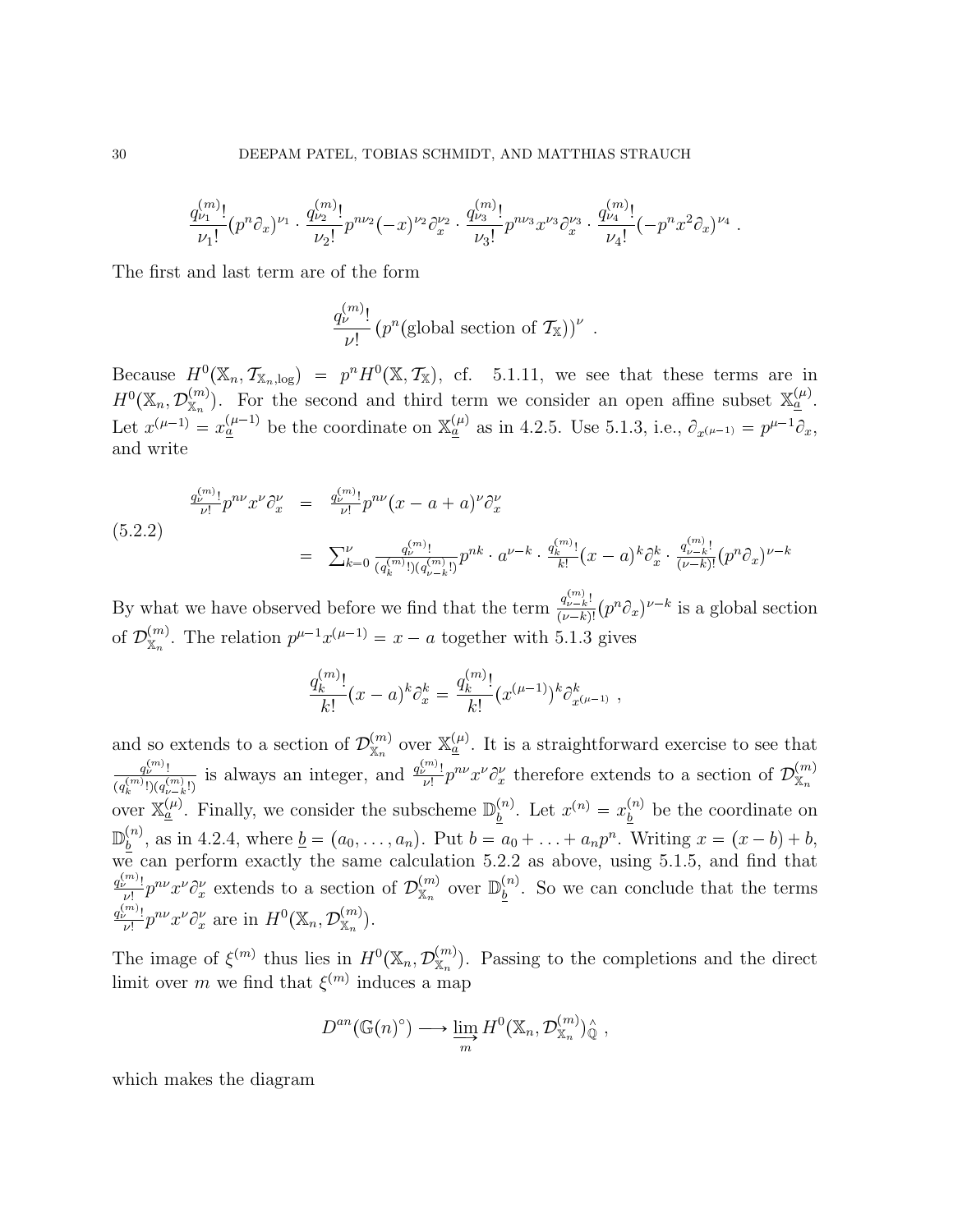$$
D^{an}(\mathbb{G}(n)^{\circ}) \longrightarrow \underline{\lim}_{m} H^{0}(\mathbb{X}_{n}, \mathcal{D}_{\mathbb{X}_{n}}^{(m)})_{\mathbb{Q}}^{\wedge}
$$

$$
\downarrow \qquad \qquad \downarrow
$$

$$
D^{an}(\mathbb{G}(0)^{\circ})_{\theta_{0}} \longrightarrow \underline{\lim}_{m} H^{0}(\mathbb{X}, \mathcal{D}_{\mathbb{X}}^{(m)})_{\mathbb{Q}}^{\wedge}
$$

commute. The lower horizontal arrow is an isomorphism and the right vertical arrow is injective. The assertion now follows.

2. The inclusion on the right side. For this inclusion consider the diagram

$$
\underline{\lim}_{m} H^{0}(\mathbb{X}_{n}, \mathcal{D}_{\mathbb{X}_{n}}^{(m)})_{\mathbb{Q}}^{\wedge} \longrightarrow D^{an}(\mathbb{G}(n')^{\circ})_{\theta_{0}}
$$
\n
$$
\downarrow \qquad \qquad \downarrow
$$
\n
$$
\underline{\lim}_{m} H^{0}(\mathbb{X}, \mathcal{D}_{\mathbb{X}}^{(m)})_{\mathbb{Q}}^{\wedge} \longrightarrow D^{an}(\mathbb{G}(0)^{\circ})_{\theta_{0}}
$$

where the vertical arrows are injective and we have to show the existence of the dashed arrow. Let  $N(m)$  be such that the cokernel of the canonical map

$$
U(\mathfrak{g}_{\mathbb{Z}_p})^{(m)} \to H^0(\mathbb{X}, \mathcal{D}_{\mathbb{X}}^{(m)})
$$

is annihilated by  $p^{N(m)}$ , cf. 3.1.14 (b). Furthermore, consider the subsheaf  $\mathcal{D}_{X_n,d}^{(m)}$  of logarithmic differential operators of level m and degree  $\leq d$ . Similarly, let  $U(p^{n'}\mathfrak{g}_{\mathbb{Z}_p})_d^{(m)}$ d be the submodule of elements of degree  $\leq d$  as defined right before 3.1.11. Then, in order to prove the existence of the dashed arrow in the diagram above, it suffices to prove the existence of a map

$$
p^{N(m)} H^{0}(\mathbb{X}_n, \mathcal{D}^{(m)}_{\mathbb{X}_n, d}) \dashrightarrow U(p^{n'} \mathfrak{g}_{\mathbb{Z}_p})^{(m)}_d,
$$

which makes the corresponding diagram

$$
p^{N(m)} H^{0}(\mathbb{X}_{n}, \mathcal{D}_{\mathbb{X}_{n}, d}^{(m)}) \longrightarrow U(p^{n'} \mathfrak{g}_{\mathbb{Z}_{p}})_{d}^{(m)}
$$
  

$$
\downarrow \qquad \qquad \downarrow
$$
  

$$
p^{N(m)} H^{0}(\mathbb{X}, \mathcal{D}_{\mathbb{X}}^{(m)}) \longrightarrow U(\mathfrak{g}_{\mathbb{Z}_{p}})_{d}^{(m)}
$$

commute. We do this by induction over d. This is obvious for  $d = 0$ . For the induction step we can pass to the corresponding graded object in degree d and thus consider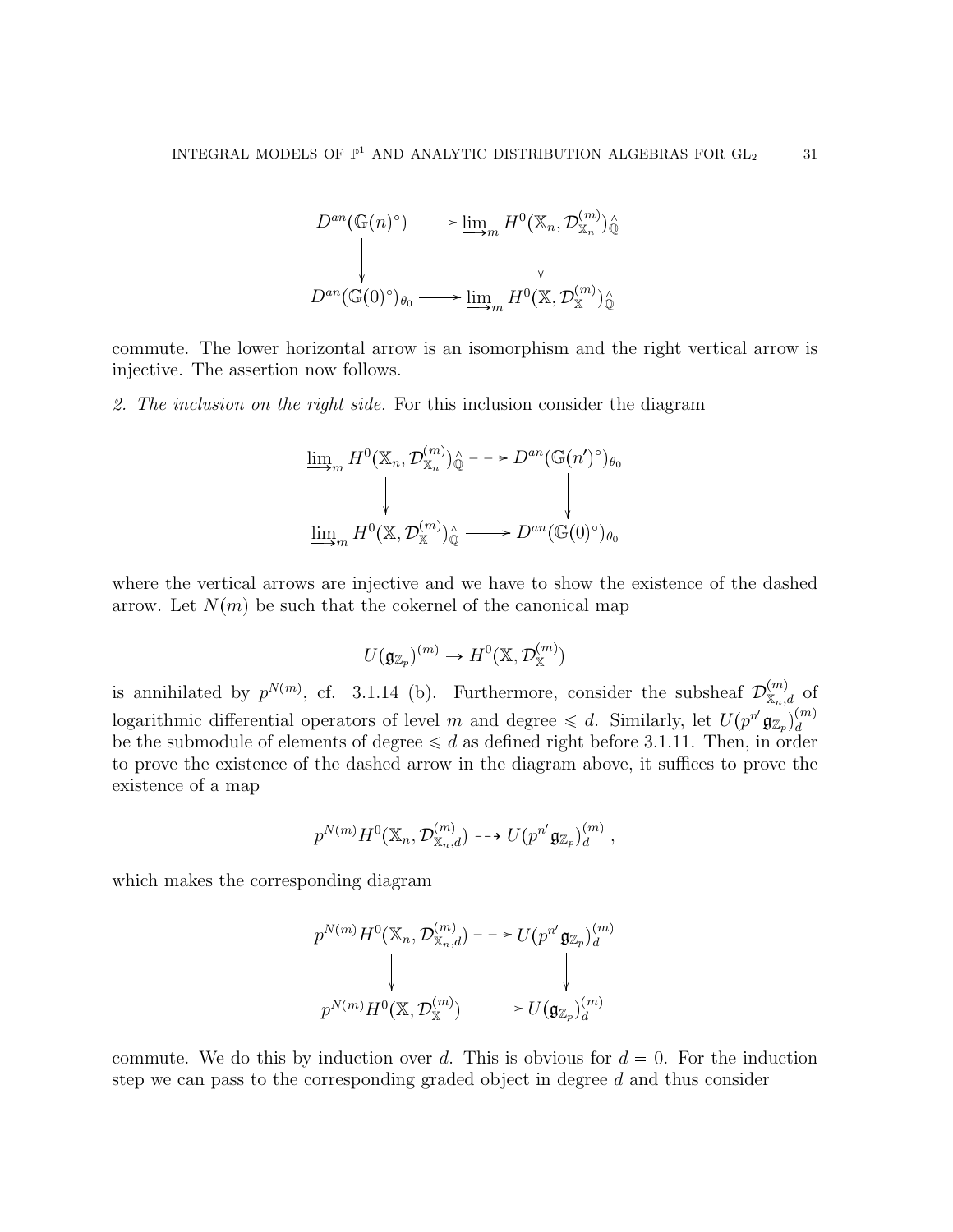$$
p^{N(m)}H^{0}(\mathbb{X}_{n},(\mathcal{T}^{\otimes d}_{\mathbb{X}_{n},\log})^{(m)})--\succ U(p^{n'}\mathfrak{g}_{\mathbb{Z}_{p}})_{d}^{(m)}/U(p^{n'}\mathfrak{g}_{\mathbb{Z}_{p}})_{d-1}^{(m)}
$$
\n
$$
\downarrow
$$
\n
$$
p^{N(m)}H^{0}(\mathbb{X},(\mathcal{T}^{\otimes d}_{\mathbb{X}})^{(m)})\longrightarrow U(\mathfrak{g}_{\mathbb{Z}_{p}})_{d}^{(m)}/U(\mathfrak{g}_{\mathbb{Z}_{p}})_{d-1}^{(m)}
$$

Note that

$$
U(p^{n'}\mathfrak{g}_{\mathbb{Z}_p})_{d}^{(m)}/U(p^{n'}\mathfrak{g}_{\mathbb{Z}_p})_{d-1}^{(m)} \ = \ p^{dn'}\left(U(\mathfrak{g}_{\mathbb{Z}_p})_{d}^{(m)}/U(\mathfrak{g}_{\mathbb{Z}_p})_{d-1}^{(m)}\right) \ .
$$

By 5.1.2 and 5.1.9 we have an inclusion

$$
H^{0}(\mathbb{X}_{n},(\mathcal{T}^{\otimes d}_{\mathbb{X}_{n},\log})^{(m)})\subset p^{nc(d)}H^{0}(\mathbb{X},(\mathcal{T}^{\otimes d}_{\mathbb{X}})^{(m)}) ,
$$

where  $c(d) = \left[ d \frac{p-1}{p+1} \right]$  $_{p+1}$ . The assertion now follows from the following inequalities:

$$
nc(d) = n \left[ d \frac{p-1}{p+1} \right] \geqslant nd \frac{p-1}{p+1} \geqslant d \left[ n \frac{p-1}{p+1} \right] = dn'.
$$

**Remark 5.2.3.** We recall that  $\mathfrak{X}_n$  denotes the completion of  $\mathbb{X}_n$  along its special fiber, and we let  $\mathscr{D}_{\mathfrak{X}_n}^{(m)} = \hat{\mathcal{D}}_{\mathbb{X}_n}^{(m)}$  be the p-adic completion of the sheaf  $\mathcal{D}_{\mathbb{X}_n}^{(m)}$ . Consider these as sheaves on  $\mathfrak{X}_n$ . Put  $\mathscr{D}_{\mathfrak{X}_n,\mathbb{Q}}^{(m)} = \mathscr{D}_{\mathfrak{X}_n}^{(m)} \otimes_{\mathbb{Z}} \mathbb{Q}$  and

$$
\mathscr{D}_{\mathfrak{X}_n,\mathbb{Q}}^{\dagger} \underset{\text{df}}{=} \varinjlim_{m} \mathscr{D}_{\mathfrak{X}_n,\mathbb{Q}}^{(m)}.
$$

Then, as is not difficult to see, there is a canonical injective ring homomorphism

(5.2.4) 
$$
\lim_{m} H^{0}(\mathbb{X}_{n}, \mathcal{D}_{\mathbb{X}_{n}}^{(m)})_{\mathbb{Q}}^{\wedge} \hookrightarrow H^{0}(\mathfrak{X}_{n}, \mathscr{D}_{\mathfrak{X}_{n}, \mathbb{Q}}^{\dagger}).
$$

The same reasoning as in [10, Prop. 3.2] shows that this map is an isomorphism, if  $H^1(\mathbb{X}_n, \mathcal{D}_{\mathbb{X}_n}^{(m)})$  is annihilated by some fixed power of p. This question in turn is closely connected to the question whether  $\mathfrak{X}_n$  is  $\mathscr{D}^{\dagger}_{\mathfrak{X}_n,\mathbb{Q}}$ -affine, a problem we plan to discuss in a future paper.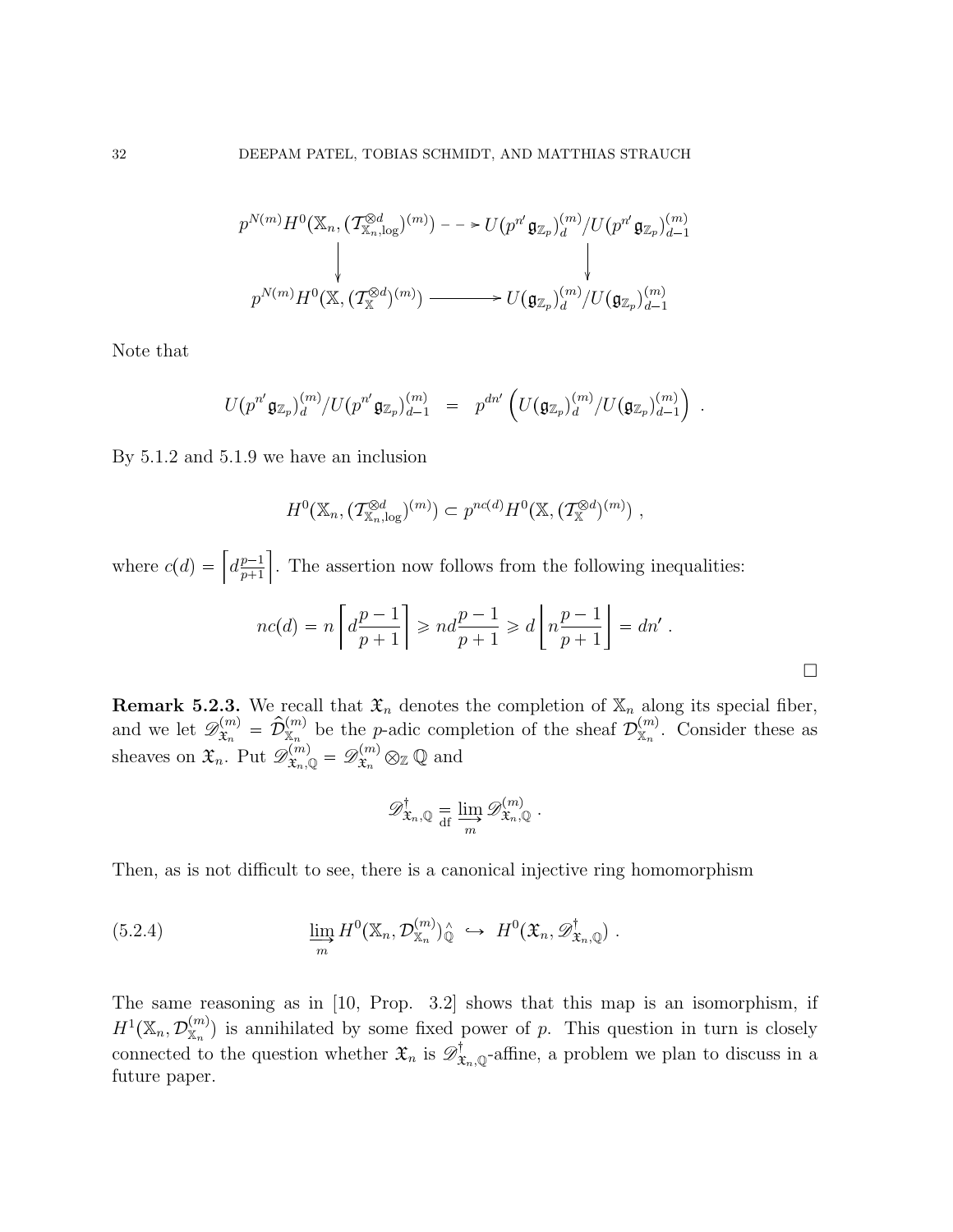#### **REFERENCES**

- [1] K. Ardakov and S. Wadsley. On irreducible representations of compact p-adic analytic groups. The Annals of Mathematics, vol. 178, no. 2, 453–557 (2013).
- [2] Alexandre Beĭlinson and Joseph Bernstein. Localisation de g-modules. C. R. Acad. Sci. Paris Sér. I Math., 292(1):15–18, 1981.
- [3] Vladimir G. Berkovich. Spectral theory and analytic geometry over non-archimedean fields, volume 33 of Math. Surveys and Monographs. American Mathematical Society, Providence, Rhode Island, 1990.
- [4] P. Berthelot. D-modules arithmétiques I. Opérateurs différentiels de niveau fini. Ann. Sci. E.N.S, 29:185–272, 1996.
- [5] Jean-Luc Brylinski and Masaki Kashiwara. D´emonstration de la conjecture de Kazhdan-Lusztig sur les modules de Verma. C. R. Acad. Sci. Paris Sér. A-B, 291(6):A373–A376, 1980.
- [6] A. J. de Jong. Crystalline Dieudonn´e module theory via formal and rigid geometry. Inst. Hautes  $\dot{E}$ tudes Sci. Publ. Math.,  $(82):5-96$  (1996), 1995.
- [7] J. D. Dixon, M. P. F. du Sautoy, A. Mann, and D. Segal. Analytic pro-p groups, volume 61 of Cambridge Studies in Advanced Mathematics. Cambridge University Press, Cambridge, second edition, 1999.
- [8] M. Emerton. Locally analytic vectors in representations of locally p-adic analytic groups. Preprint. To appear in: Memoirs of the AMS.
- [9] R. Hartshorne. Algebraic geometry. Springer-Verlag, New York, 1977. Graduate Texts in Math., No. 52.
- [10] C. Huyghe.  $\mathscr{D}^{\dagger}$ -affinité de l'espace projectif. Compositio Math., 108(3):277–318, 1997. With an appendix by P. Berthelot.
- [11] Christine Huyghe.  $\mathscr{D}^{\dagger}(\infty)$ -affinité des schémas projectifs. Ann. Inst. Fourier (Grenoble), 48(4):913– 956, 1998.
- [12] H. Carayol J.-F. Boutot. Uniformisation  $p$ -adique des courbes de Shimura: les théorèmes de C $\check{C}$ erednik et de Drinfeld.  $Ast\acute{e}risque$ , (196-197):45-158, 1991.
- [13] Jens Carsten Jantzen. Representations of algebraic groups, volume 107 of Mathematical Surveys and Monographs. American Mathematical Society, Providence, RI, second edition, 2003.
- [14] Kazuya Kato. Class field theory,  $\mathscr{D}$ -modules, and ramification on higher-dimensional schemes. I. Amer. J. Math., 116(4):757–784, 1994.
- [15] Bertram Kostant. Groups over Z. In Algebraic Groups and Discontinuous Subgroups (Proc. Sympos. Pure Math., Boulder, Colo., 1965), pages 90–98. Amer. Math. Soc., Providence, R.I., 1966.
- [16] C. Montagnon. Généralisation de la théorie arithmétique des  $\mathscr{D}$ -modules à la géométrie logarithmique. Thesis, Université de Rennes.
- [17] Christine Noot-Huyghe. Un théorème de Beilinson-Bernstein pour les  $\mathscr{D}$ -modules arithmétiques. Bull. Soc. Math. France, 137(2):159–183, 2009.
- [18] D. Patel, T. Schmidt, and M. Strauch. Locally analytic representations and sheaves on the Bruhat-Tits building. Preprint 2012, submitted.
- [19] Bertrand Rémy, Amaury Thuillier, and Annette Werner. Bruhat-Tits theory from Berkovich's point of view. I. Realizations and compactifications of buildings. Ann. Sci. Ec. Norm. Supér.  $(4)$ , 43(3):461–554, 2010.
- [20] Peter Schneider and Ulrich Stuhler. Representation theory and sheaves on the Bruhat-Tits building. Inst. Hautes Études Sci. Publ. Math.,  $(85):97-191$ , 1997.
- [21] Jeremy Teitelbaum. On Drinfel'd's universal formal group over the *p*-adic upper half plane. *Math.* Ann., 284(4):647–674, 1989.